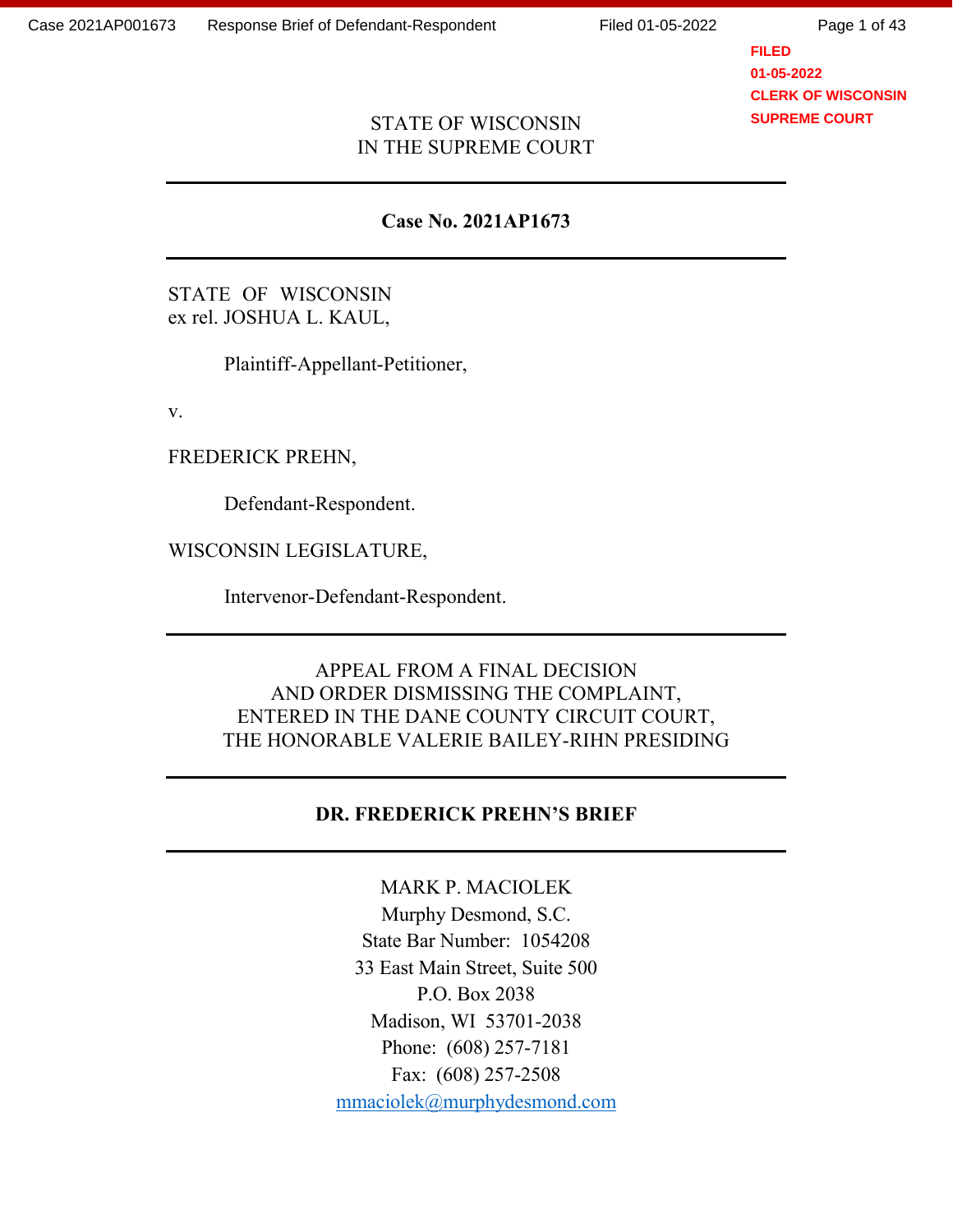# **TABLE OF CONTENTS**

|                |                | STATEMENT ON ORAL ARGUMENT AND PUBLICATION  10                                                                                                          |  |
|----------------|----------------|---------------------------------------------------------------------------------------------------------------------------------------------------------|--|
|                |                |                                                                                                                                                         |  |
| Ι.             |                |                                                                                                                                                         |  |
|                | A.             |                                                                                                                                                         |  |
|                | <b>B.</b>      |                                                                                                                                                         |  |
|                | $C_{\cdot}$    | Facts from the Circuit Court's decision and order, R.<br>72.<br>13                                                                                      |  |
| $\prod$ .      |                |                                                                                                                                                         |  |
| III.           |                |                                                                                                                                                         |  |
|                | A <sub>1</sub> | The Circuit Court rejected the State's vacancy                                                                                                          |  |
|                | <b>B.</b>      | The Circuit Court rejected the State's removal                                                                                                          |  |
|                |                |                                                                                                                                                         |  |
|                |                |                                                                                                                                                         |  |
| $\mathbf{I}$ . |                | DR. PREHN'S SEAT ON THE BOARD IS NOT VACANT;<br>HE LAWFULLY REMAINS A MEMBER OF THE                                                                     |  |
|                | A.             | Wisconsin's constitution, vacancy and appointment                                                                                                       |  |
|                | <b>B.</b>      | A vacancy is not a necessary predicate to an<br>appointment, as Wisconsin distinguishes between<br>appointments to fill a vacancy and regular full term |  |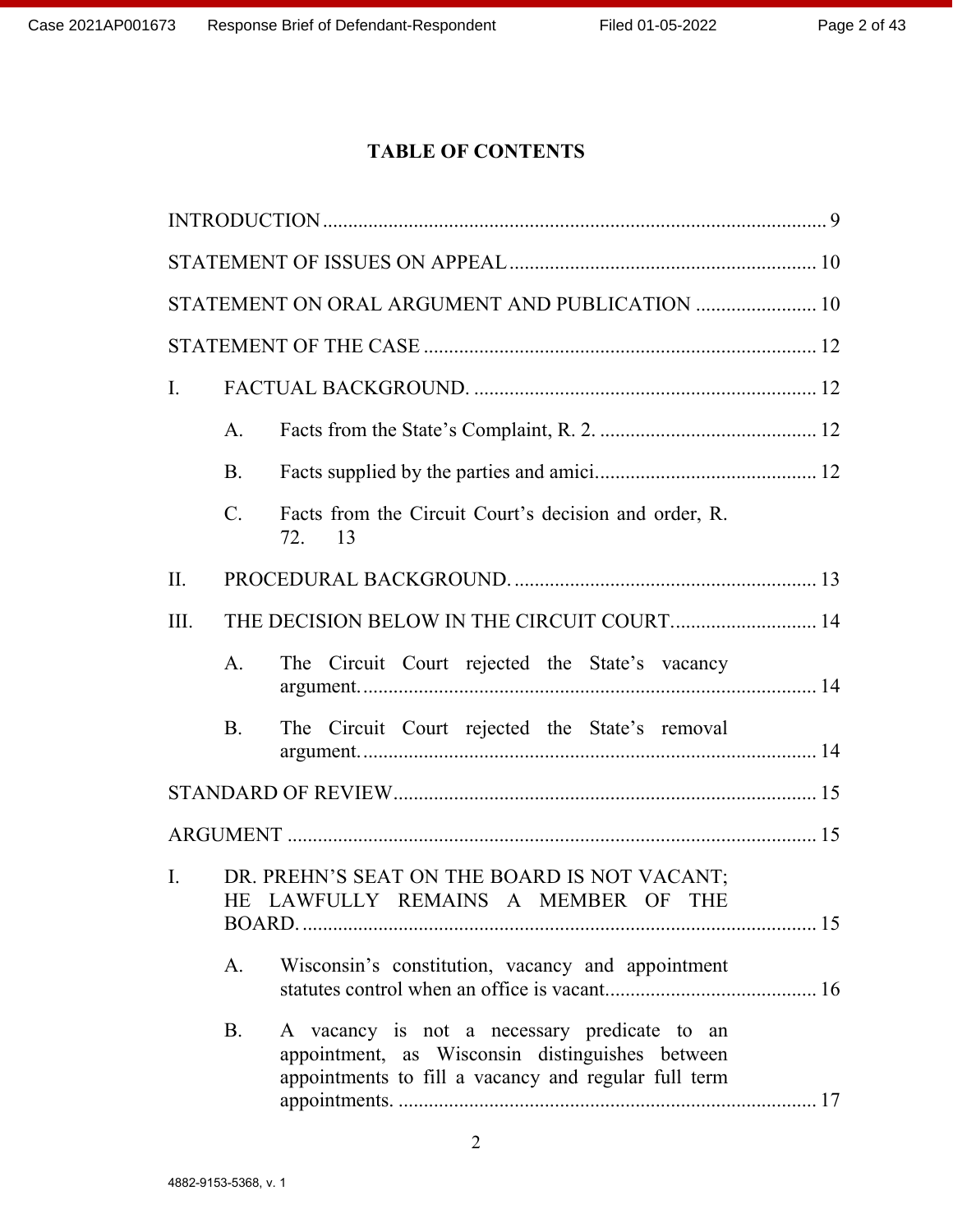|      | $C_{\cdot}$    | Thompson reaffirmed the common law holdover rule,                                                                                                                                        |  |
|------|----------------|------------------------------------------------------------------------------------------------------------------------------------------------------------------------------------------|--|
|      | D.             | Amendments to Ch 17 after 1964 affirm the Thompson                                                                                                                                       |  |
|      | E.             |                                                                                                                                                                                          |  |
|      | F <sub>r</sub> | The Board has followed Wisconsin's common law                                                                                                                                            |  |
| II.  |                | THE GOVERNOR MAY NOT REMOVE DR. PREHN                                                                                                                                                    |  |
|      | A <sub>1</sub> | The method of filling the appointive office determines                                                                                                                                   |  |
|      | <b>B.</b>      | <i>Thompson</i> confirms that Senate confirmation protects                                                                                                                               |  |
|      | C.             |                                                                                                                                                                                          |  |
| III. |                | THE HISTORY OF THE DEPARTMENT OF NATURAL<br>RESOURCES ILLUMINATES THE LEGISLATURE'S                                                                                                      |  |
|      | A.             | History of Wisconsin's conservation agencies and                                                                                                                                         |  |
|      | <b>B.</b>      | The creation and evolution of the modern Department                                                                                                                                      |  |
|      | $C$ .          | The Natural Resources Board is a policy-making and<br>advisory body not responsible for execution of the<br>laws, and protected from political removals, as was its                      |  |
| IV.  |                | HISTORY SHOWS WISCONSIN BALANCED POWER<br>THE GOVERNOR AND LEGISLATURE<br>BETWEEN<br>DIFFERENTLY THAN THE FEDERAL GOVERNMENT,<br>THE<br>STATE'S SEPARATION<br><b>UNDERMINING</b><br>– OF |  |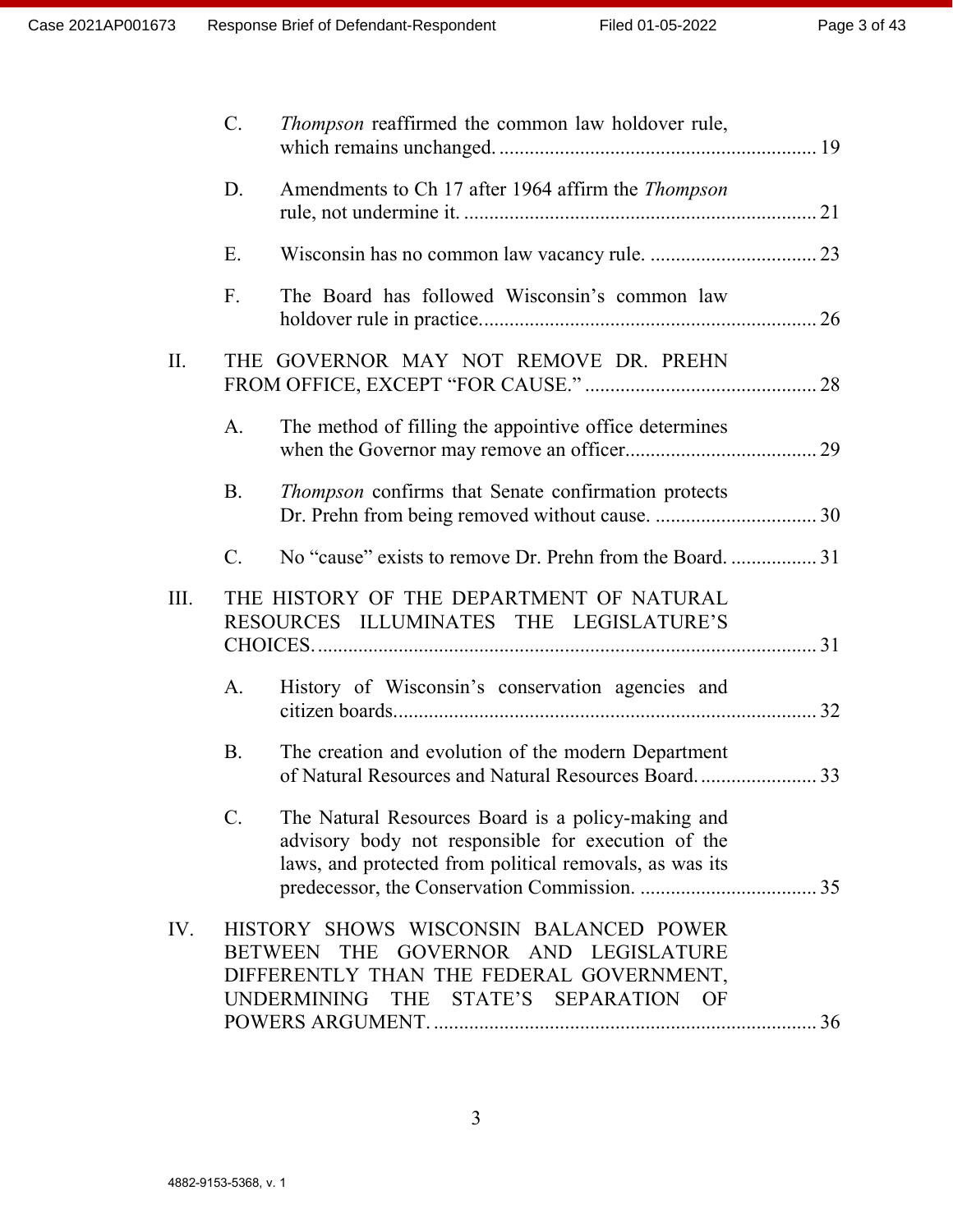| A.              | The President of the United States enjoys greater<br>executive power, especially as to removal of executive                                                  |    |
|-----------------|--------------------------------------------------------------------------------------------------------------------------------------------------------------|----|
| <b>B.</b>       | Wisconsin balanced the power of the Governor and the<br>Legislature differently, consistent with the concerns                                                |    |
| $\mathcal{C}$ . | Wisconsin's constitution, not federal law, set the<br>balance of power in our state and permits the<br>Legislature to enact the appointment and vacancy laws |    |
| D.              | The confirmation standoff between the Senate and the<br>Governor is political, and this Court lacks the authority                                            |    |
|                 |                                                                                                                                                              |    |
|                 |                                                                                                                                                              | 43 |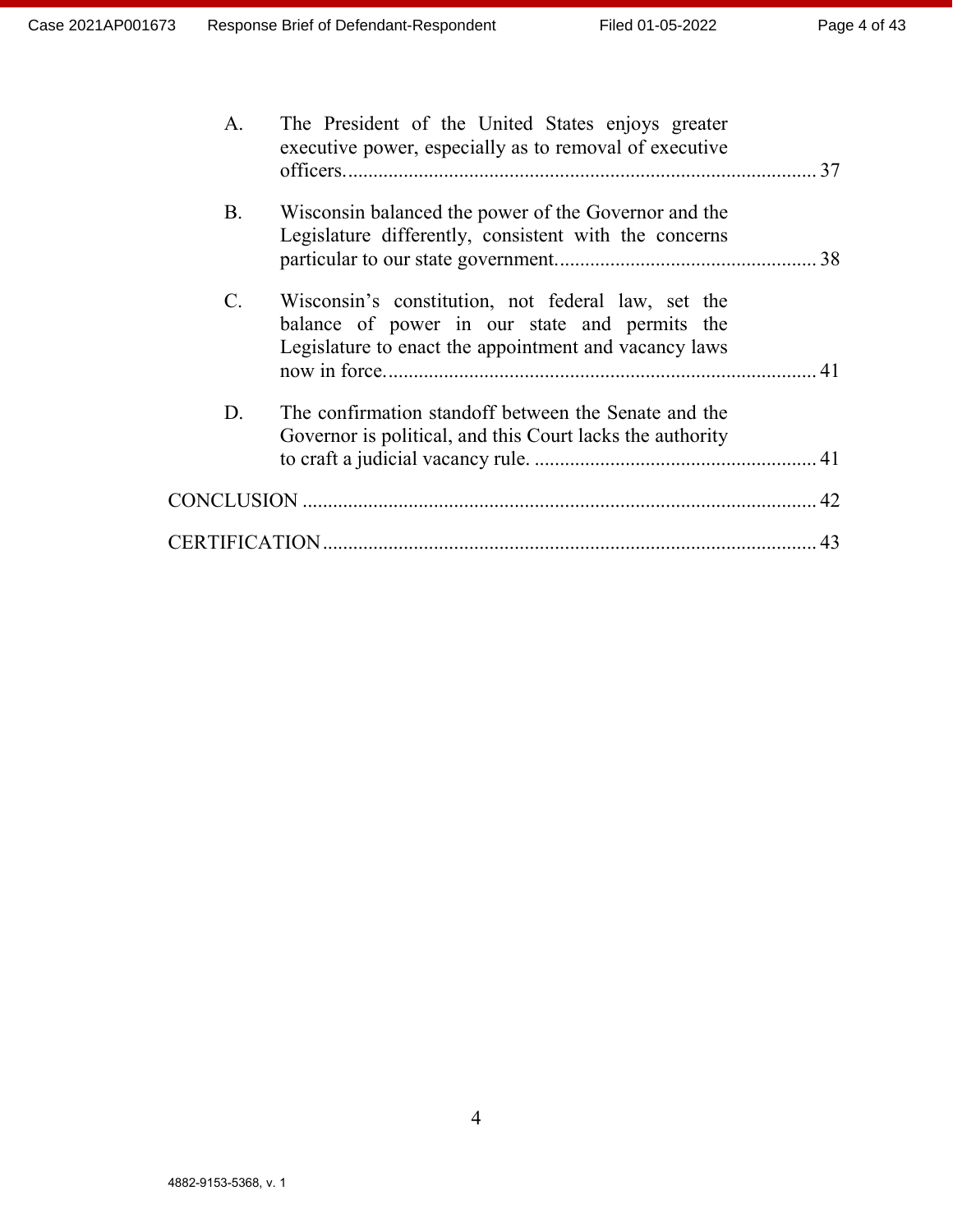## **TABLE OF AUTHORITIES Cases**

| Gaugert v. Duve, 2001 WI 83, ¶41, 244 Wis. 2d 691, 628 N.W.2d         |             |
|-----------------------------------------------------------------------|-------------|
| 861                                                                   | 21          |
| Humphrey's Executor v. United States, 295 U.S. 602, 55 S.Ct. 869,     |             |
| 79 L. Ed. 1611 (1935)                                                 | 37          |
| In re D.M.M., 137 Wis. 2d 375, 389-90, 404 N.W.2d 530, 536            |             |
| $(1987)$                                                              | 22          |
| James v. Heinrich, 2021 WI 58, ¶61, 397 Wis. 2d 516, 567, 960         |             |
| N.W.2d 350, 375                                                       | 41          |
| Johnson v. Wis. Elections Comm'n, 2021 WI 87, ¶40                     | 41          |
| Leahy v. Kenosha Memorial Hosp., 118 Wis. 2d 441, 449, 348            |             |
| N.W.2d 607, 612 (Ct. App. 1984)                                       | 20          |
| Morris v. Employe Trust Funds Bd., 203 Wis. 2d 172, 180, 554          |             |
|                                                                       | $\ldots$ 25 |
| <i>Myers</i> , 272 U.S. at 163                                        | 37          |
| Otradovec v. Green Bay, 118 Wis. 2d 393, 395, 347 N.W.2d 614,         |             |
| 616 (Ct. App. 1984)                                                   | 24          |
| State ex rel. Johnson v. Nye, 148 Wis. 659, 671, 135 N.W. 126, 130    |             |
| $(1912)$                                                              | 24          |
| State ex rel. Martin v. Heil, 242 Wis. 41, 51, 7 N.W.2d 375  17, 38   |             |
| State ex rel. Pluntz v. Johnson, 176 Wis. 107, 186 N.W.2d 729, 730    |             |
| 17, 26                                                                |             |
| State ex rel. Thompson v. Gibson, 22 Wis. 2d 275, 125 N.W.2d 636      |             |
| pass1m                                                                |             |
| State ex. Rel. Stark v. Hines, 194 Wis. 34, 215 N.W.447, 448 (1927)24 |             |
| State v. Gomaz, 141 Wis. 2d 302, 320 n.11, 414 N.W.2d 626, 634        |             |
| $(1987)$                                                              | 20          |
| The Attorney General ex rel. Bashford v. Barstow, 4 Wis. 567, 785     |             |
|                                                                       | .41         |

## **Statutes**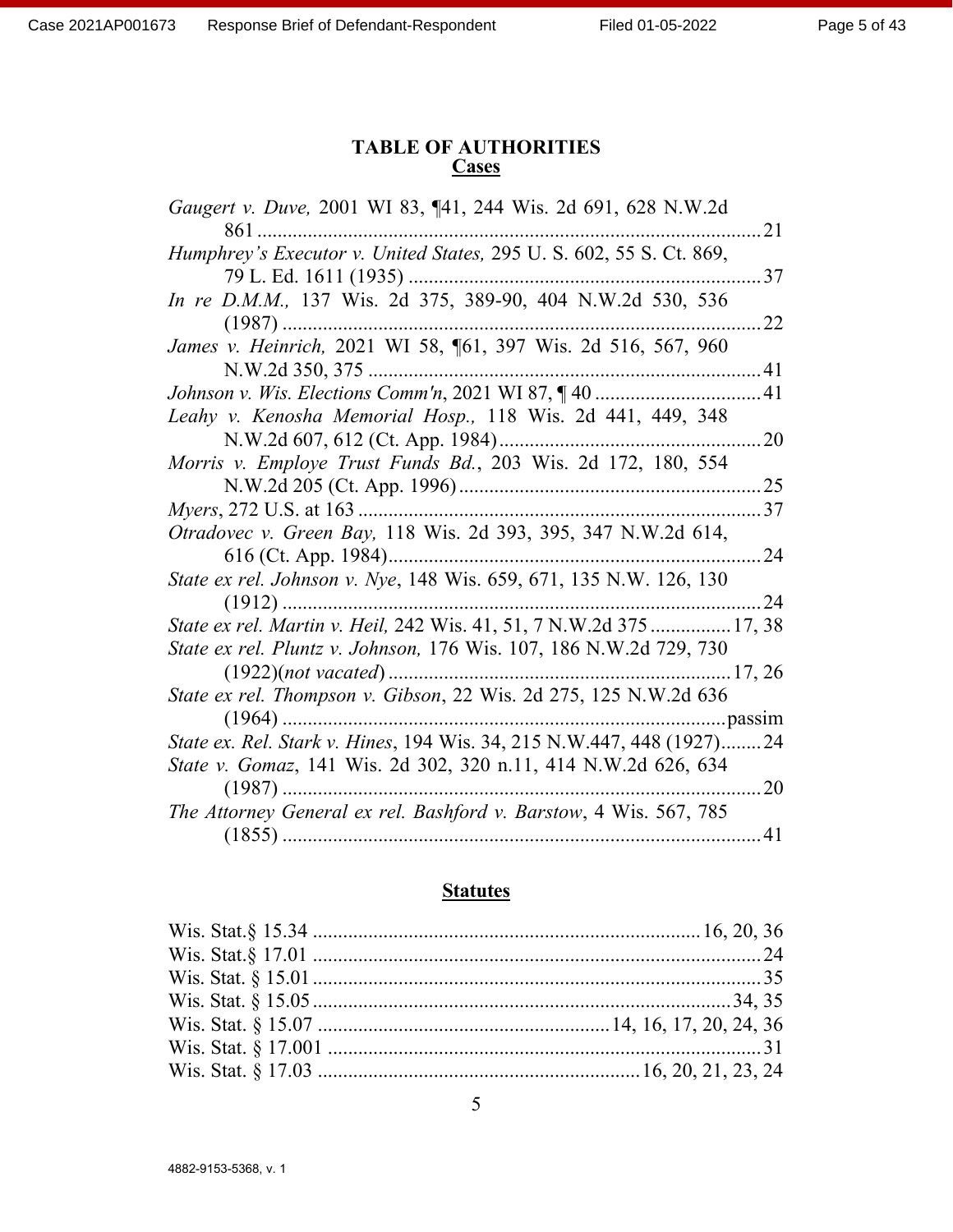# **Other Authorities**

| The Journal of the Convention to Form a Constitution for the State |  |
|--------------------------------------------------------------------|--|
|                                                                    |  |
|                                                                    |  |

# **Footnotes**

| Christine L. Thomas, One Hundred Twenty Years of Citizen            |    |
|---------------------------------------------------------------------|----|
| Involvement with the Wisconsin Natural Resources Board,             |    |
| Environmental History Review (1991), available<br>at                |    |
| https://p.widencdn.net/unc3ah/120-years-citizen-                    |    |
| involvement-WNRB                                                    |    |
| Christine L. Thomas, The Role of the Wisconsin Natural Resources    |    |
| Board in Environmental Decision-making: a comparison of             |    |
| perceptions (1989), p. 66, available at the UW Law School           |    |
| Library                                                             | 33 |
| https://ballotpedia.org/Independent_federal_agency 37               |    |
| https://constitution.congress.gov/browse/essay/artII-S2-C2-2-1-5-   |    |
|                                                                     |    |
| https://csac.history.wisc.edu/document-collections/constitutional-  |    |
| debates/executive-branch/                                           |    |
| https://www.cfr.org/backgrounder/us-foreign-policy-powers-          |    |
|                                                                     | 38 |
| Keith Uhlig, Wausau dentist Dr. Fred Prehn elected as chair of      |    |
| Wisconsin Natural Resources Board, WAUSAU DAILY                     |    |
| HEARLD (Feb. 18, 2019), https://tinyurl.com/3dcs9wav 12             |    |
| Letter, Request for Quo Warranto Action, Wis. Stat. § 784.04(1)(a), |    |
| Regarding Dr. Frederick Prehn (July 20, 2021),                      |    |
|                                                                     | 13 |
|                                                                     |    |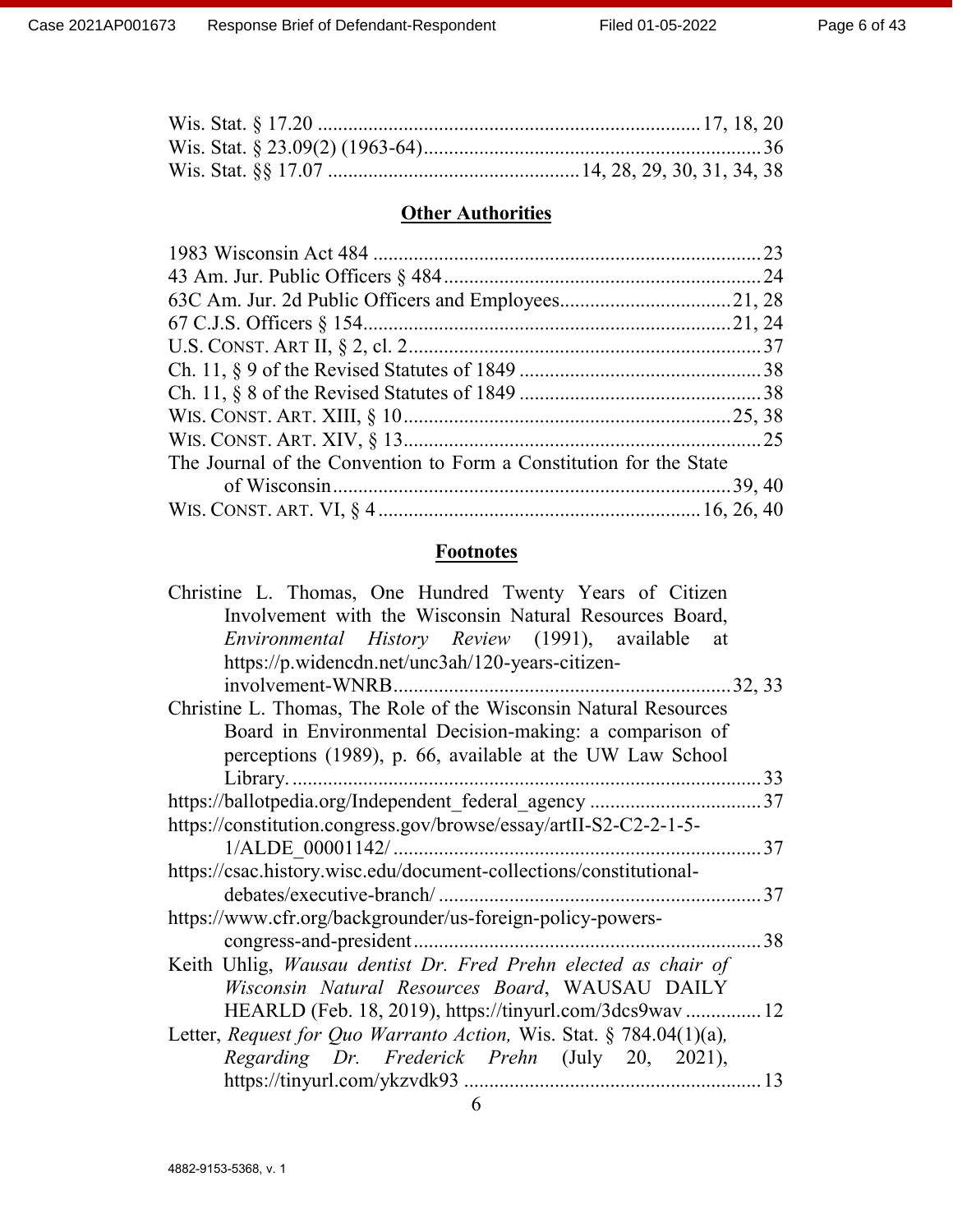| Naomi Kowles, 'This is my choice': Despite expired term, chair of<br>state Natural Resources Board says he's still not leaving,<br>CHANNEL<br>3000 (June 25, 2021), |
|---------------------------------------------------------------------------------------------------------------------------------------------------------------------|
|                                                                                                                                                                     |
| Natural Resources Board Meeting Minutes, Wis. Dep't of Nat.                                                                                                         |
| Resources (Feb. 24, 2004); https://p.widencdn.net/hy9rgb/02-                                                                                                        |
| 28                                                                                                                                                                  |
| Natural Resources Board Meeting Minutes, Wis. Dep't of Nat.                                                                                                         |
| 24,<br>Resources<br>(Jan.<br>$2007$ :                                                                                                                               |
| https://p.widencdn.net/aqqmm9/Jan-2007-NRB-minutes27                                                                                                                |
| Natural Resources Board Members from 1968 to Present;                                                                                                               |
| https://p.widencdn.net/kl6uvx/NRB-Members-1968                                                                                                                      |
| Ninety-Eighth Regular Session of the Wisconsin Senate, Vote on                                                                                                      |
| several of Governor Doyle's Appointees (Jan. 30, 2007);                                                                                                             |
| https://docs.legis.wisconsin.gov/2007/related/journals/senate/                                                                                                      |
|                                                                                                                                                                     |
| Ninety-Fourth Regular Session of the Wisconsin Senate, Letter from                                                                                                  |
| Governor Thompson to the Senate (April 30, 1999);                                                                                                                   |
| https://docs.legis.wisconsin.gov/1999/related/journals/senate/                                                                                                      |
|                                                                                                                                                                     |
| Ninety-Sixth Regular Session of the Wisconsin Senate, Letter from                                                                                                   |
|                                                                                                                                                                     |
| Ninety-Sixth Regular Session of the Wisconsin Senate, Letter from                                                                                                   |
|                                                                                                                                                                     |
| Ninety-Sixth Regular Session of the Wisconsin Senate, Vote on                                                                                                       |
| Several of Governor Doyle's Appointees (March 11, 2004);                                                                                                            |
| https://docs.legis.wisconsin.gov/2003/related/journals/senate/                                                                                                      |
|                                                                                                                                                                     |
| WI Environmental and Conservation Organizations Support Legal                                                                                                       |
| Action to End NRB Chair's Holdover Past the Expiration of                                                                                                           |
| His Term (July 22, 2021) (Midwest Environmental                                                                                                                     |
| Advocates, Wisconsin's Green Fire, League of Women Voters                                                                                                           |
| of Wisconsin, Clean Wisconsin, River Alliance of Wisconsin,                                                                                                         |
| Sierra<br>Club – Wisconsin Chapter),<br>and                                                                                                                         |
|                                                                                                                                                                     |
| Journal (1989) 208 (nomination) and 255<br>Wis.<br>Senate                                                                                                           |
| (confirmation); Wis. Senate Journal (1989) 427 (nomination)                                                                                                         |
|                                                                                                                                                                     |
| Senate Journal (1995) 313 (nomination) and 355–56<br>Wis.                                                                                                           |
| (confirmation); Wis. Senate Journal (2001) 26 (nomination)26                                                                                                        |
|                                                                                                                                                                     |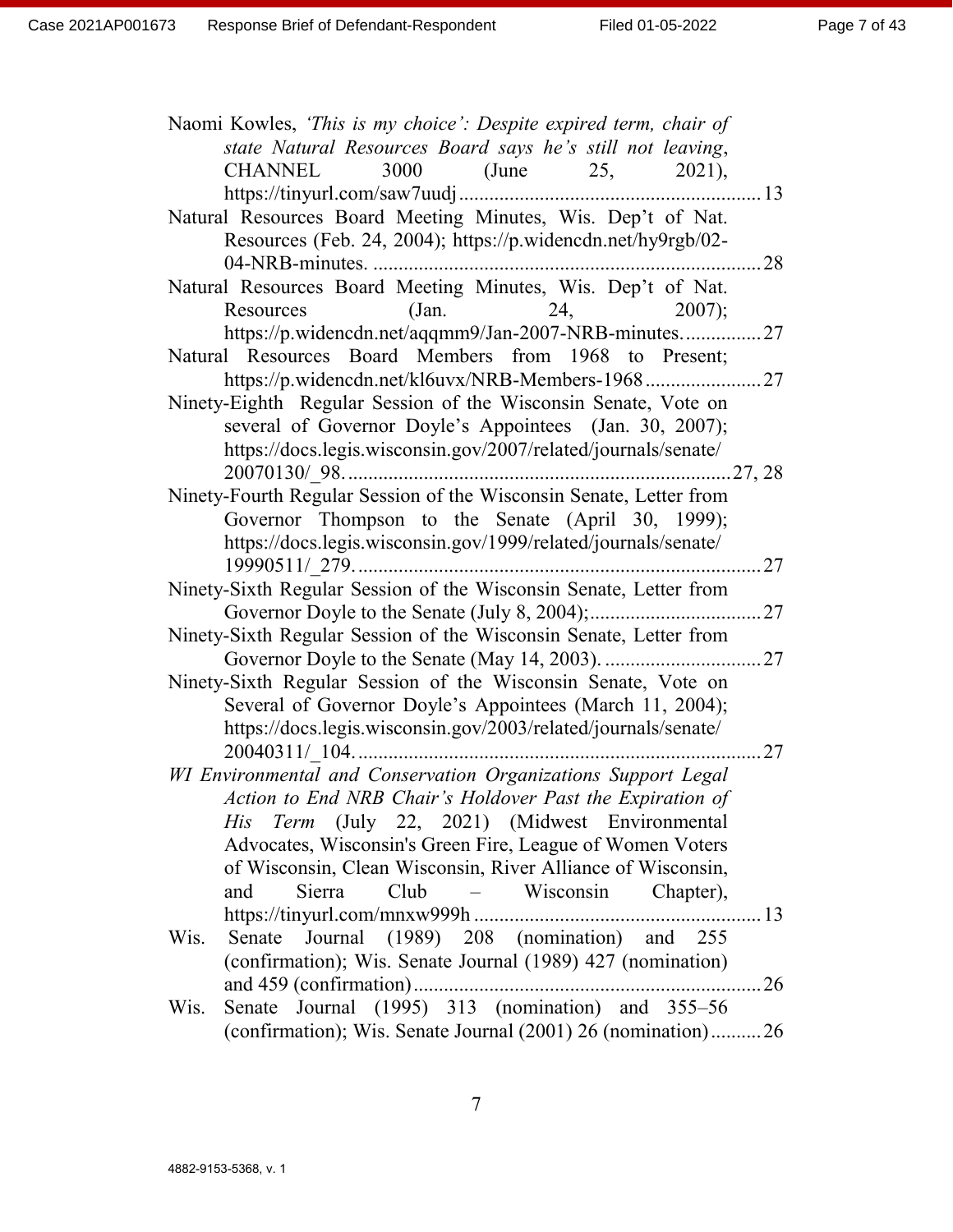| Wis. Senate Journal (1999) 144 (nomination) and 340                    |     |
|------------------------------------------------------------------------|-----|
| (confirmation); <i>Wisconsin Natural Resources Board (NRB)</i>         |     |
|                                                                        | .27 |
| Wis. Senate Journal (1999) 145 (nomination) and 390                    |     |
| (confirmation); Wisconsin Department of Natural Resources,             |     |
| Wisconsin Natural Resources Board (NRB) Members 1968 -                 |     |
| Current, https://p.widencdn.net/kl6uvx/NRB-Members-1968 26             |     |
| Wis. Senate Journal (1999) 145 (nomination) and 390–91                 |     |
| (confirmation); <i>Wisconsin Natural Resources Board (NRB)</i>         |     |
|                                                                        | 26  |
|                                                                        | .26 |
| Wis. Senate Journal (2003) 8; <i>Wisconsin Natural Resources Board</i> |     |
|                                                                        | 26  |
| Wis. Senate Journal (2003) 8-9; Wisconsin Natural Resources Board      |     |
|                                                                        | 26  |
|                                                                        |     |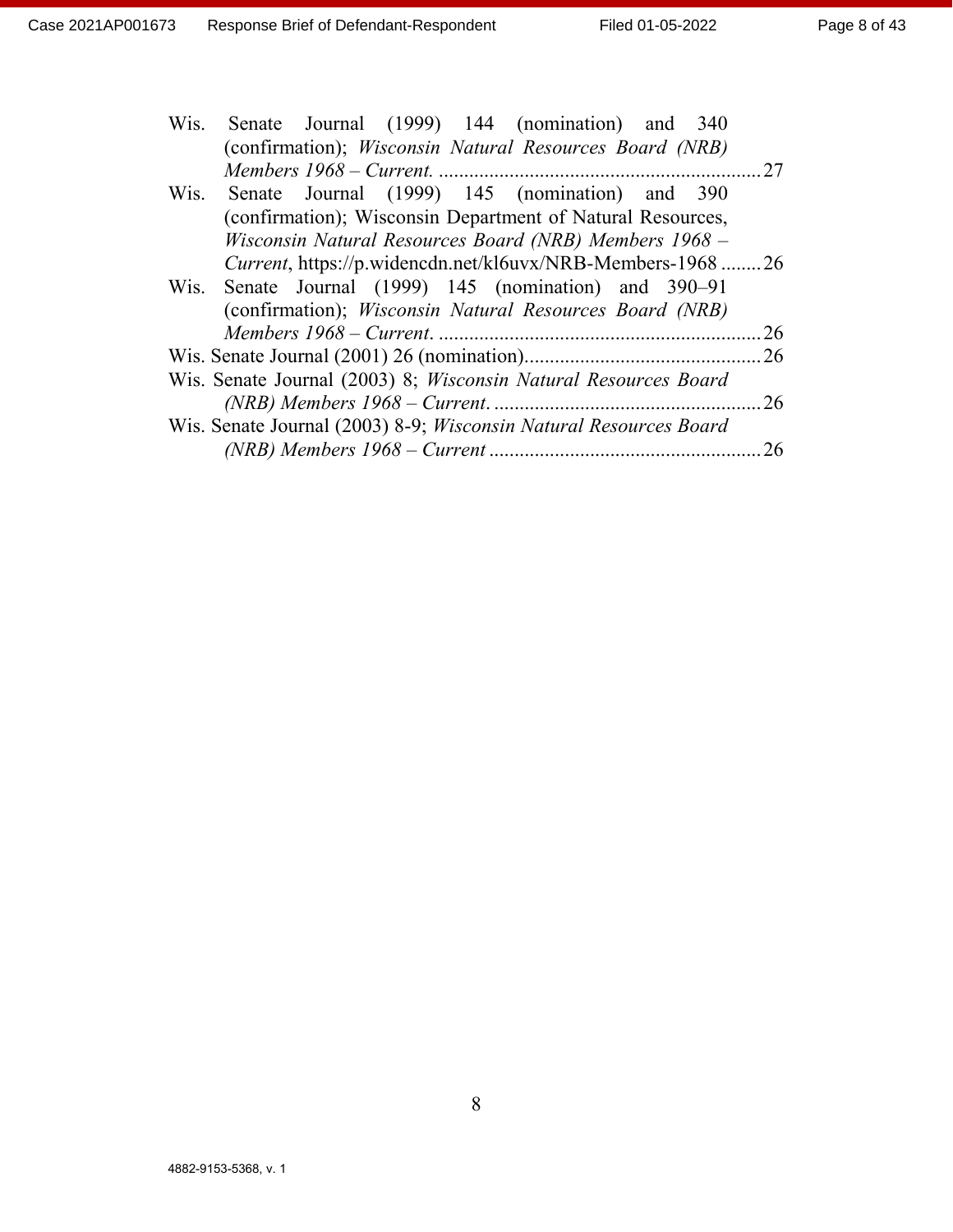#### **INTRODUCTION**

Wisconsin's constitution has always vested in the Legislature the power to "declare when any office shall be deemed vacant." Since it first enacted statutes, the Legislature has done so.

In order to avoid disruption of government services to the people caused by appointive offices sitting vacant, Wisconsin's common law has long held that appointed officials lawfully remain in office until a successor is chosen and qualifies for office.

The seven members of the Natural Resources Board (Board) are appointive officers. The statutes empower the Governor to appoint officials to office two ways: 1. Through the regular full term appointment process; and 2. Through an interim appointment process available when a seat on the Board is vacant.

Under the regular full term appointment process, Board members are appointed to six-year terms in office. The Governor must appoint a successor to replace an incumbent Board member whose term expires, and the Senate must then confirm the successor to qualify her or him for office. Once the Senate qualifies the successor, the incumbent Board member's term in office ends, and the successor assumes office on the Board.

Only if there is a vacancy on the Board may the Governor use the interim appointment process.

The Governor nominated a successor to the Board to replace Dr. Frederick Prehn, the Defendant-Respondent, as his six-year fixed term expired May 1, 2021. Dr. Prehn remains in office until the regular full term appointment process is complete. Once his successor qualifies, i.e. is confirmed by the Senate, Dr. Prehn's term on the Board will end.

Instead of seeking a political solution to the standoff between the Governor and the Senate over confirmation, the State seeks to oust Dr. Prehn.

Dr. Prehn remains in office lawfully, so a writ of quo warranto is not available. Because members of the Board may only be removed "for cause," even after the expiration of their fixed terms in office, the Governor may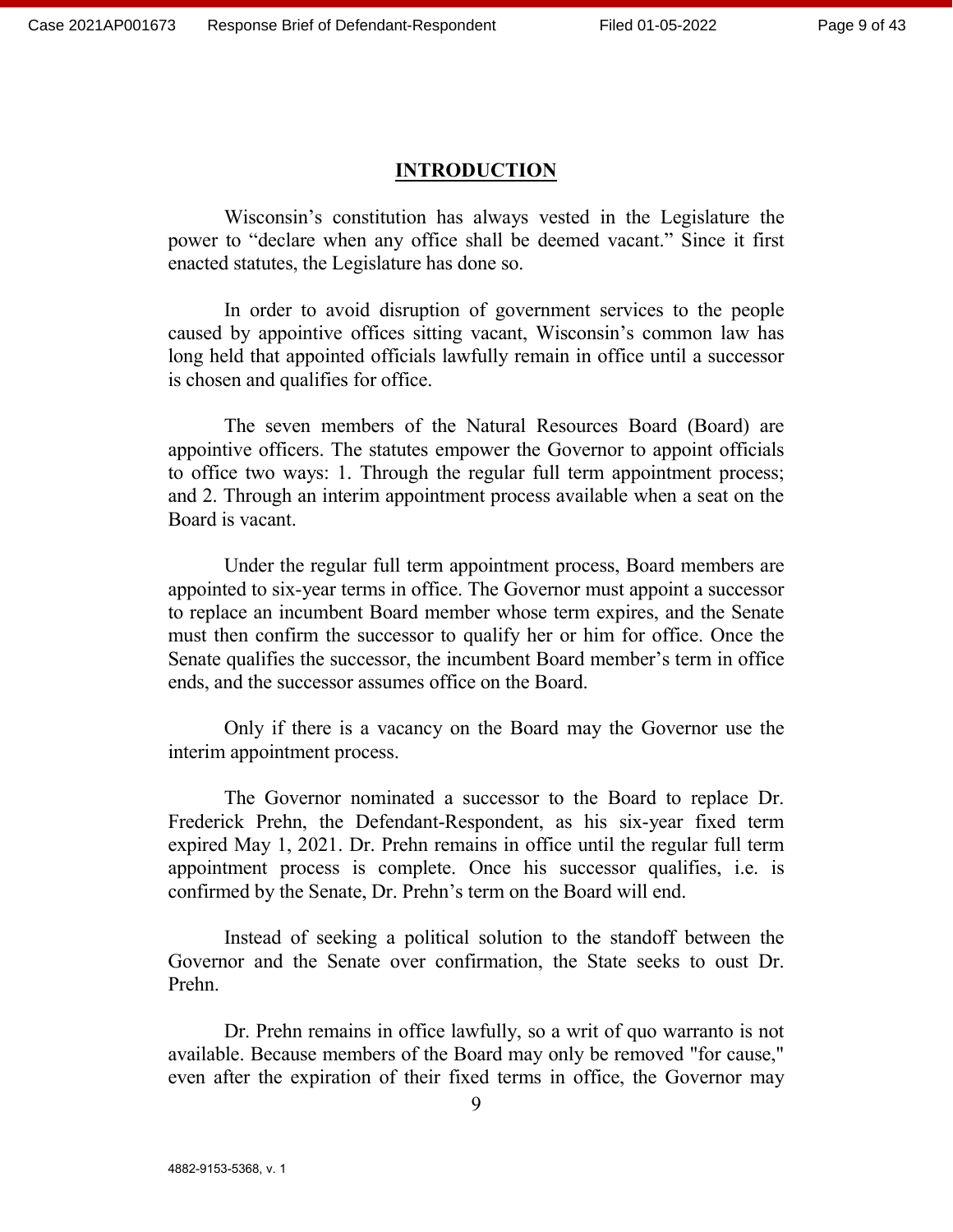only remove Dr. Prehn "for cause." No cause exists, and the State has not made a single allegation to the contrary.

The State makes novel arguments in support of its theories as to why Dr. Prehn's office is vacant, and why the Governor may remove him from office. The State's theories are contrary to this Court's precedent, Wisconsin's statutes, Wisconsin common law, and even the opinions of prior Attorney Generals.

The State claims the expiration of a fixed term in office creates a vacancy, or that the Governor may remove Dr. Prehn from the Board at any time after his fixed term in office as expired, so either way the Governor may make an interim appointment to the Board. Not so.

When a fixed term on the Board expires, the Governor must appoint a successor through the regular full term appointment process. The Board seat need not be vacant for the regular full term appointment process to operate. Dr. Prehn continues to serve on the Board until his appointed successor qualifies through Senate confirmation.

Wisconsin's constitutional history, Wisconsin's history of environmental conservation agencies, Wisconsin's statutes, this Court's precedent, and the common law all support the Circuit Court's decision dismissing the State's complaint for failure to state a claim upon which relief may be granted. The Circuit Court reached the correct result, determining that Dr. Prehn lawfully continues in office on the Board. This Court should affirm.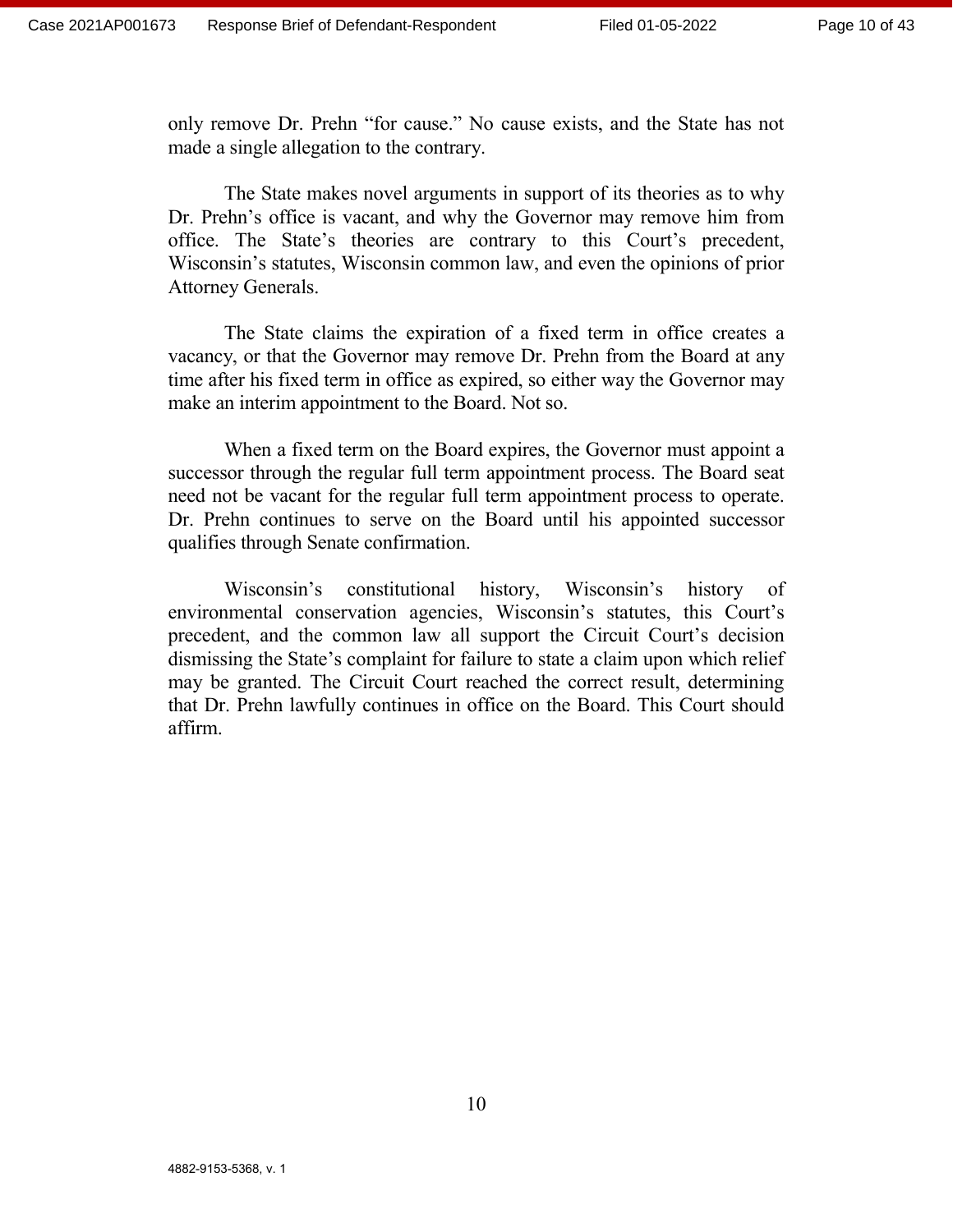#### **STATEMENT OF ISSUES ON APPEAL**

1. Does Dr. Prehn continue to lawfully hold his office on the Natural Resources Board, because the Governor's nominee to succeed him has not yet qualified for office through senate confirmation?

The Circuit Court answered "yes." This Court should affirm.

2. Does the "for cause" removal standard continue to prevent the Governor from removing Dr. Prehn from the Board without cause after the expiration of his six-year fixed term in office?

The Circuit Court answered "yes." This Court should affirm.

## **STATEMENT ON ORAL ARGUMENT AND PUBLICATION**

The Court should hear oral argument and publish its decision.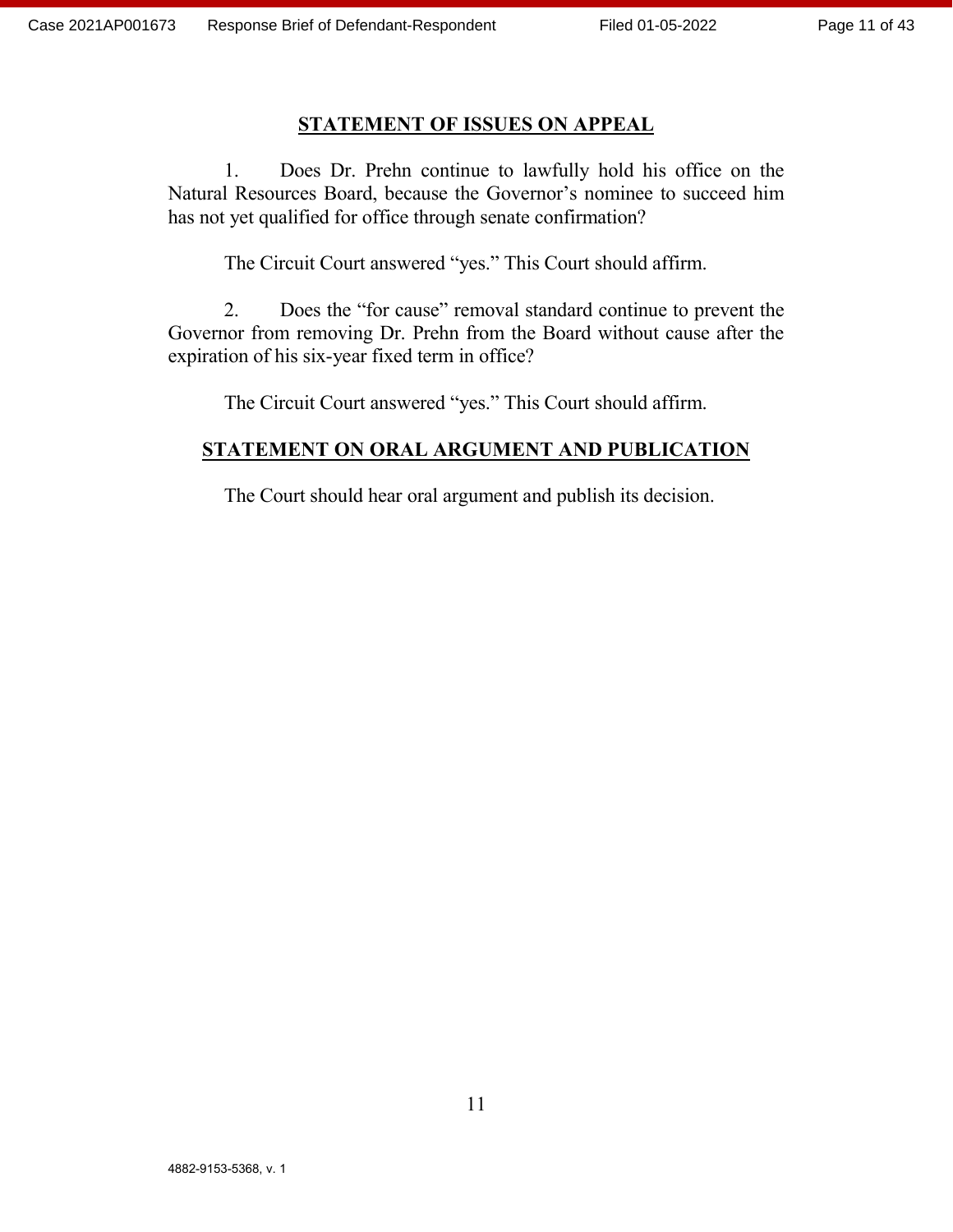$\overline{a}$ 

#### **STATEMENT OF THE CASE**

#### **I. FACTUAL BACKGROUND.**

#### **A. Facts from the State's Complaint, R. 2.**

The relevant factual allegations set forth in the State's Complaint are as follows:

Prehn was appointed to the Board by former Governor Scott Walker on May 18, 2015. R. 2, ¶ 12.

Prehn's appointment was to a six-year term, with his term ending on May 1, 2021. Id. ¶ 13.

Governor Tony Evers appointed Sandra Naas to the Board on April 30, 2021, to serve in anticipation of Prehn's resignation at or before the last day of his term on May 1. Id. ¶ 14.

Prehn has cited *State ex rel. Thompson v. Gibson*, 22 Wis. 2d 275, 125 N.W.2d 636 (1964), as authority to continue on as a Board member. Id. ¶ 17.

## **B. Facts supplied by the parties and amici.**

The State includes additional facts in its brief. AG Br. 15-16. The parties and amici provided the following facts to the Circuit Court though briefing, generally referring to the public record:

As a "lifelong hunter, angler and conservationist," Dr. Prehn has tackled complicated and important issues throughout his years of service on the Board, including "water quality, the use of motorized vehicles . . . on public lands and trails, and chronic wasting disease in the [S]tate's whitetail deer herd."<sup>1</sup>

<sup>1</sup> Keith Uhlig, *Wausau dentist Dr. Fred Prehn elected as chair of Wisconsin Natural Resources Board*, WAUSAU DAILY HEARLD (Feb. 18, 2019), [https://tinyurl.com/3dcs9wav;](https://tinyurl.com/3dcs9wav) R. 21 at 3.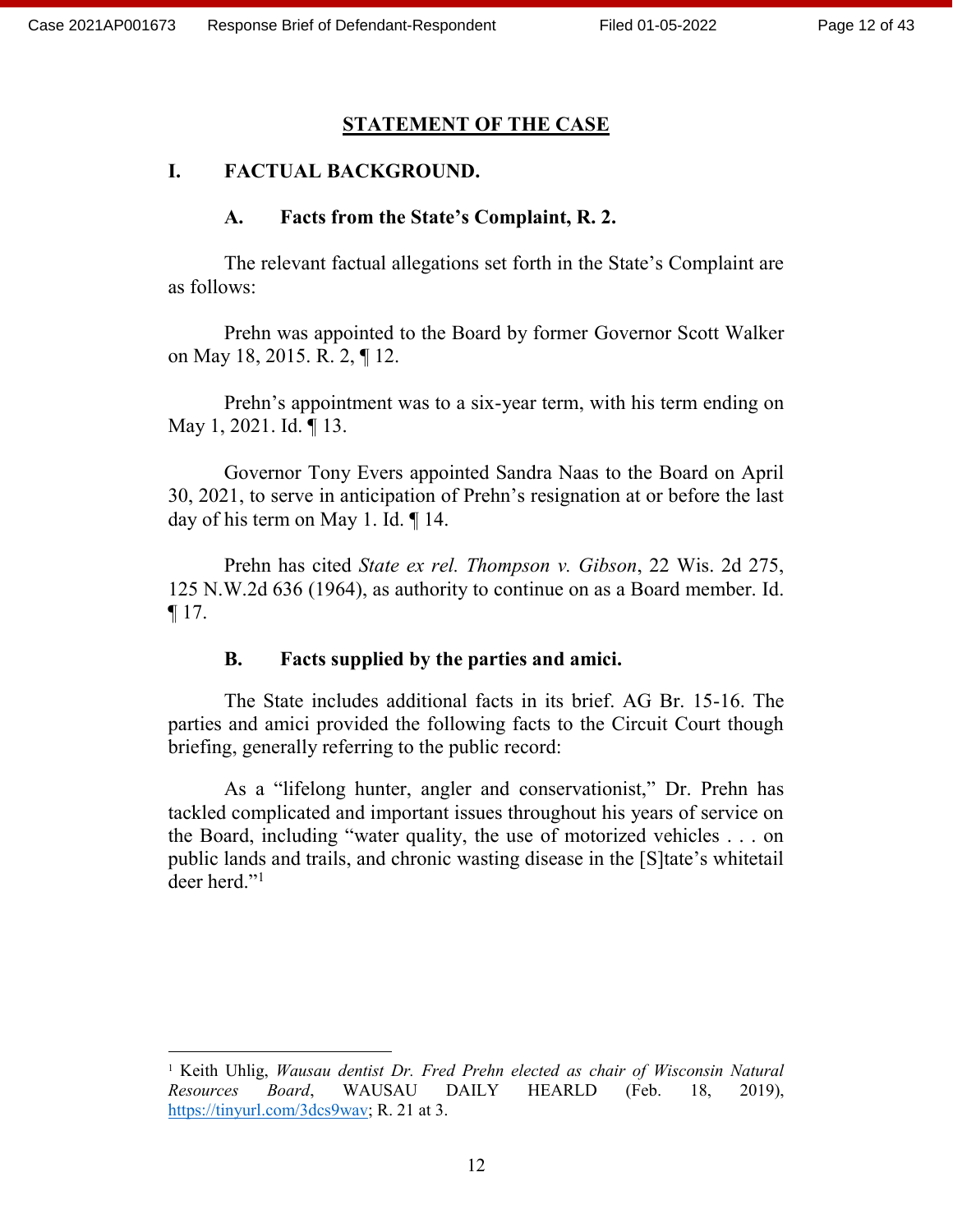The Wisconsin Senate has not confirmed the Governor's nominee to succeed Dr. Prehn, and Dr. Prehn has indicated he will carry out the duties of his office until the Senate confirms his successor.<sup>2</sup>

Interest groups that oppose various policies the DNR has pursued under the current Board, specifically the Humane Society of the United States and the Center for Biological Diversity, wrote to the Attorney General on July 20, 2021, and accused Dr. Prehn of unlawfully continuing to serve on the Board.<sup>3</sup> These interest groups requested that the Attorney General pursue a writ of quo warranto to oust Dr. Prehn from the Board.<sup>4</sup>

## **C. Facts from the Circuit Court's decision and order, R. 72.**

The Circuit Court referred to only the following undisputed facts:

On May 18, 2015, Wisconsin Governor Scott Walker appointed Prehn to the Board. R. 72 at 2, citing R. 18, ¶ 5; App. at 002.

As of September 17, Prehn continued to serve in that office. Id., citing R. 18 at ¶ 3.

The parties agree that Dr. Prehn's fixed term in office has expired. The parties disagree about the legal effect of the expiration of a Board member's fixed term in office. .

# **II. PROCEDURAL BACKGROUND.**

Dr. Prehn moved to dismiss the State's complaint for failure to state a claim upon which relief may be granted. R. 18. Granting Dr. Prehn's motion, the Circuit Court framed the issue succinctly: "the Court must determine whether Prehn lawfully holds office." R. 72 at 6; App. at 006.

<sup>2</sup> Naomi Kowles, *'This is my choice': Despite expired term, chair of state Natural Resources Board says he's still not leaving*, CHANNEL 3000 (June 25, 2021), [https://tinyurl.com/saw7uudj;](https://tinyurl.com/saw7uudj) R. 21 at 4.

<sup>3</sup> Letter, *Request for Quo Warranto Action,* Wis. Stat. § 784.04(1)(a)*, Regarding Dr. Frederick Prehn* (July 20, 2021), [https://tinyurl.com/ykzvdk93;](https://tinyurl.com/ykzvdk93) R. 21 at 4.

<sup>4</sup> *WI Environmental and Conservation Organizations Support Legal Action to End NRB Chair's Holdover Past the Expiration of His Term* (July 22, 2021) (Midwest Environmental Advocates, Wisconsin's Green Fire, League of Women Voters of Wisconsin, Clean Wisconsin, River Alliance of Wisconsin, and Sierra Club – Wisconsin Chapter), [https://tinyurl.com/mnxw999h;](https://tinyurl.com/mnxw999h) R. 21 at 4.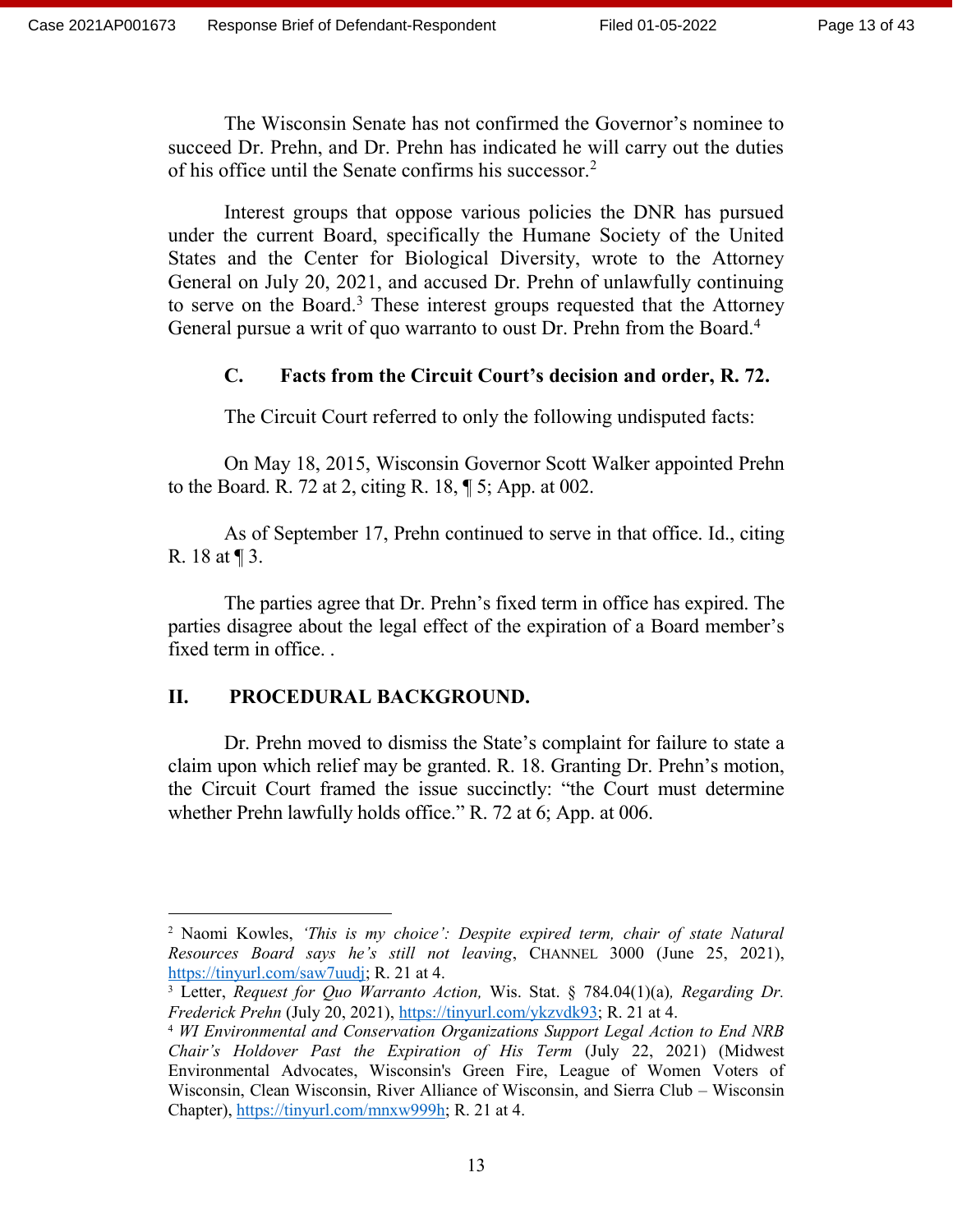The State pursues on appeal the same two related theories in its attempt to oust Dr. Prehn from the Board. Both theories, had they any support in the law, would result in Dr. Prehn's office on the Board being vacant.

First, the State attempts to equate the expiration of a fixed term in office with a vacancy in office. Second, it argues that when a Board member's fixed term in office expires, the Governor may remove the Board member at any time, at the Governor's pleasure, thus creating a vacancy. Both of the State's theories depend on Dr. Prehn's office being vacant. Since it is not vacant, the State cannot prevail.

## **III. THE DECISION BELOW IN THE CIRCUIT COURT.**

The Circuit Court correctly declined to accept the State's novel arguments in support of its theories of ouster.

## **A. The Circuit Court rejected the State's vacancy argument.**

The decision below found Board members may hold over in office after their fixed terms in office expire. The Circuit Court correctly recognized "Wisconsin's longstanding common law rule in favor of the implied holdover of state officers," and that nothing in the appointment statute governing the Board, Wis. Stat.  $\S$  15.07(1)(c), "was intended to abrogate that rule." R. 72 at 9; App. at 009.

The Circuit Court further noted that this Court has already "rejected the argument that expiration of a term of appointive office creates a vacancy." Id. at 12, citing *State ex rel. Thompson v. Gibson,* 22 Wis. 2d 275, 294, 125 N.W.2d 636 (1964).

The Circuit Court also rejected the State's argument that *Thompson's* holdover rule is no longer good law because of subsequent statutory changes: "[A]lthough the statutes analyzed in *Thompson* have changed several times in the intervening half-century, these changes have no operative effect as to whether a vacancy exists and cannot alter *Thompson*'s holding." Id. at 14.

## **B. The Circuit Court rejected the State's removal argument.**

The Circuit Court correctly rejected the State's argument that the Governor may remove Dr. Prehn at any time after his fixed term in office expired on May 1, 2021. Interpreting Wis. Stat. §§ 17.07(3) and (4), the Circuit Court held that because Dr. Prehn is serving on the Board after Senate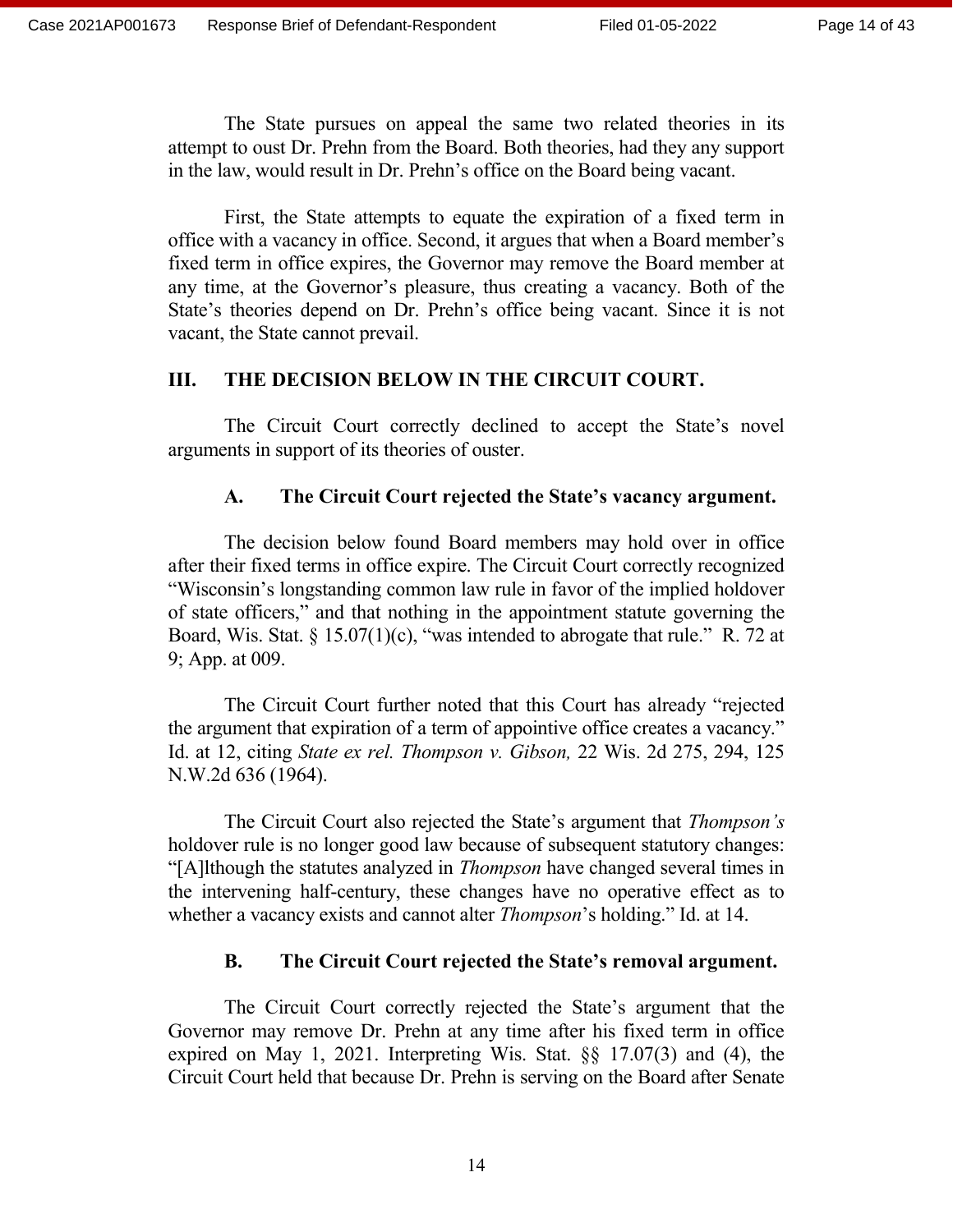confirmation for a fixed term, not at the pleasure of the Governor, he can be removed only "for cause." Id at 15-16.

The Circuit Court did draw three incorrect conclusions.

First, the Circuit Court incorrectly concluded "[a] state officer may only be appointed to a fill a "vacancy" in a state office." Id. at 7. As explained in Section I. A. below, a vacancy is not a necessary precondition for the regular full term appointive process to operate.

Second, the Circuit Court incorrectly concluded there are circumstances under which a vacancy occurs that are not enumerated by statue or in the constitution. Id. at 11. The Circuit Court cited a case in which an official holding two, incompatible offices was held to create a vacancy. As explained in I. D. below, Wisconsin does not follow a common law vacancy rule.

Third, the Circuit Court, somewhat puzzlingly, stated Dr. Prehn has taken the position that not even the Senate confirmation of a successor would end his term on the Board, that he may continue to serve on the Board as long as he pleases. Not so. Dr. Prehn has repeatedly recognized that his term on the Board ends when the Senate confirms his successor. R. 19 at 6, 14, and 18.

## **STANDARD OF REVIEW**

The State correctly sets forth the standard of review. AG Br. 18.

# **ARGUMENT**

## **I. DR. PREHN'S SEAT ON THE BOARD IS NOT VACANT; HE LAWFULLY REMAINS A MEMBER OF THE BOARD.**

Both of the State's causes of action  $-$  a writ of quo warranto and a declaratory judgment – require that it convince this Court Dr. Prehn's office on the Board is actually vacant. Because Dr. Prehn lawfully holds over on the Board awaiting the Wisconsin Senate's confirmation of his successor, the Board has no vacancies. The Wisconsin Senate has not confirmed Sandra Naas's appointment to the Board. Until Ms. Naas's confirmation, Dr. Prehn's term on the Board continues.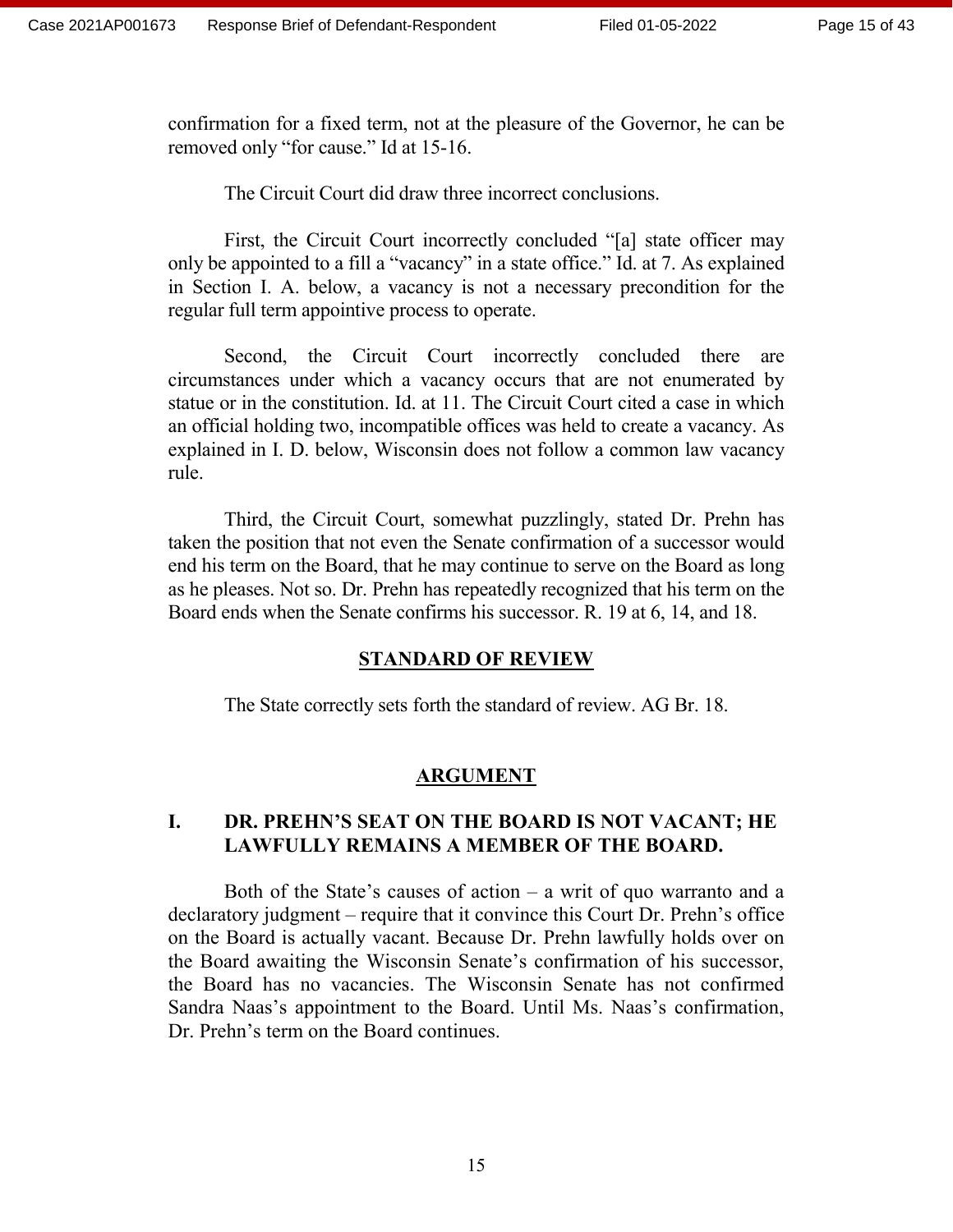## **A. Wisconsin's constitution, vacancy and appointment statutes control when an office is vacant.**

Wis. Stat.  $\S 15.07(1)(a)$  provides that members of the Board shall be nominated and appointed by the Governor, with the advice and consent of the senate, to serve for terms prescribed by law. In turn, Wis. Stat. § 15.34(2)(a) sets forth a fixed term of six years for each Board member, and § 15.07(1)(c) further establishes that a Board member's term expires May 1 of their final year. While it may seem counterintuitive at first, the expiration of the Board member's term does not result in a vacancy. The incumbent's term on the Board ends when the Senate confirms a successor, unless one of the enumerated vacancy-causing event occurs.

The Wisconsin Constitution vests in the legislature power to "declare the cases in which any office shall be deemed vacant." WIS. CONST. ART. VI,  $\S 4^5$ ; *Thompson* at 290. The Legislature has made such provisions, passing Wis. Stat. § 17.03, which sets forth the cases upon which public offices are deemed vacant.<sup>6</sup> Nowhere do the statutes or constitution declare that the expiration of a fixed term of appointive public office causes a vacancy.

This Court considered and interpreted an earlier version of § 17.03 in *State ex rel. Thompson v. Gibson*, concluding that when "an incumbent holds over after the expiration of the term for which he was originally appointed . . . it cannot be said that the office is vacant . . ." *Thompson* at 294. This is so because officers whose appointments require Senate confirmation "may hold over until their successors are duly appointed and confirmed by the senate." *Id.* at 293.

The *Thompson* court was not announcing a new rule. The *Thompson* decision is in line with Wisconsin Supreme Court precedent. Forty years earlier, this Court held:

The general trend of decisions in this country is to the effect that, where the written law contains no provision, either express or implied, to the contrary, an officer holds his office until his successor is elected and qualified. This rule of construction prevents the inconvenience and annoyance resulting from the suspension of official functions because there is no officer authorized to discharge such functions.

 $5$  Wis. Const. arts. VI,  $\S$  4 and XIII,  $\S$  11 also describe events that cause vacancies.

<sup>6</sup> Wis. Stat. § 17.03 lists 13 separate causes of vacancies in a public office.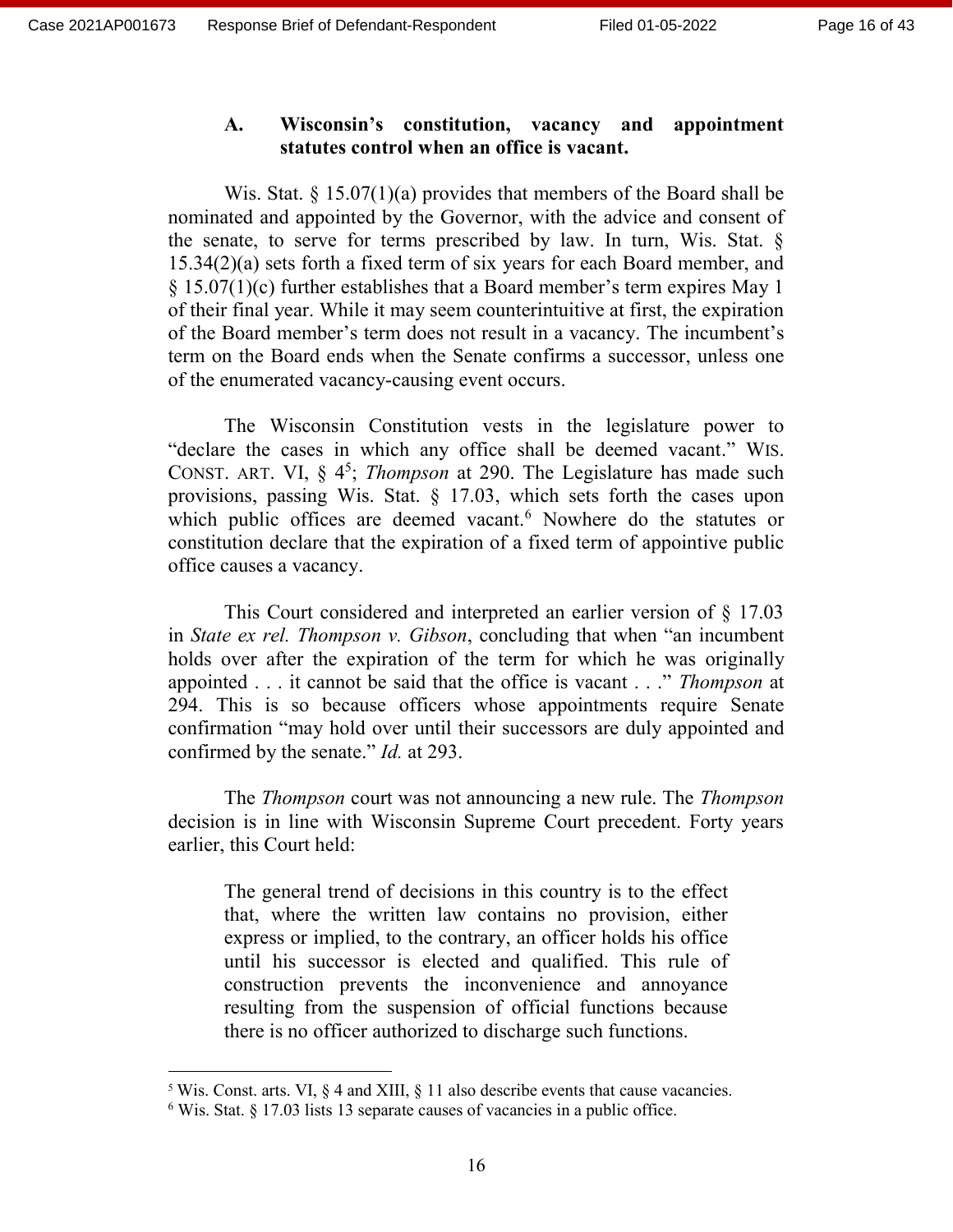*State ex rel. Pluntz v. Johnson,* 176 Wis. 107, 186 N.W.2d 729, 730 (1922)(*not vacated*); *State ex rel. Martin v. Heil,* 242 Wis. 41, 51, 7 N.W.2d 375 ("There is . . . little practical objection in an administrative office to permitting a sheriff or clerk of court to give continuity to the administration of his office by continuing until a successor is elected and qualified.")

Based upon the settled precedent of this Court, there is presently no vacancy on the Board, and Dr. Prehn has the right to continue in office as a member of the Board de jure until the legislature confirms Ms. Naas's appointment.

## **B. A vacancy is not a necessary predicate to an appointment, as Wisconsin distinguishes between appointments to fill a vacancy and regular full term appointments.**

In briefing below, neither the parties nor amici pointed out the legal distinction between appointments to fill a "vacancy," and "regular full term" appointments. In its decision and order, the Circuit Court concluded, incorrectly, "[a] state officer may only be appointed to a fill a 'vacancy' in a state office." Wis. Stat. § 17.20. R. 72 at 7; App. at 007. A vacancy in office is not a necessary predicate to an appointment. Wisconsin's statutes do not contain a general appointment statute. Rather, the statutes that create appointive offices describe how the office will be filled. In the case of the Board, Wis. Stat. § 15.07 (governing boards) provides the method for appointing members of the Board. The appointment statute, not  $\S$  17.20, prescribes the manner in which an appointive officer will take office pursuant to a "regular full term" appointment.

Thus there are two types of appointments to office: 1. Regular full term appointments; and 2. Appointments to fill vacancies. The plain language of § 17.20 itself recognizes these two types of appointments:

Vacancies in appointive state offices shall be filled by appointment by the appointing power and in the manner prescribed by law for making regular full term appointments thereto, and appointees to fill vacancies therein shall hold office for the residue of the unexpired term or, if no definite term of office is fixed by law, until their successors are appointed and qualify. Wis. Stat. § 17.20(1).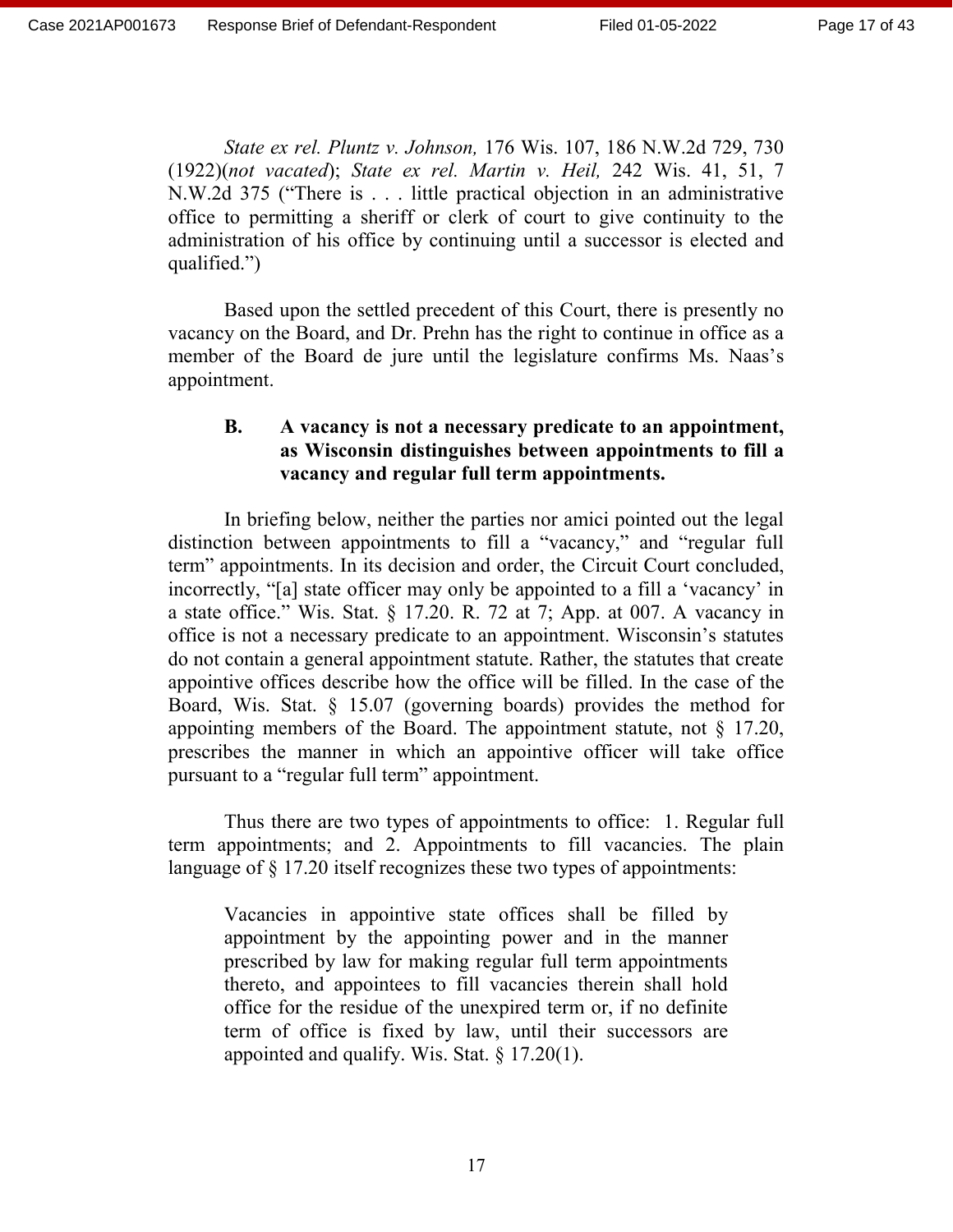$\overline{a}$ 

§ 17.20(1) thus distinguishes between appointments to fill "vacancies" and appointments made "in the manner prescribed by law for making regular full term appointments." Accordingly, an office does not have to be "vacant" in order for an officer to be appointed.<sup>7</sup>

If an office is vacant, then the person appointed to fill it serves "for the residue of the unexpired term" unless there is no fixed term, in which case the appointee to fill a vacancy serves until "their successors are appointed and qualify."

Dr. Prehn was appointed to a "regular full term" appointment, not to fill a vacancy. Had he been appointed to fill an office on the Board that was vacant, then his term would arguably end at the expiration of "the residue of the unexpired term."

Because the Board is filled with appointees nominated by the Governor and qualified by the advice and consent of the Senate, §  $17.20(2)(a)$  permits the Governor to appoint a nominee to exercise the powers of office immediately upon appointment. That way, when an office is vacant, the Governor can immediately fill the office with an appointee able to act with full authority. This special exception to the "regular full term" appointment process furthers the long-standing public policy of continuity of officials in office. Public policy is decidedly against leaving an office vacant, disrupting government services to the people of Wisconsin. But the plain language of the statute permits this process only when there is a vacancy.

Otherwise, when there is no vacancy, the "regular full term" appointive process is required. Compare the use of "shall" in (1) with "may" in (2). The regular full term appointment process mandatory, while the interim process is permissive.

The purpose of setting a "fixed term" for appointive office is not to determine when the appointed official must leave office, but rather to protect the appointive official from being replaced during the fixed term via the regular full term appointment process. Otherwise, a Governor partnered with a friendly senate could overnight remake the Board, contrary to the

<sup>7</sup> If no one could be appointed to office unless the office were vacant, then *every* appointed official could be removed at the Governor's pleasure, pursuant to Wis. Stat. § 17.07(5): "State officers serving in an office that is filled by appointment of the Governor alone for a fixed or indefinite term *or to supply a vacancy in any office,* elective or appointive, except justices of the supreme court and judges and the adjutant general, by the Governor at pleasure."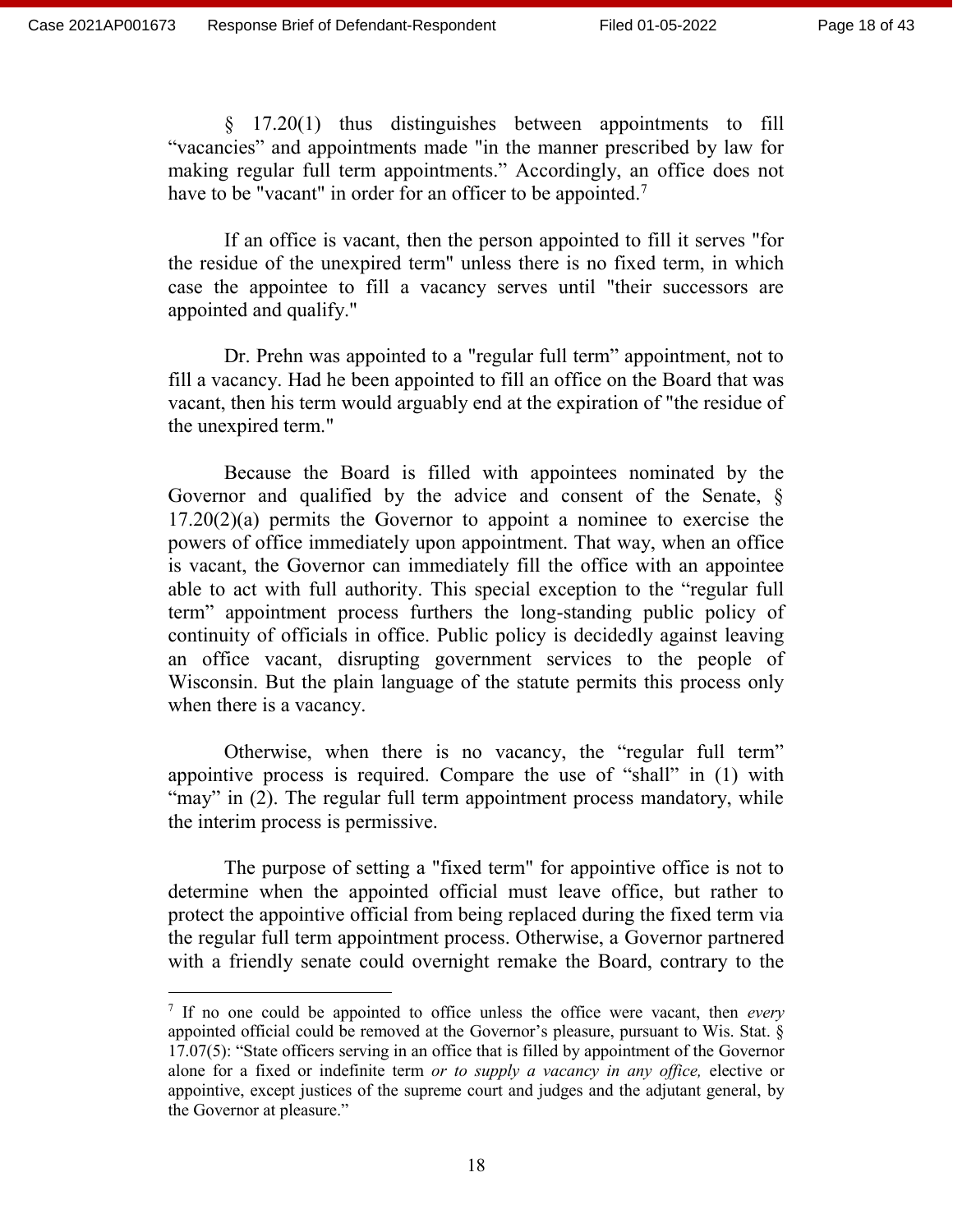policy choice made at the creation of the Wisconsin Department of Natural Resources to insulate the policy-making functions of the Board from pingponging between political poles. See Section III B.

# **C.** *Thompson* **reaffirmed the common law holdover rule, which remains unchanged.**

In *Thompson*, our Supreme Court's ruling that vacancies do not occur when an appointed official's term expires applied differently to different appointed offices, some subject to Wisconsin Senate confirmation, and some not. The Sentate-confirmed officials in *Thompson* whose terms in office had expired continued to hold office until the Senate confirmed a successor. The following chart sets forth the different appointments and conditions of appointment involved in *Thompson*:

| Appointee<br>and<br>Office                                                         | Explicit/express<br>holdover<br>provision<br>in<br>appointment<br>statute? | Appointments held ineffective<br>without Senate confirmation and<br>incumbent officer allowed to hold<br>over? |
|------------------------------------------------------------------------------------|----------------------------------------------------------------------------|----------------------------------------------------------------------------------------------------------------|
| John<br>Gibson<br>appointed state auditor<br>on October 8, 1963                    | N <sub>o</sub>                                                             | Yes                                                                                                            |
| George W. Jankowski -<br>appointed to the<br>conservation<br>commission            | $\overline{N}$                                                             | Yes                                                                                                            |
| Dale Phillips<br>appointed to the savings<br>and<br>advisory<br>loan<br>committee  | N <sub>o</sub>                                                             | Yes                                                                                                            |
| Martin W. Hanson --<br>appointed<br>the<br>to<br>conservation<br>commission        | N <sub>o</sub>                                                             | Yes                                                                                                            |
| Walter O. Morton --<br>appointed<br>to<br>the<br>investment board                  | Yes                                                                        | Yes                                                                                                            |
| W. Otto<br>George<br>$\sim$ $-$<br>appointed<br>the<br>to<br>industrial commission | N <sub>o</sub>                                                             | N <sub>o</sub>                                                                                                 |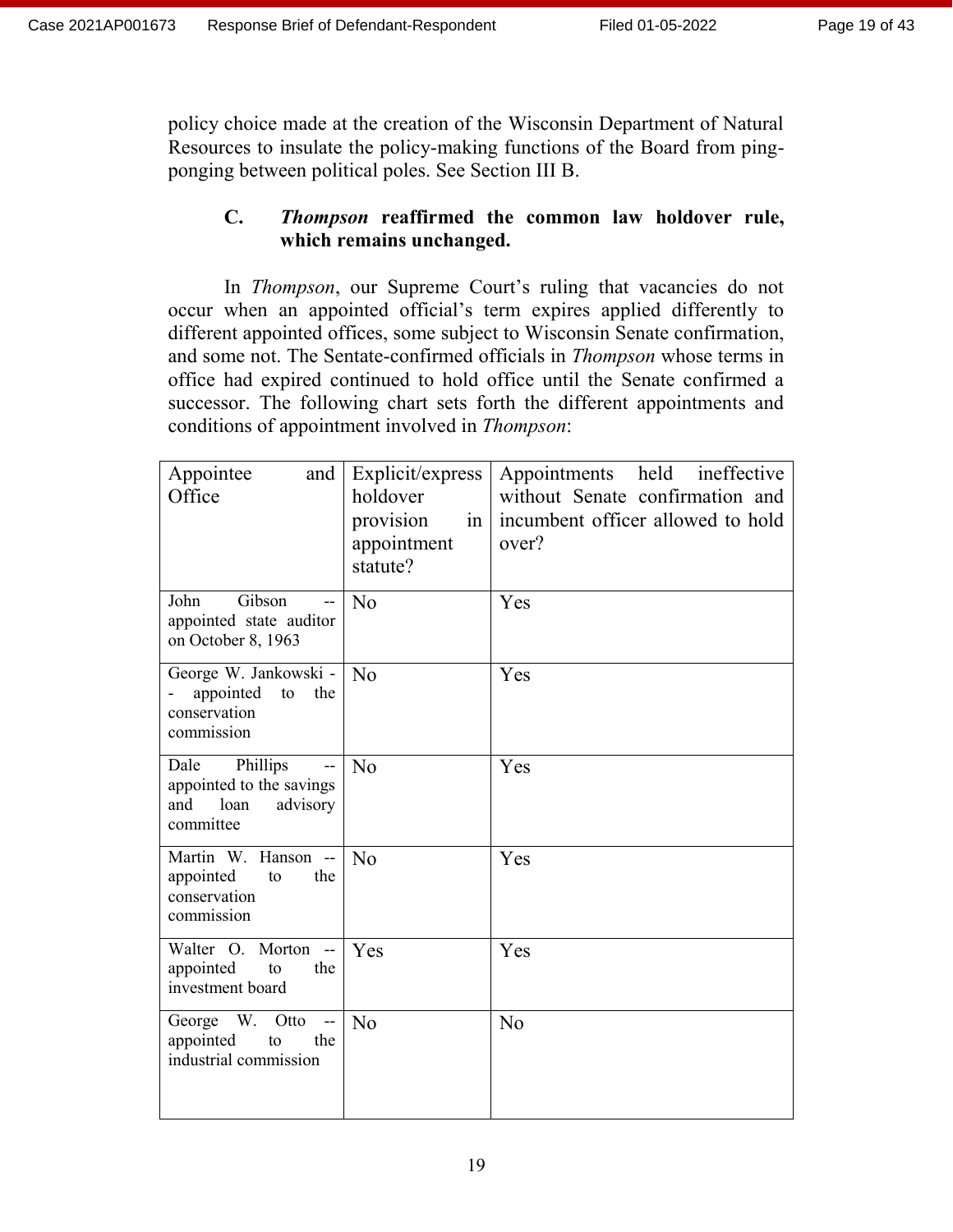| J. W. Barnstable -- $N_0$ | $\overline{N}$ |
|---------------------------|----------------|
| appointed to the board    |                |
| of examiners<br>1n        |                |
| chiropractic              |                |
|                           |                |

The express statutory holdover provision that applied to investment board members did not escape the notice of the *Thompson* court: "Where there is an express statutory provision for holding over after expiration of an appointive term, *it is even more clear* that the office is not 'vacant' within the meaning of sec. 17.20 (2)." *Thompson* at 293-945 (emphasis supplied).

The State tries to make much of the presence of explicit holdover clauses in other sections of Wisconsin's statutes, as evidence the law has shifted since the *Thompson* decision. BR1 at 22. In reality, such holdover clauses are nothing new. An express holdover clause was literally featured in the *Thompson* decision*.* The presence of holdover clauses in the statutes governing some appointive offices is no clear indication of an intent on the part of the Legislature to overrule or modify the common law, nor somehow implicitly modify the common law to extend  $\S$  17.03(10) to appointive offices.

*Thompson* reaffirmed the common law holdovers rule that incumbents remain in office until their successor has been qualified. *Pluntz v. Johnson* at 729. The State argues the absence of an express holdover clause in §§ 15.34(2)(a) and 15.07(1)(c), which establish six-year terms for the Board members, and the expiration of terms on May 1, respectively, means the Legislature intended that the expiration of Board member's term would result in a vacancy. BR1 at 23. As discussed previously, the State's argument is squarely contrary to the Legislature's intent expressed in § 17.03(10). The State's argument is also contrary to the law governing legislative changes to the common law. When the Legislature changes a common law rule, it does so intentionally, with "clear, unambiguous and peremptory" language, not by implication or omission.

Statutes in derogation of the common law are to be strictly construed. *State v. Gomaz*, 141 Wis. 2d 302, 320 n.11, 414 N.W.2d 626, 634 (1987) . Statutes are not to be construed as changing the common law unless the purpose to effect such a change is clearly expressed therein and such purpose is demonstrated by language that is clear, unambiguous and peremptory. *Leahy v. Kenosha Memorial Hosp.,* 118 Wis. 2d 441, 449, 348 N.W.2d 607, 612 (Ct. App. 1984). Courts presume to give effect to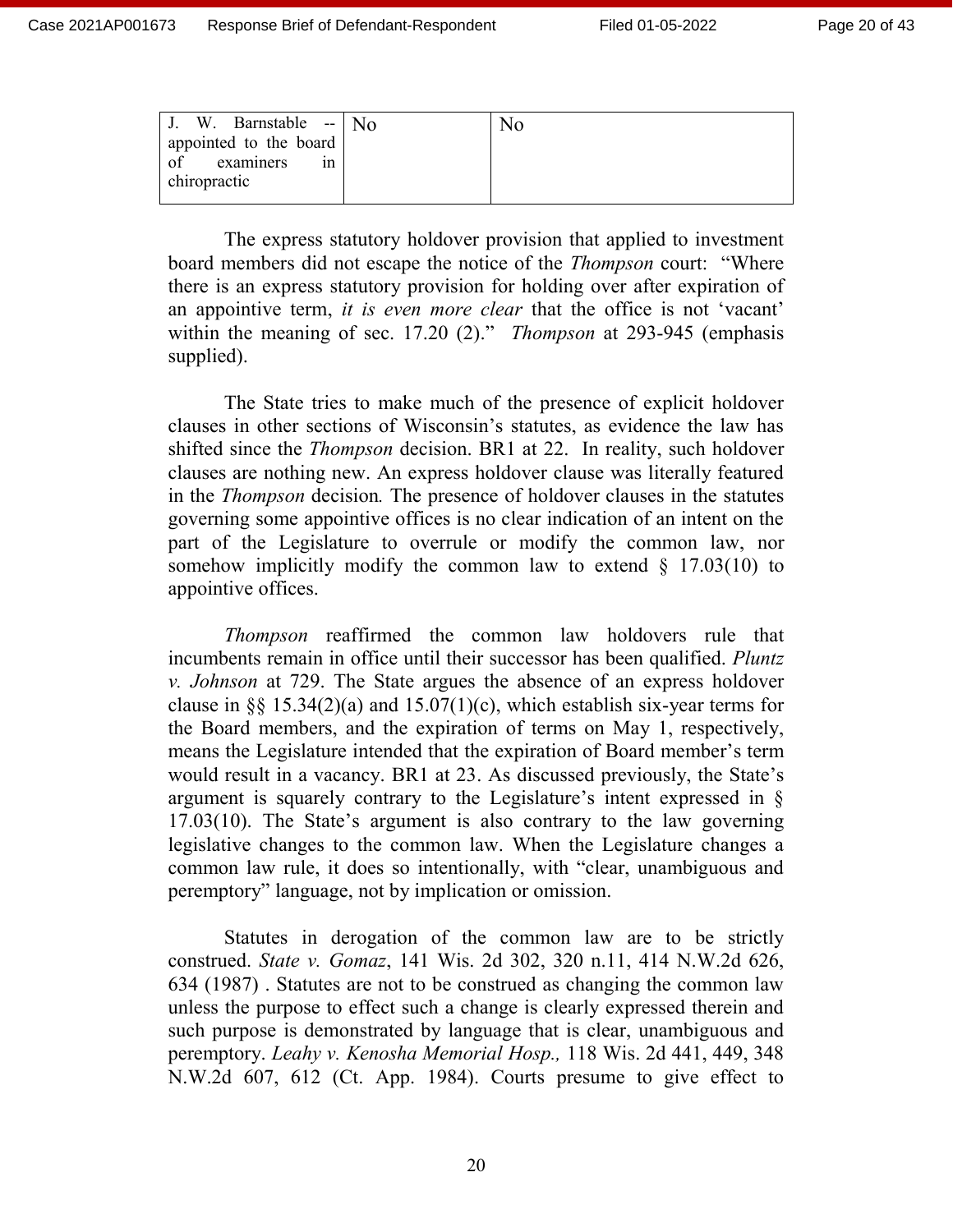common law rules unless statutes clearly express otherwise. *Gaugert v. Duve,* 2001 WI 83, ¶41, 244 Wis. 2d 691, 628 N.W.2d 861.

Wisconsin's common law holdover rule is in accord with the common-law tradition in other jurisdictions as well. *See* 67 C.J.S. Officers § 154 ("As a general rule, in the absence of a constitution or statute providing otherwise, an officer is entitled to hold office until a successor is appointed or elected and has qualified" and thus "cannot be punished as [an] intruder[]."); 63C Am. Jur. 2d Public Officers and Employees § 148 ("While there is some authority to the contrary, as a general rule, apart from any constitutional or statutory regulation on the subject, an incumbent of an office may hold over after the conclusion of his or her term until the election and qualification of a successor.")

There is no suggestion in the 1983 revisions to Chapter 17 that the Legislature had any intent to change the common law appointive officer holdover rule established by the holding in *Thompson,* except to make the *Thompson* rule inapplicable to "elective" offices. The happenstance that some appointive offices have express holdover clauses and some do not says very little about the Legislature's intent – certainly not a clear intent to change the common law.

## **D. Amendments to Ch 17 after 1964 affirm the** *Thompson* **rule, not undermine it.**

The State argues *Thompson's* rule – officials confirmed by the Wisconsin Senate remain in office until the Senate confirms a successor – is no longer good law because it relies upon statutes that have subsequently been amended or repealed. BR1 at 26-27.

The Circuit Court disagreed with the state, noting:

Both past and present versions of Wis. Stat. § 17.03 provide for "any other event" to create vacancy. In *Thompson,* the statute read:

(10) On the happening of any other event which is declared by any special provision of law to create a vacancy.

Wis. Stat. § 17.03(10) (1963-64). The modern version of that statute, which was renumbered7 Sub. (13), is practically identical: a vacancy occurs upon: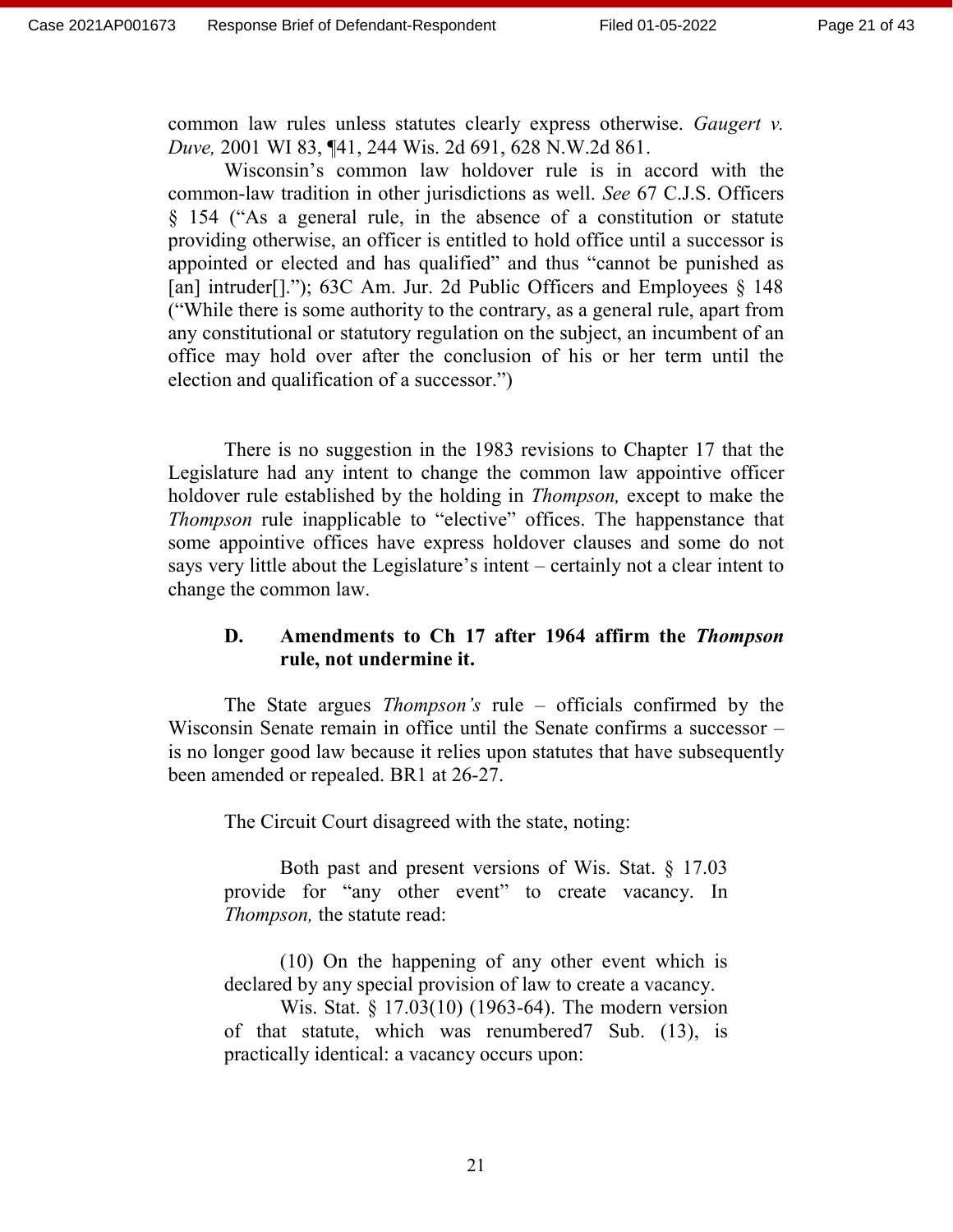(13) Any other event occurs which is declared by any special provision of law to create a vacancy.

Wis. Stat. § 17.03(13). Thus, the *Thompson* court had the opportunity to create a vacancy upon the "other event" of the expiration of Keliher's term of office as state auditor, but declined to do so. R. 72 at 13; App. at 013.

The Circuit Court is correct. In addition, all legislation must be interpreted in the light of the common law and the scheme of jurisprudence existing at the time of its enactment. *In re D.M.M.,* 137 Wis. 2d 375, 389- 90, 404 N.W.2d 530, 536 (1987). The common law, having been classified and arranged into a logical system of doctrine, principles, rules, and practices, furnishes one of the most reliable backgrounds upon which analysis of the objects and purposes of a statute can be determined. *Id*. The Legislature is presumed to know the common law before the statute was enacted. *Id*.

The 1983 changes the Legislature made to § 17.03 show that the Legislature was 1. Aware of the *Thompson* rule; and 2. Decided to limit the *Thompson* rule to appointive offices, by declaring that elective offices, and only elective offices, become vacant when the incumbent's term expires.

In *Thompson,* this Court provided the Legislature a roadmap, an instruction manual, as to how to amend Wis. Stat. § 17.03 in order to abrogate the common law holdover rule. All the Legislature had to do was declare that when a fixed term in appointive office expires, that office is vacant. Or the Legislature could have specified some appointive offices are vacant upon expiration of the fixed term in office, and left the common law holdover rule intact as to others. Either hypothetical enactment would have legislatively overruled *Thompson*, and ended the common law holdover rule as to appointive offices. Instead, in 1983 Wisconsin Act 484, the Legislature abrogated the common law holdover rule as to *elective* offices only.

Sections 138 – 140 of 1983 Wisconsin Act 484 made three changes to § 17.03 simultaneously. Two are critically important to this case. The fact that the Legislature made these changes simultaneously speaks to legislative intent.

1. The Act created current  $\S$  17.03(10), explicitly providing that *elective* offices are vacant upon the expiration of an elective official's term;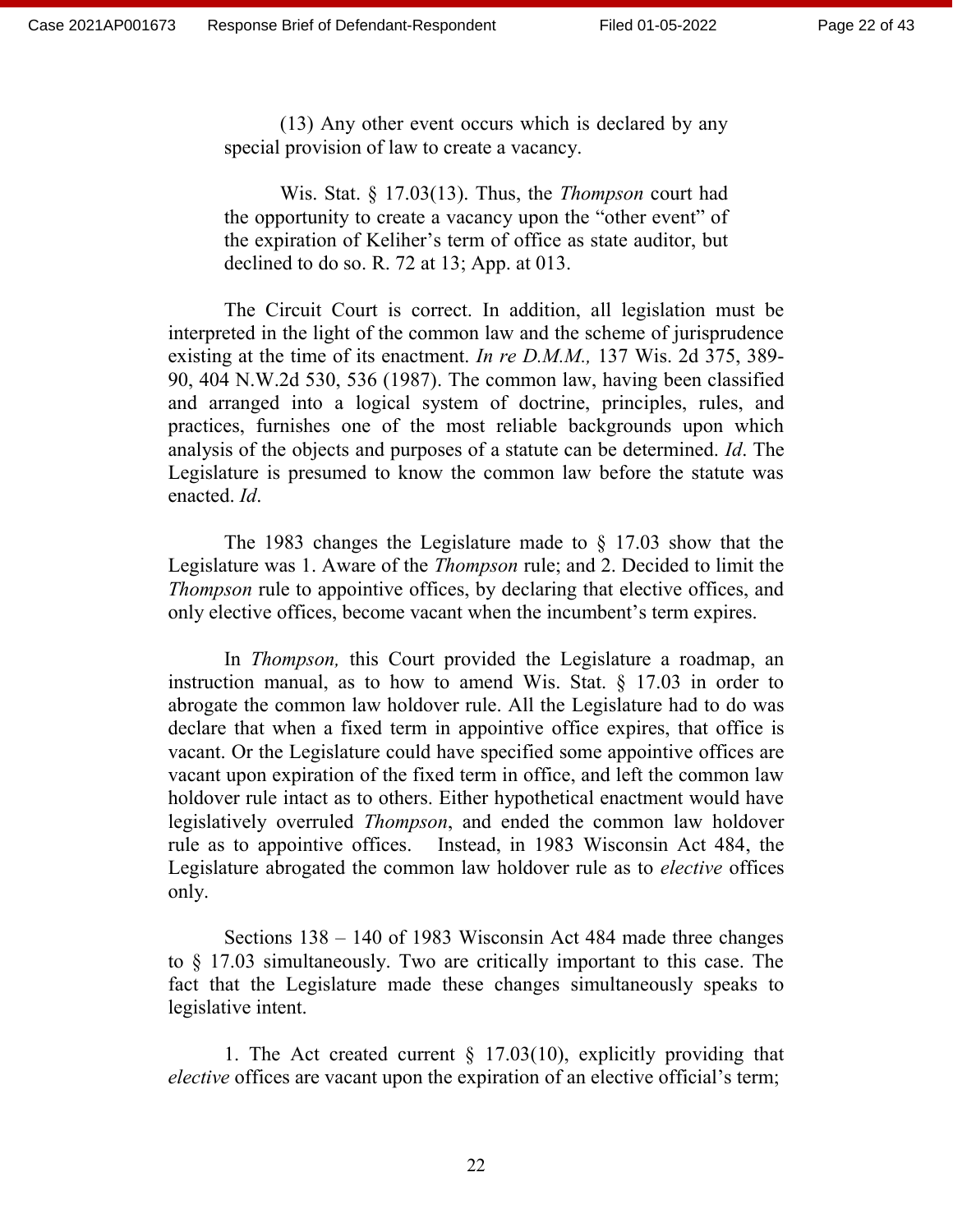2. The Act renumbered former § 17.03(10) to (13);

3. The Act added the phrase "except as otherwise provided" to the introductory paragraph of § 17.03.

It is difficult to imagine that the legislature intended adding "except as otherwise provided" to have the effect the State ascribes to it: the expiration of a fixed term in appointive office suddenly operates to cause a vacancy. AG Br. 28. That cannot be the legislative intent.

Here is the text of 1983 Act 484, sections 138-140:

SECTION 138. 17.03 (intro.) and (6) of the statutes are amended to read:

**17.03 Vacancies, how caused.** (intro.) Any public office, including offices of counties, cities, villages, towns, school districts and vocational, technical adult education districts shall become or be is deemed vacant upon the happening of any of the following events, except as otherwise provided:

SECTION 139. 17.03 (10) of the statutes is renumbered 17.03 (13).

SECTION 140. 17.03 (10) of the statutes is created to read:

17.03 (10) The expiration of the term of the incumbent if the office is elective.

Giving the words "except as otherwise provided" the effect the State wants them to have (BR1 at 29, fn. 4), i.e. extinguishing the common law holdover rule as to appointive offices by implicitly declaring a vacancy upon the expiration of the appointive term, makes no sense. Given the Legislature's drafting choices, its intent was clearly to disallow elected officials from holding over. The State's interpretation really lacks arguable merit.

## **E. Wisconsin has no common law vacancy rule.**

As explained in Section A, only the Legislature may declare when an office is vacant. Thus, the Circuit Court incorrectly concluded there are circumstances under which a vacancy occurs that are not enumerated by statue or in the constitution. R. 72, 11; App. at 011.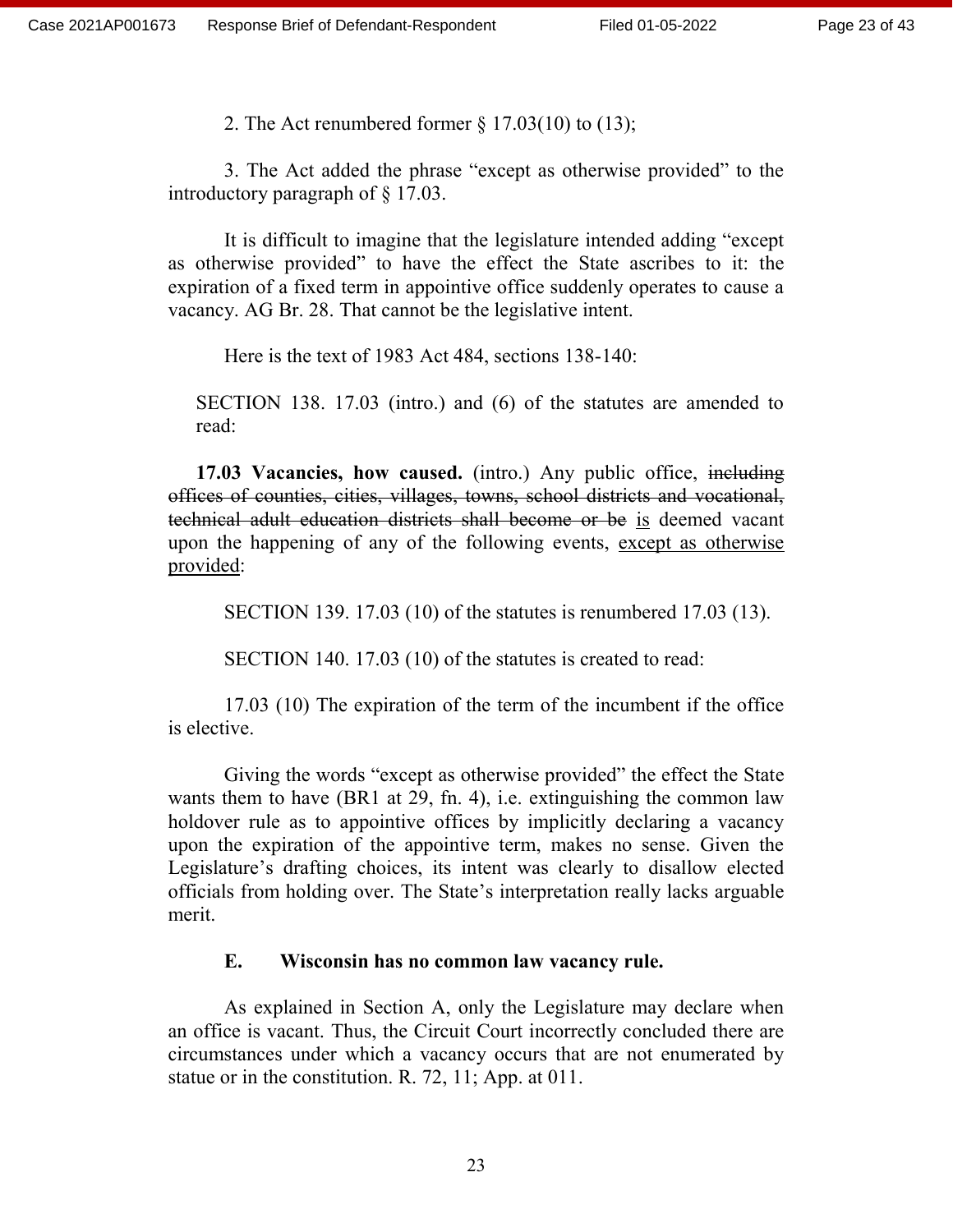The Circuit Court cited one example of a vacancy arising from the common law doctrine barring a single person from holding multiple, incompatible offices. *State ex. Rel. Stark v. Hines*, 194 Wis. 34, 215 N.W.447, 448 (1927). In *Stark,* this Court held that a municipal judge, by accepting the office of city attorney, created a vacancy in the office of judge he tried to hold simultaneously. While the *Stark* Court did not say so explicitly, its holding is best understood as declaring that the municipal judge functionally resigned his judgeship when he accepted the incompatible office of city attorney.

*Stark* relied upon *State ex rel. Johnson v. Nye*, 148 Wis. 659, 671, 135 N.W. 126, 130 (1912), which equated accepting a second, incompatible office with a resignation of the first office: "[T]he defendant had the absolute right to resign, therefore his acceptance of the office of grain commissioner, assuming that it was incompatible with the office of member of assembly, absolutely vacated the office of member of assembly." A resignation results in a vacancy. Wis. Stat. § 17.03(2).

The modern view of the consequences of holding multiple, incompatible offices seems to be different. Wisconsin's resignation statute, § 17.01, does not provide that holding incompatible offices amounts to a resignation. While Wisconsin retains the common law rules surrounding holders of multiple, incompatible offices, the modern remedy is a court order that the multiple officeholder resign one or the other of the incompatible offices he or she holds. *Otradovec v. Green Bay,* 118 Wis. 2d 393, 395, 347 N.W.2d 614, 616 (Ct. App. 1984). The *Nye* Court's ruling is really only different in that it concluded that accepting a subsequent, incompatible office operated as a voluntary resignation from the former, rather than giving the defendant a choice as to which office to resign.

While Dr. Prehn could resign pursuant to Wis. Stat. § 17.01(2), nothing in § 17.01 requires him to resign at any point in time. Because his fixed term in office on the Board has expired, there is no need for him to resign. The Governor may appoint Dr. Prehn's successor, and his successor takes office, ending Dr. Prehn's term in office, as soon as there is Senate confirmation. Because Dr. Prehn's term in office has expired, the "regular full term" appointment process, provided in  $\S 15.07(1)(a)$ , applies.

The State's best argument that Dr. Prehn's office is vacant comes from common law. BR1 30-31. The common law distinguishes between de facto and de jure officers, and generally holds that a vacancy may still exist when a holdover is a de facto, not a de jure officer. 43 Am. Jur. Public Officers § 484; 67 C.J.S. Officers § 154 (Aug. 2021 update). The State cites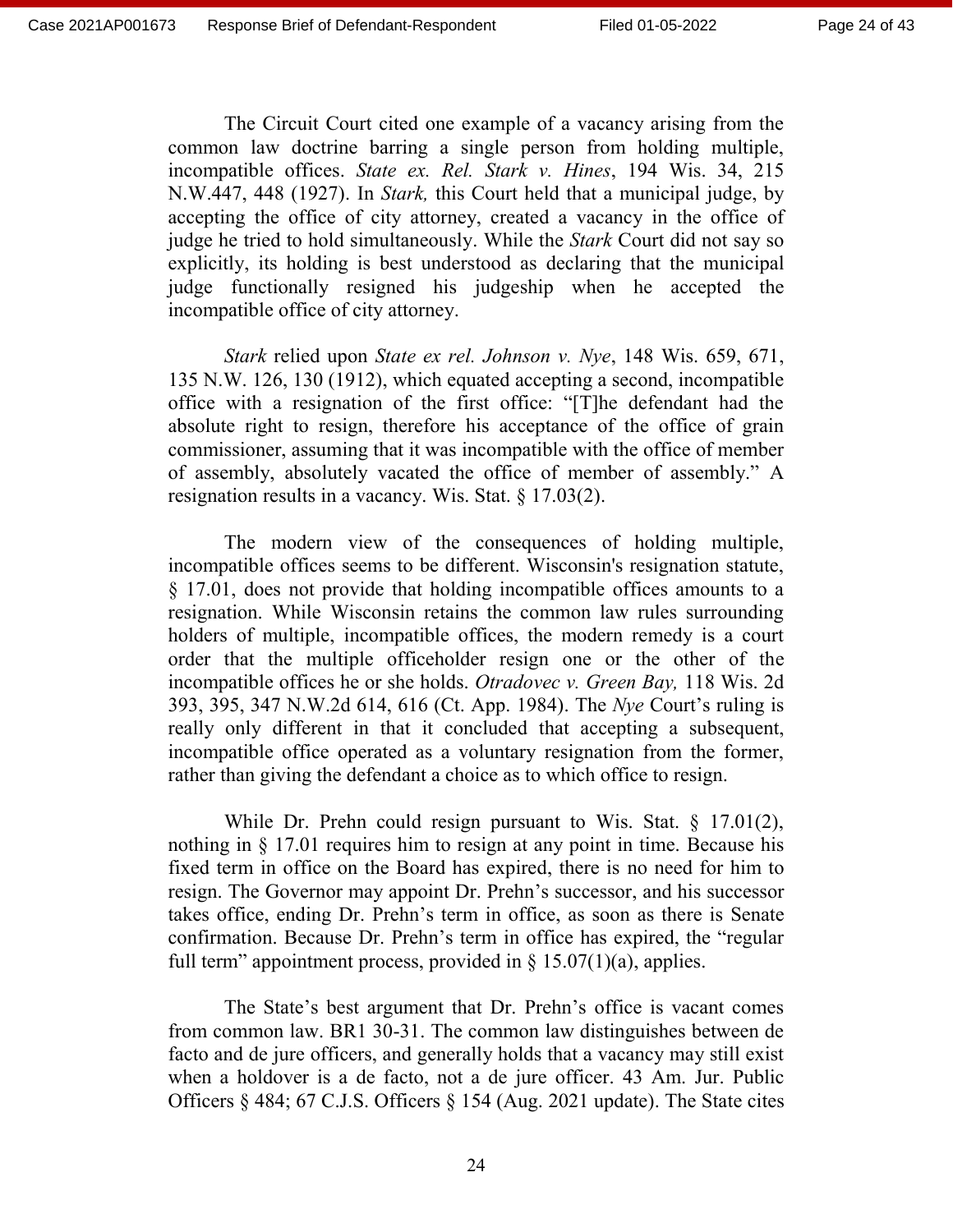several foreign decisions from states that follow the common law de facto vacancy rule, the details of which are not important here. BR1 30-31.

The State's foreign decisions cannot help the State's case because the common law de facto vacancy rule is not the law of Wisconsin. Wisconsin has never followed the de facto vacancy rule. Wisconsin's Constitution vests in the Legislature "the power to declare when an office shall be deemed to be vacant." *Thompson* at 290 (citing WIS. CONST. ART. XIII, § 10.) Our constitution has so provided since 1848. If the de facto vacancy rule was the common law in 1848, Wisconsin did not preserve it.

WIS. CONST. ART. XIV, § 13. provides: Such parts of the common law as are now in force in the territory of Wisconsin, not inconsistent with this constitution, shall be and continue part of the law of this state until altered or suspended by the legislature.

By vesting the power to declare when a vacancy arises in the Legislature, the constitution leaves no room for a common law de facto vacancy rule. The common law de facto vacancy rule is inconsistent with WIS. CONST. ART. XIII, § 10(1). The State's brief completely ignores Section 10, Article XIII, not mentioning it even once.

Applying *Thompson's* holding in *Morris v. Employe Trust Funds Bd.*, 203 Wis. 2d 172, 180, 554 N.W.2d 205 (Ct. App. 1996), the Wisconsin Court of Appeals concluded "an officer required to be confirmed by the Legislature has the right to continue in office after the expiration of his or her term and is an officer de jure until the Legislature again considers confirmation." The *Morris* court was correct, because the combination of the common law holdover rule and WIS. CONST. ART. XIII,  $\S$  10(1), essentially render a holdover in appointive office a de jure officer.

The State correctly points out that the *Thompson* Court recognized the distinction the common law makes between de facto and de jure hold overs. *Thompson* at 293–94; BR1 30-31. It did not matter. Though the *Thompson* Court was clearly aware of the common law de facto vacancy rule, it nevertheless concluded that the holdover incumbents whose appointive statutes lacked an explicit holdover provision remained lawfully in office. *Id.* at 293.

Continuing to cite the vacated *Pluntz* opinion, the State argues offices occupied by an officer lawfully holding over are nonetheless vacant. BR1 30. Even the vacated opinion does not help the State. The *Pluntz*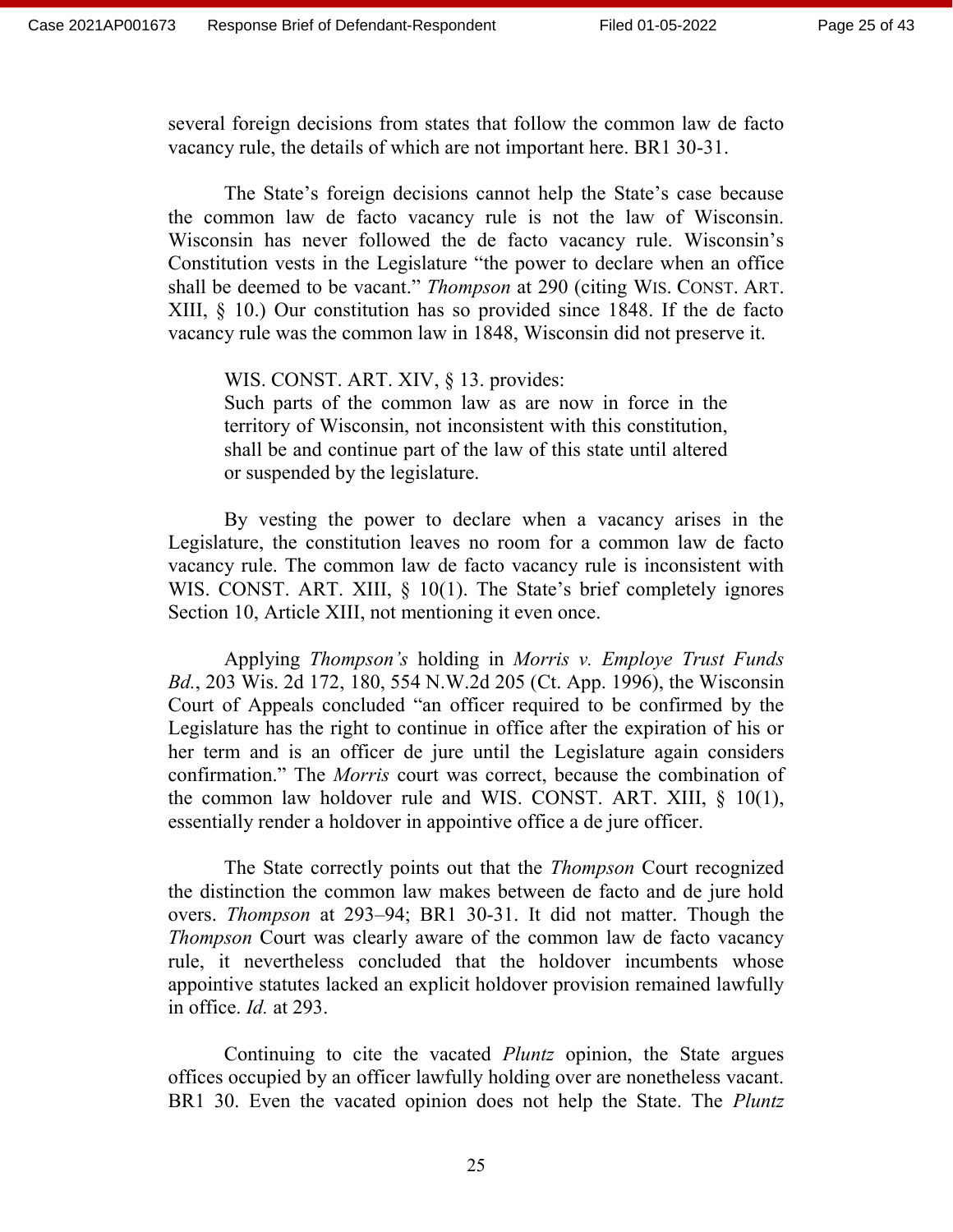Court's comment about a vacancy is dicta. *Pluntz* was not about when a vacancy arises. The question in *Pluntz* was when Johnson, the sheriff respondent, was again eligible for election as sheriff. *Pluntz* at 118. At the time, the constitution excluded an elected incumbent sheriff from reelection for two years. WIS. CONST. ART. VI, § 4. art. VI, § 4 (1922). The *Pluntz* court determined Johnson was not disqualified from election. *Pluntz* at 116. The decision did not determine when an office was vacant. The details of *Pluntz* are complicated, but they do not matter to this case. Dr. Prehn relies on *Pluntz* only for the central proposition: state officials have the right to hold over until a successor qualifies. *Id.* at 114-15.

#### **F. The Board has followed Wisconsin's common law holdover rule in practice.**

At least five Board members have held over in the last twenty years.

James Tiefenthaler was appointed for a term ending on May 1, 2003, and he stayed on the Board until February of 2004.<sup>8</sup>

Stephen Willett was appointed for a term ending on May 1, 2003, and stayed on until January of 2007.<sup>9</sup> Herbert Behnke was first appointed in 1989 and was later reappointed in 1995.<sup>10</sup> In 2001, Behnke was renominated, though not confirmed, for a term that was to end on May 1,  $2007<sup>11</sup>$  Although Governor Doyle withdrew Behnke's nomination in 2003, Mr. Behnke stayed on until January of 2006.<sup>12</sup> Howard Poulson was first appointed in 1995 and later renominated, though not confirmed, for a term that was to end on May 1,  $2007<sup>13</sup>$  Governor Doyle withdrew Poulson's nomination in 2003, but Poulson stayed on until September of 2007.<sup>14</sup> And

<sup>11</sup> Wis. Senate Journal  $(2001)$   $26$  (nomination).

<sup>8</sup> Wis. Senate Journal (1999) 145 (nomination) and 390 (confirmation); Wisconsin Department of Natural Resources, *Wisconsin Natural Resources Board (NRB) Members 1968 – Current*, [https://p.widencdn.net/kl6uvx/NRB-Members-1968.](https://p.widencdn.net/kl6uvx/NRB-Members-1968)

<sup>9</sup> Wis. Senate Journal (1999) 145 (nomination) and 390–91 (confirmation); *Wisconsin Natural Resources Board (NRB) Members 1968 – Current*.

<sup>&</sup>lt;sup>10</sup> Wis. Senate Journal (1989) 208 (nomination) and 255 (confirmation); Wis. Senate Journal (1989) 427 (nomination) and 459 (confirmation).

<sup>12</sup> Wis. Senate Journal (2003) 8; *Wisconsin Natural Resources Board (NRB) Members 1968 – Current*.

<sup>13</sup> Wis. Senate Journal (1995) 313 (nomination) and 355–56 (confirmation); Wis. Senate Journal (2001) 26 (nomination).

<sup>14</sup> Wis. Senate Journal (2003) 8-9; *Wisconsin Natural Resources Board (NRB) Members 1968 – Current.*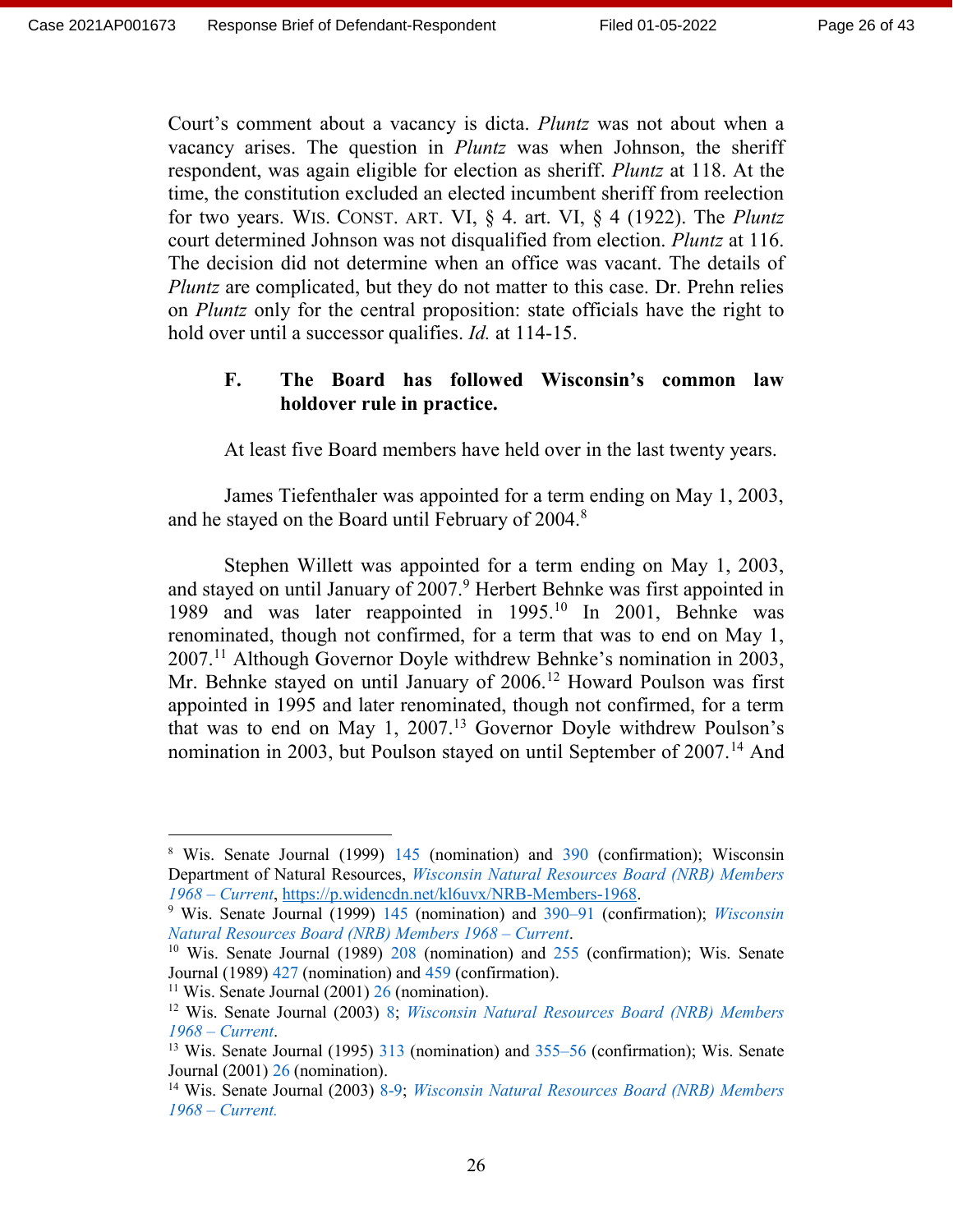$\overline{a}$ 

Gerald O'Brien was appointed to serve until May 1, 2005, but stayed on until April of  $2008.<sup>15</sup>$ 

As examples, the holdover Board members Mr. Willett and Mr. Tiefenthaler are instructive. Governor Thompson nominated Stephen Willett to serve on the Board, and his term started in 1992.<sup>16</sup> Willett was again nominated and confirmed to serve a second term, which expired in May of 2003.<sup>17</sup> Governor Doyle did not re-nominate Willett when his term expired in 2003; instead, he nominated Ms. Jane Wiley on July 8, 2004.<sup>18</sup> The Senate did not confirm Ms. Wiley's appointment until January of  $2007<sup>19</sup>$  For the several years between the expiration of Mr. Willett's term and the Senate confirming Ms. Wiley, Mr. Willett sat on the Board, attended meetings, voted, and voiced opinions.<sup>20</sup>

Governor Thompson also appointed James Tiefenthaler to serve on the Board; his first term started in 1992. He was again nominated and confirmed by the Senate to serve a second term, which expired on May 1, 2003.

Governor Doyle nominated Ms. Christine Thomas to replace Mr. Tiefenthaler's on May 12, 2003. <sup>21</sup> The Senate did not vote on Ms. Thomas's nomination until March 11, 2004.<sup>22</sup> Until the Senate confirmed

<sup>18</sup> Ninety-Sixth Regular Session of the Wisconsin Senate, Letter from Governor Doyle to the Senate (July 8, 2004);

<sup>15</sup> Wis. Senate Journal (1999) 144 (nomination) and 340 (confirmation); *Wisconsin Natural Resources Board (NRB) Members 1968 – Current.*

<sup>16</sup> Natural Resources Board Members from 1968 to Present; https://p.widencdn.net/kl6uvx/NRB-Members-1968.

<sup>&</sup>lt;sup>17</sup> Ninety-Fourth Regular Session of the Wisconsin Senate, Letter from Governor Thompson to the Senate (April 30, 1999); https://docs.legis.wisconsin.gov/1999/related/journals/senate/19990511/279.

https://docs.legis.wisconsin.gov/2003/related/journals/senate/20040714/ 56.

<sup>&</sup>lt;sup>19</sup> Ninety-Eighth Regular Session of the Wisconsin Senate, Vote on several of Governor Doyle's Appointees (Jan. 30, 2007); https://docs.legis.wisconsin.gov/2007/related/journals/senate/20070130/ 98.

<sup>&</sup>lt;sup>20</sup> Natural Resources Board Meeting Minutes, Wis. Dep't of Nat. Resources (Jan. 24, 2007); https://p.widencdn.net/aqqmm9/Jan-2007-NRB-minutes.

<sup>&</sup>lt;sup>21</sup>Ninety-Sixth Regular Session of the Wisconsin Senate, Letter from Governor Doyle to the Senate (May 14, 2003).

https://docs.legis.wisconsin.gov/2003/related/journals/senate/20030514/\_194.

 $22$ Ninety-Sixth Regular Session of the Wisconsin Senate, Vote on Several of Governor Doyle's Appointees (March 11, 2004); https://docs.legis.wisconsin.gov/2003/related/journals/senate/20040311/\_104.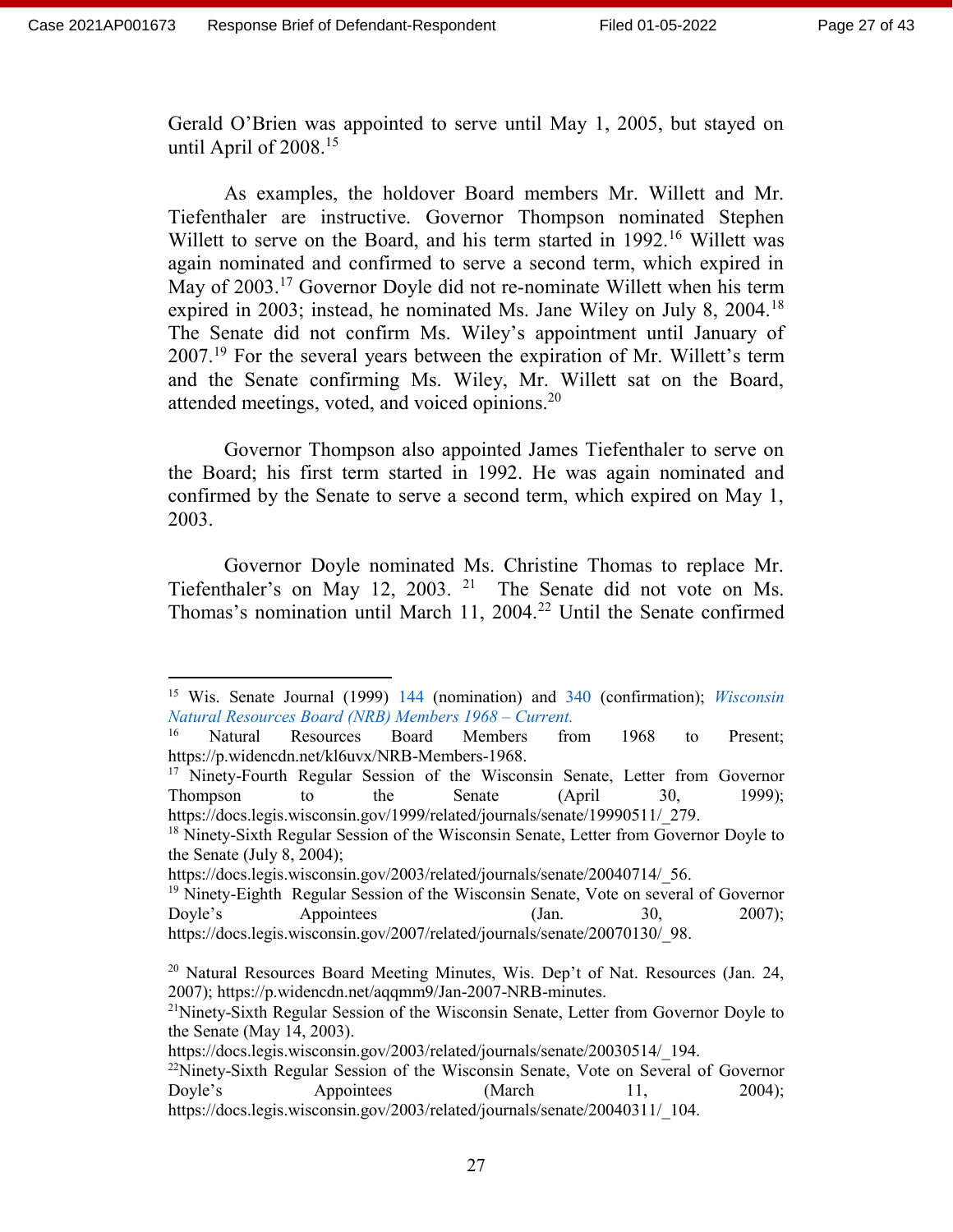$\overline{a}$ 

Ms. Thomas, Tiefenthaler, like Willet, remained on the Board; he attended meetings, cast votes, and voiced opinions.<sup>23</sup>

Upon their confirmation by the Senate, the successors did not start fresh, full 6-year terms running from the date of confirmation. Rather, the Senate journal reflects the terms of the successors lasted until 6 years after the May 1 expiration date of the incumbents they replaced. These recent holdover Board members held over in conformity with Wisconsin's longstanding common law rule, as well as the common law rule regarding the effect of a holdover on the successor's fixed term, reducing the length of the successor's term in office. $24$ 

The reduced time in office that results when an incumbent Board member held over in office until his successor was confirmed, is consistent with the common law holdover rule:

A term of office is not affected by the holding over of an incumbent beyond the expiration of the term for which he or she was appointed. The period between the expiration of an officer's term and the qualification of his or her successor is as much a part of the incumbent's term of office as the fixed constitutional or statutory period. … Thus, a holdover does not change the length of the term, but merely shortens the tenure of the succeeding officer." 63C Am. Jur. 2d *Public Officers and Employees* § 150.

Not only has Wisconsin's law recognized the common law holdover rule for over a century, Wisconsin's government, as to the Board in particular, has followed it in practice.

# **II. THE GOVERNOR MAY NOT REMOVE DR. PREHN FROM OFFICE, EXCEPT "FOR CAUSE."**

The Circuit Court correctly rejected the State's argument that the Governor may remove Dr. Prehn at any time after his fixed term in office expired on May 1, 2021. Interpreting Wis. Stat. §§ 17.07(3) and (4), the Circuit Court held:

<sup>&</sup>lt;sup>23</sup> Natural Resources Board Meeting Minutes, Wis. Dep't of Nat. Resources (Feb. 24, 2004); https://p.widencdn.net/hy9rgb/02-04-NRB-minutes (last visited September 7, 2021).

<sup>&</sup>lt;sup>24</sup> Ninety-Eighth Regular Session of the Wisconsin Senate, Vote on several of Governor Doyle's Appointees (Jan. 30, 2007); https://docs.legis.wisconsin.gov/2007/related/journals/senate/20070130/\_98.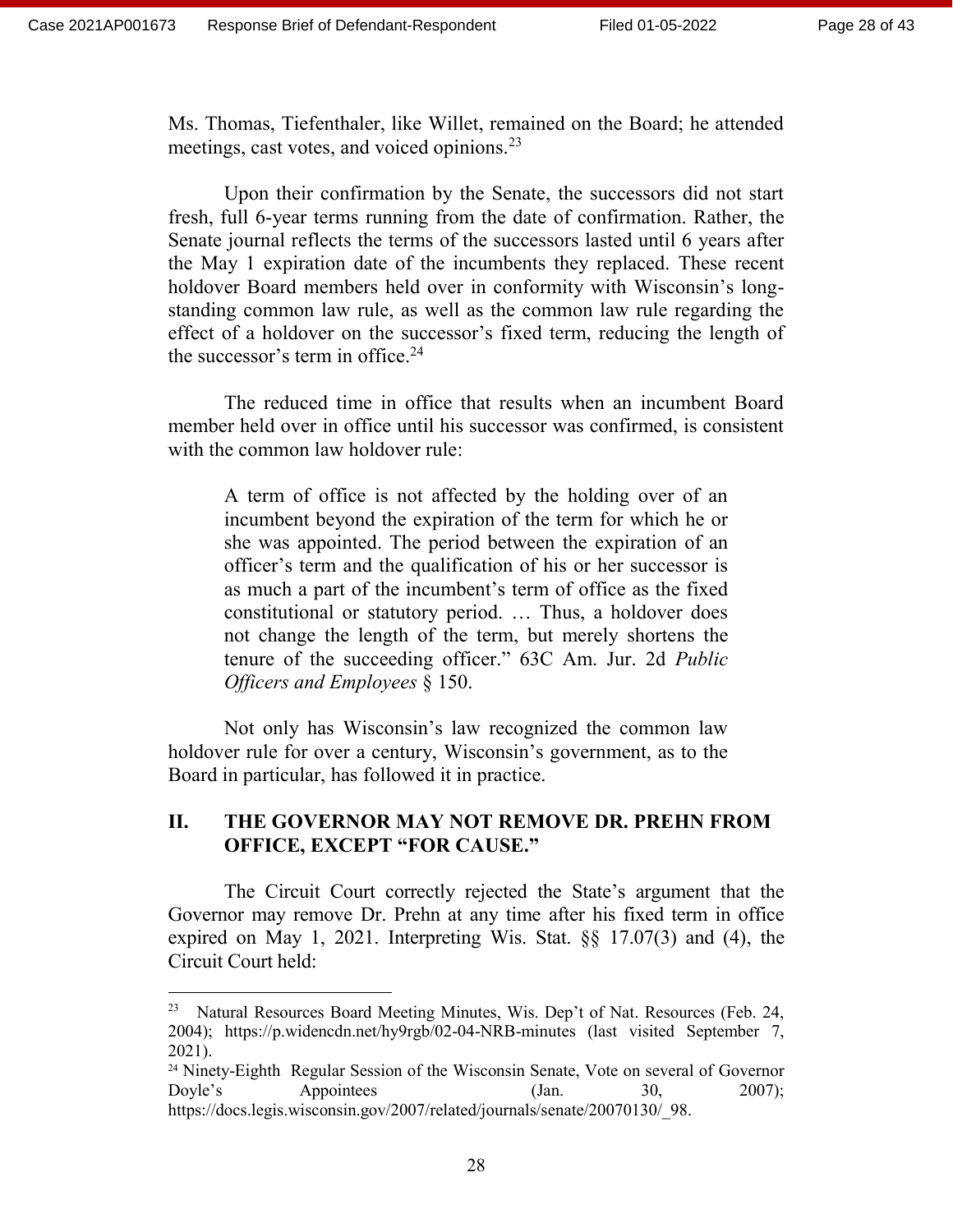. . .

. . .

The Court reads these statutes to mean the legislature has drawn a distinction between two sorts of appointive officers, based on the manner in which the officer is appointed. The first sort of officer, who may be removed only "for cause,"12 serves in an office "filled by appointment of the Governor for a fixed term." The second sort of officer, who may be removed "at any time," serves in an office "filled by appointment of the Governor … to serve at the pleasure of the Governor." Id. at 15-16.

Because Dr. Prehn is the first sort of appointive officer, serving a fixed term, not at the pleasure of the Governor, the Circuit Court correctly determined the Governor may only remove him "for cause." Id.

# **A. The method of filling the appointive office determines when the Governor may remove an officer.**

No reasonable construction of Wis. Stat. § 17.07 supports the State's argument, urging that Dr. Prehn shed his "for cause" protection from removal when his fixed term in office expired. By statute, appointed officials are categorically either removable 1. "for cause" or 2. whenever the Governor wants.

Wis. Stat. § 17.07 provides in relevant part as follows:

**17.07 Removals; legislative and appointive state officers.** Removals from office of legislative and appointive state officers may be made as follows:

**(3)** State officers serving in an office that is filled by appointment of the Governor for a fixed term by and with the advice and consent of the senate, or serving in an office that is filled by appointment of any other officer or body for a fixed term subject to the concurrence of the Governor, by the Governor at any time, for cause.

**(4)** State officers serving in an office that is filled by appointment of the Governor with the advice and consent of the senate to serve at the pleasure of the Governor, or serving in an office that is filled by appointment of any other officer or body for an indefinite term subject to the concurrence of the Governor, by the Governor at any time.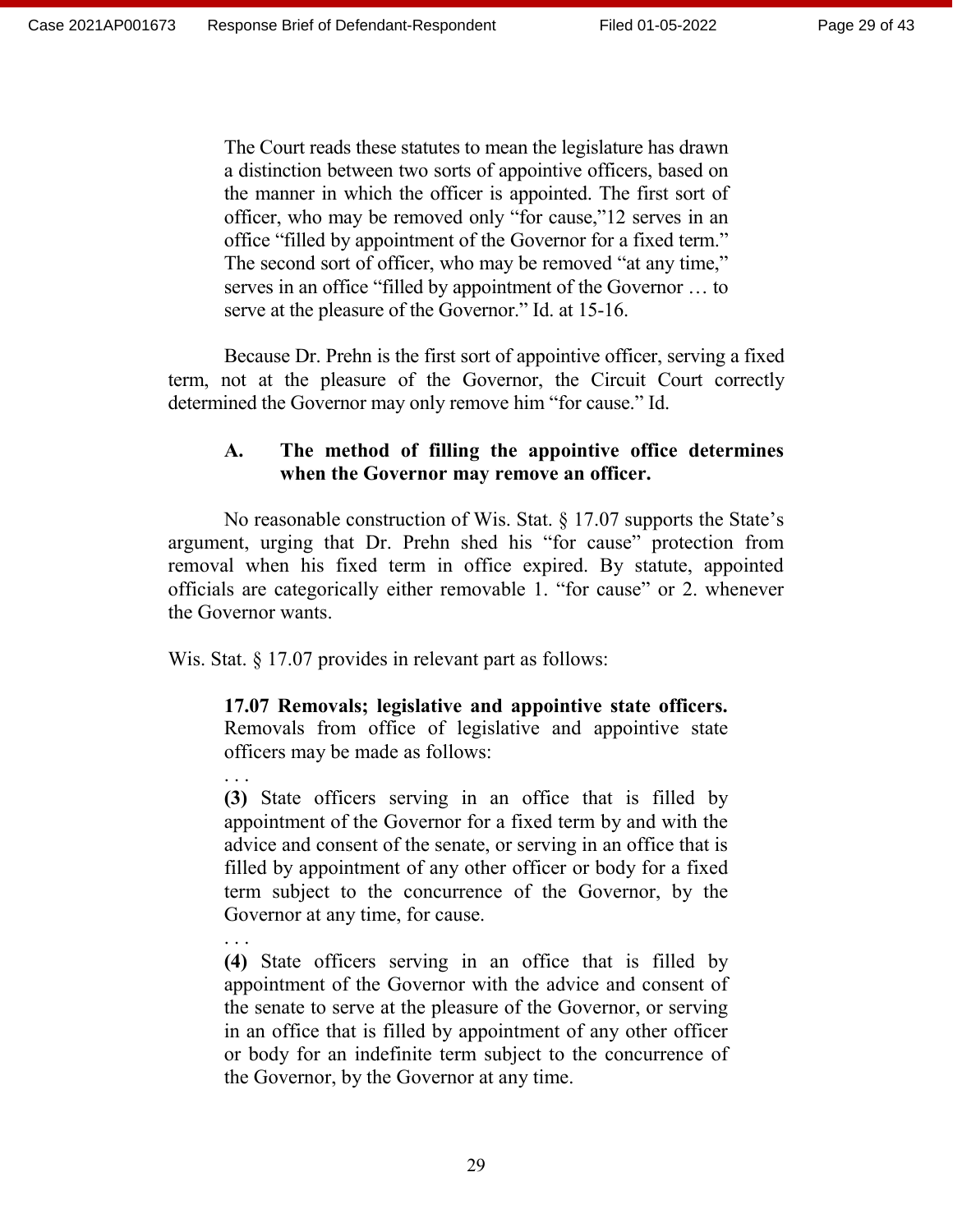$\overline{a}$ 

Dr. Prehn's method of qualification for office, by Senate confirmation, places him in the first category of  $\S$  17.07(3) officers removable only "for cause."

The method of filling an appointive office determines whether Wis. Stat.  $\S$  17.07(3) or (4) applies to an appointee. Wis. Stat.  $\S$  17.07(4) explicitly applies to officers appointed "to serve at the pleasure of the Governor" and officers appointed by "any other officer or body for an indefinite term subject to the concurrence of the Governor," and therefore does not apply to Dr. Prehn. Accordingly, Chapter 17 does not provide Governor Evers any authority to remove Dr. Prehn from the Board "at his pleasure." The method by which the office is filled determines whether the Governor may remove an officer "at any time" or only "for cause." Because the method by which the office is filled does not change based on practical circumstances surrounding a particular officer, the applicability of § 17.07(3) or (4) to a particular officer never changes. Accordingly, Dr. Prehn has not "lost" the statutory protection that permits the Governor to remove him only "for cause." The State has not even alleged that facts exist that could support removing Dr. Prehn "for cause."

## **B.** *Thompson* **confirms that Senate confirmation protects Dr. Prehn from being removed without cause.**

The *Thompson* court's reasoning regarding the scope of the Governor's statutory right to remove appointed officers also applies with full force in this case. On this issue, *Thompson* provides the controlling legal premise that an incumbent confirmed by the senate, legally occupying his or her office as a holdover official, is entitled to the protection of "for cause" removal by virtue of his or her senate confirmation.

In its analysis of this issue, the *Thompson* court noted that, under a former version of  $\S$  17.07(4), state officers "appointed by the Governor alone" may be removed "by the Governor at pleasure." *Thompson* at 295- 96. The *Thompson* court's discussion of Mr. Hidde, an unconfirmed chiropractic board incumbent, is also instructive. This Court reasoned that the Governor's nomination of Mr. Hidde's successor, Mr. Barnstable, "operated to remove Hidde from office, and thus created a vacancy within the meaning of sec. 17.20 (2)." *Id.* at 296.<sup>25</sup> Therefore, the *Thompson* court reasoned, Mr. Barnstable's appointment "to the board of examiners in

<sup>&</sup>lt;sup>25</sup> The *Thompson* court seems to have assumed – without deciding – that a vacancy is a necessary precondition to a gubernatorial appointment to office. The Governor was free to replace Hidde, so whether the office was vacant does not matter.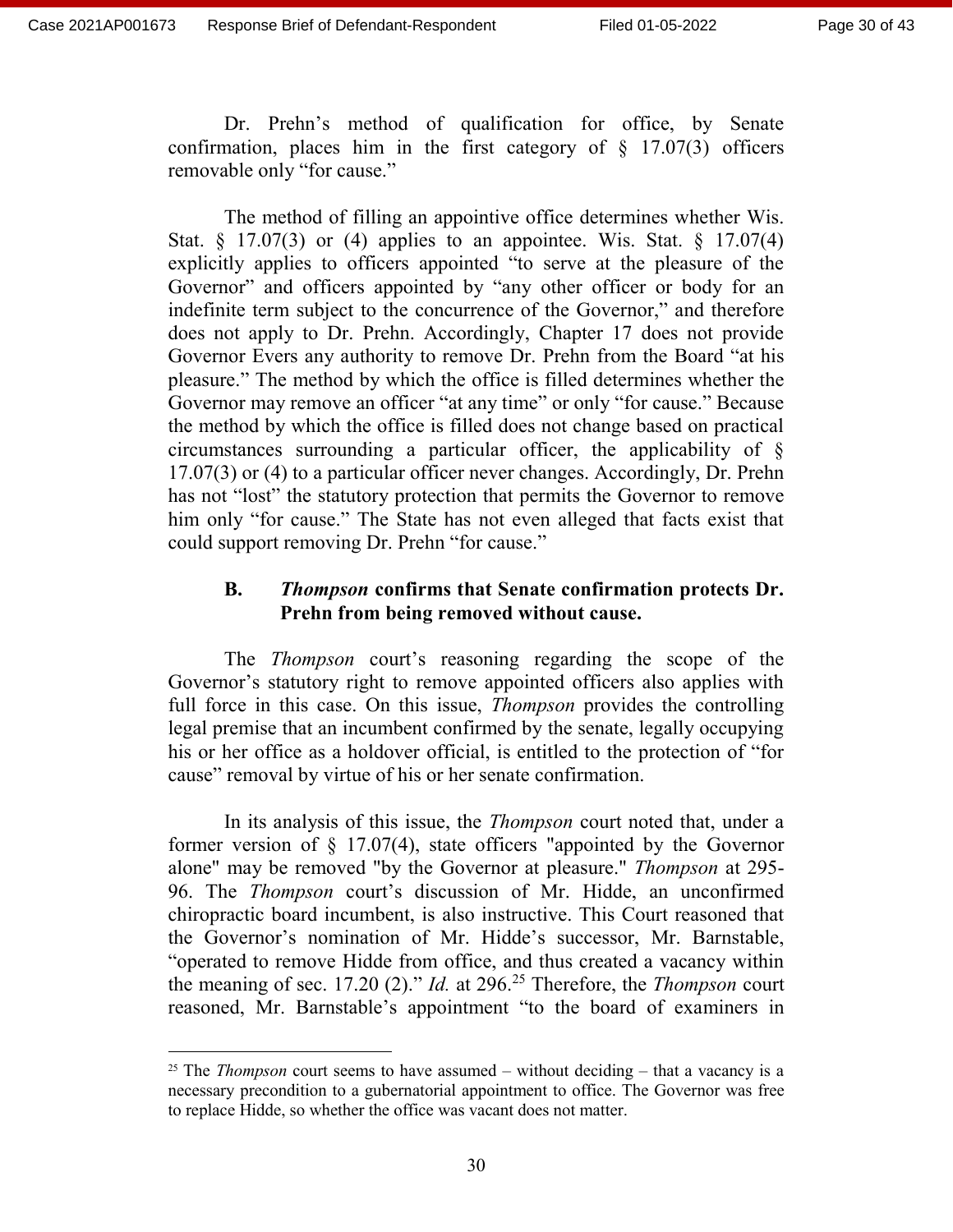chiropractic was valid and effective when made and he may continue in this post unless and until rejected by the senate." *Id.* 

In this case, Dr. Prehn, like Mr. Hidde, is an incumbent. Unlike Mr. Hidde, however, Dr. Prehn, was nominated by the Governor and *confirmed by the Senate.* It follows from the *Thompson* court's logic that, if Mr. Hidde had also been nominated by the Governor and confirmed by the Senate, Mr. Barnstable's appointment would not have been "valid and effective" until confirmed by the Senate.

Accordingly, *Thompson* precludes any appointment in this matter purporting to replace Dr. Prehn.

## **C. No "cause" exists to remove Dr. Prehn from the Board.**

Pursuant to Wis. Stat. § 17.07(3), Governor Evers may only remove Dr. Prehn as a member of the Board "for cause." Wis. Stat. § 17.001 defines "cause" to mean "inefficiency, neglect of duty, official misconduct, or malfeasance in office." The State has not established any facts that support a finding of "inefficiency, neglect of duty, official misconduct, or malfeasance in office." The Complaint does not even allege any basis to remove Dr. Prehn as a member of the Board "for cause." R. 2.

It appears the State has wisely waived any theory that Dr. Prehn may be removed "for cause" simply because he declined to resign and continues to hold office. It is illogical that lawfully continuing to hold an appointive office could constitute "inefficiency, neglect of duty, official misconduct, or malfeasance in office." There can also be no serious argument that declining to resign somehow amounts to a form of misconduct, and thus "cause" for removal. There is in fact no basis to remove Dr. Prehn as a member of the Board "for cause."

## **III. THE HISTORY OF THE DEPARTMENT OF NATURAL RESOURCES ILLUMINATES THE LEGISLATURE'S CHOICES.**

Conservation and environmental management have been evolving over Wisconsin's history beginning even before its statehood. Scholarship regarding Wisconsin environmental regulation and management divides its history into four phases: the Era of Uncontrolled Exploitation from 1867 through 1895; the Progressive Conservation Era from 1895 through 1915; Conservation's Golden Years from 1927 through 1966; and finally the modern era starting with the creation of the Department of Natural Resources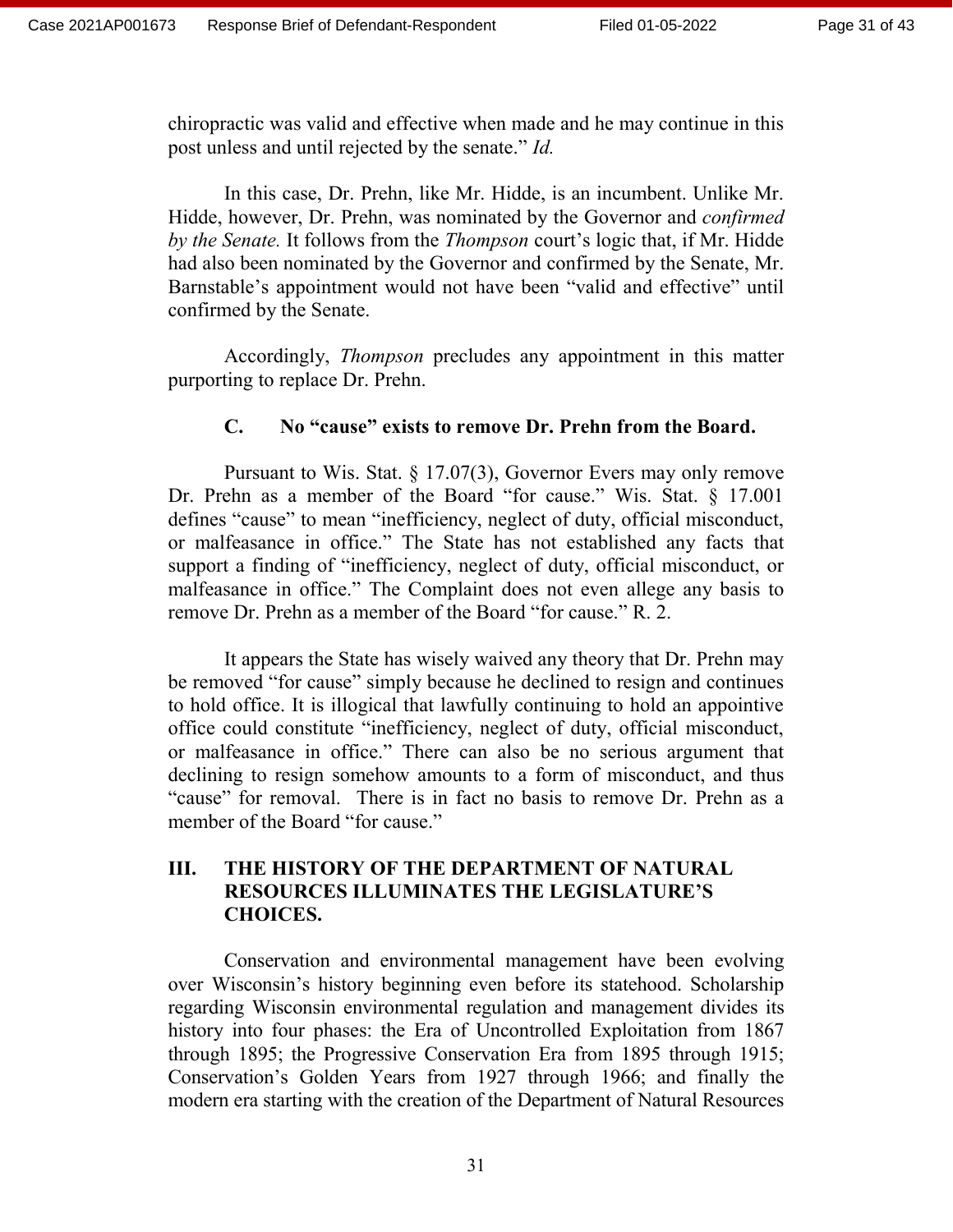and the Natural Resources Board.<sup>26</sup> History contextualizes and supports the decision below.

# **A. History of Wisconsin's conservation agencies and citizen boards.**

As early as 1867, the Legislature established the first State Forestry Commission to study the effects of clearing trees from our state.<sup>27</sup> The Forestry Commission had no budget and no regulatory authority, but studied the depletion of forests and produced a report.<sup>28</sup> In 1874, the Legislature appointed a state Fisheries Commission to study and restock declining commercial fisheries.<sup>29</sup> In 1880, the Fisheries Commission requested the Legislature enact regulations to protect spawning walleye, and the Legislature did so.<sup>30</sup> The Legislature was the sole environmental and conservation regulator during the state's early history.<sup>31</sup> The citizens that served on these early Commissions had no decision-making authority and served only in an advisory capacity.

In 1905, during the progressive era, the Legislature replaced the Forestry Commission with the State Board of Forestry.<sup>32</sup> This Board was the first to have statutory responsibility to hire and oversee a state forester, create a forest reserve system, and budget appropriated funds.<sup>33</sup> In 1908, the Governor appointed the first Conservation Commission, another advisory body.<sup>34</sup> Seven years later, in 1915, the Legislature abolished all conservation related commissions and consolidated their functions under a paid, professional, three member Conservation Commission.<sup>35</sup> These three Commissioners were appointed to serve staggered, six year terms.<sup>36</sup>

The Commission was short-lived. In 1921, the Governor removed the entire Commission, replacing it with a single Conservation Commissioner

<sup>&</sup>lt;sup>26</sup> Christine L. Thomas, One Hundred Twenty Years of Citizen Involvement with the Wisconsin Natural Resources Board, *Environmental History Review* (1991), available at <https://p.widencdn.net/unc3ah/120-years-citizen-involvement-WNRB>

 $27$  Id. p. 65.

<sup>28</sup> Id.

<sup>29</sup> Id. p. 62.

<sup>30</sup> Id. p. 63.

 $31$  Id. p. 64.

<sup>32</sup> Id. p. 68.

<sup>33</sup> Id. p. 70.

<sup>34</sup> Id.

 $35$  Id.

<sup>36</sup> Id. p. 71.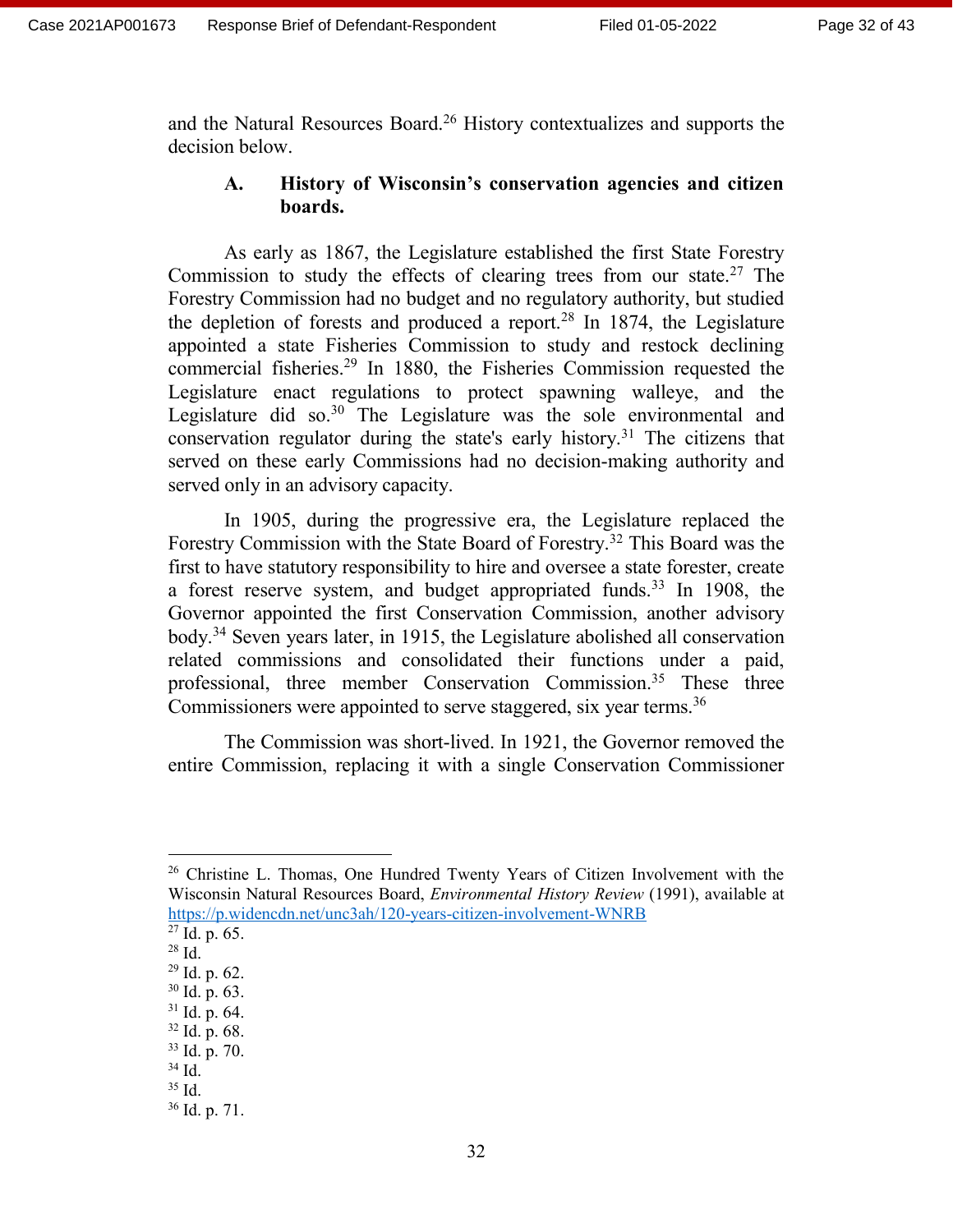who had "lost a political position and needed a job." $37$  The single Commissioner was apparently a decent man who was "totally unqualified to serve" as a Commissioner of Conservation.<sup>38</sup> As a result of the Governor's interference with the Conservation Commission, "conservation interests believed that the Department could not possibly make progress if it swayed back and forth with every gubernatorial election."<sup>39</sup> These concerns, along with significant interest in conservation during this era, led to legislation – co-drafted by conservationist Aldo Leopold – to establish the Conservation Department in 1927.<sup>40</sup> The Conservation Department, overseen by six citizen board members of the Conservation Commission, continued to oversee conservation in Wisconsin for the following forty years.<sup>41</sup> In 1993, the Conservation Department began a series of public hearings that evolved into the Conservation Congress, eventually codified by statute into the body that exists today.<sup>42</sup> Management of the deer herd was a central controversy in Wisconsin conservation through the  $1930s$  and  $40s<sub>1</sub><sup>43</sup>$  similar to the controversies about wildlife management that exist today.

## **B. The creation and evolution of the modern Department of Natural Resources and Natural Resources Board.**

Controversy attended the creation of the modern Department of Natural Resources and the Natural Resources Board created to oversee it. The creation of the DNR and the Board was just a part of the Governor's push to reorganize and streamline Wisconsin government, which consisted of over ninety agencies.<sup>44</sup> Lack of legislative control over these various agencies informed the Governor's approach to reorganizing Wisconsin government.<sup>45</sup> The Kellett Commission, tasked with studying how to reorganize Wisconsin's government, had an executive committee consisting of the leaders of Wisconsin's major industries.<sup>46</sup>

The Kellett Commission proposed merging the venerable Conservation Department with the new Department of Resource

 $\overline{a}$ 

<sup>&</sup>lt;sup>37</sup> Christine L. Thomas, The Role of the Wisconsin Natural Resources Board in Environmental Decision-making: a comparison of perceptions (1989), p. 66, available at the UW Law School Library.

<sup>38</sup> Thomas (1991), p. 71.

<sup>39</sup> Id.

<sup>40</sup> Id. p. 72.

 $41$  Id.

 $42$  Id.

<sup>43</sup> Thomas (1989) p. 71.

<sup>44</sup> Id. p. 77.

<sup>45</sup> Id. p. 78.

<sup>46</sup> Id. p. 79.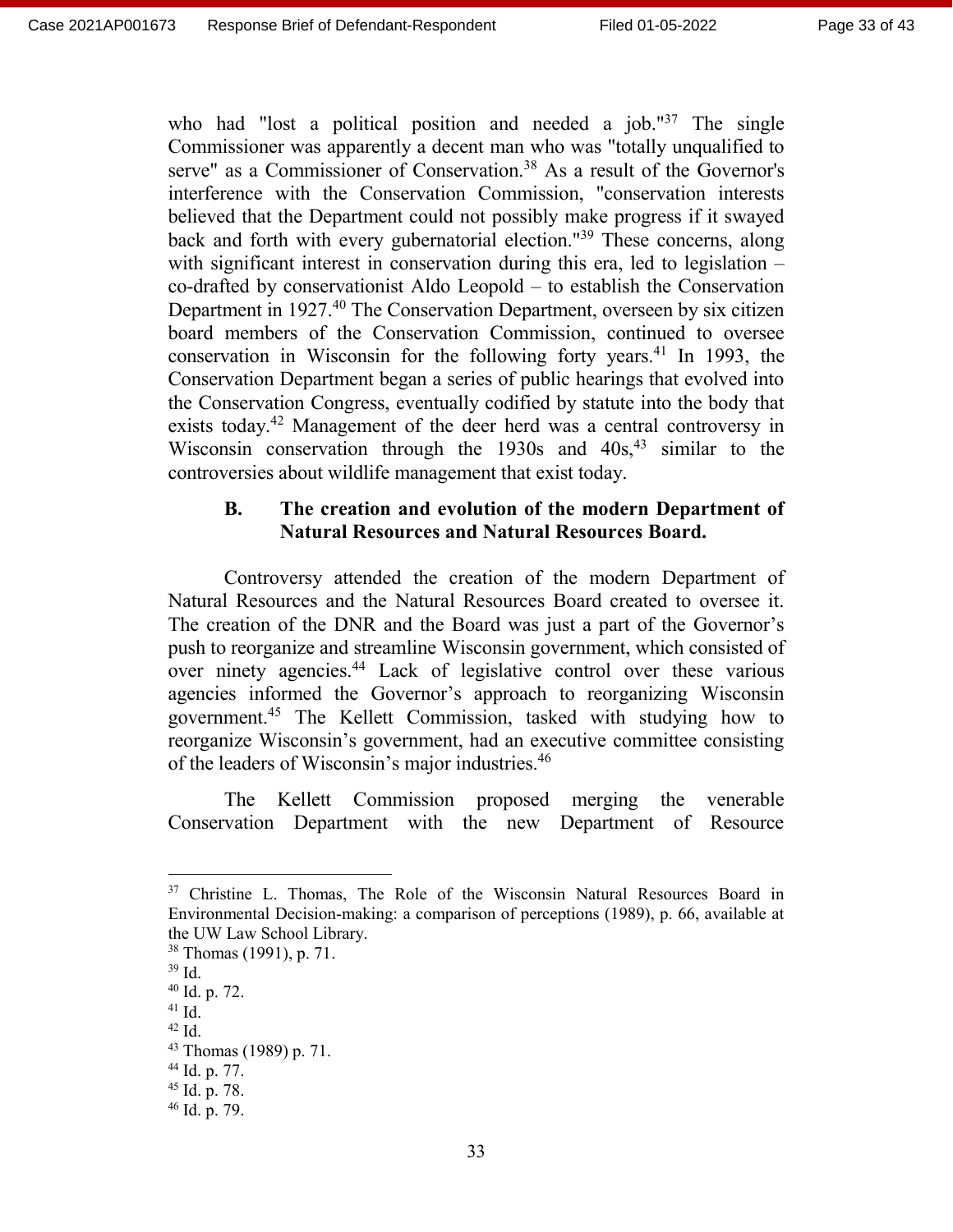Development, formed in 1966.<sup>47</sup> Conservationists, including members of the Conservation Commission, were alarmed at the proposed merger, fearing "development interests would over-shadow conservation interests."<sup>48</sup> While the reorganization plan recommended consolidating over ninety state functions into just twenty-six agencies, $49$  only the merger of the Conservation Department and the Department of Resource Development caused public controversy.<sup>50</sup> The opposition to the merger included intensive efforts by conservationists to call, telegram, and write letters to legislators, as well as a "massive rally at the state capitol" by protestors wearing red hunting coats.<sup>51</sup> The effort was called the "Red Shirt Rebellion."<sup>52</sup>

After weeks of debate, a proposal was made for a Board of seven members with six-year staggered terms, three from the north of Wisconsin and three from southern Wisconsin.

When it created the Department in 1967, the Legislature made a deliberate choice to require both a Board and a Secretary of the DNR. The Board used to have even more independence from the Governor. Under the original organization of the Department, the Governor did not appoint the secretary of the Department. It was the Board that selected the secretary. Wis. Stat. § 15.05(b), (1967-68). In 1995, the Legislature added § 15.05(c), which took away from the Board the responsibility of choosing the Secretary, and gave the Governor the power to appoint the Secretary with the advice and consent of the senate, to serve at the Governor's pleasure.

The Legislature in 1995 made the deliberate choice to make the Secretary an officer who serves at the pleasure of the Governor, even after nomination and confirmation through the advice and consent of the Wisconsin Senate. The Secretary may now be removed by the Governor at any time, even after confirmation. Wis. Stat. § 17.07(4). The Secretary, serving at the Governor's pleasure, has the primary responsibility for executing the law, as an agent of the Governor. This 1995 legislative adjustment to the Governor's appointment power remains the law.

The modern Natural Resources Board shares responsibility with the Secretary of the Department of Natural Resources. The statutes charge the Secretary with the responsibility of administering the Department. Thus, the Secretary is the head of the Department, but is subject to the supervision and oversight of the Board. The Board sets broader policy in its oversight

 $\overline{a}$ 

<sup>52</sup> Id.

 $47$  Id. pp. 78-79.

<sup>48</sup> Id. p. 79.

<sup>49</sup> Id. p. 77.

 $50$  Id. pp. 80-81; 83.

<sup>51</sup> Id.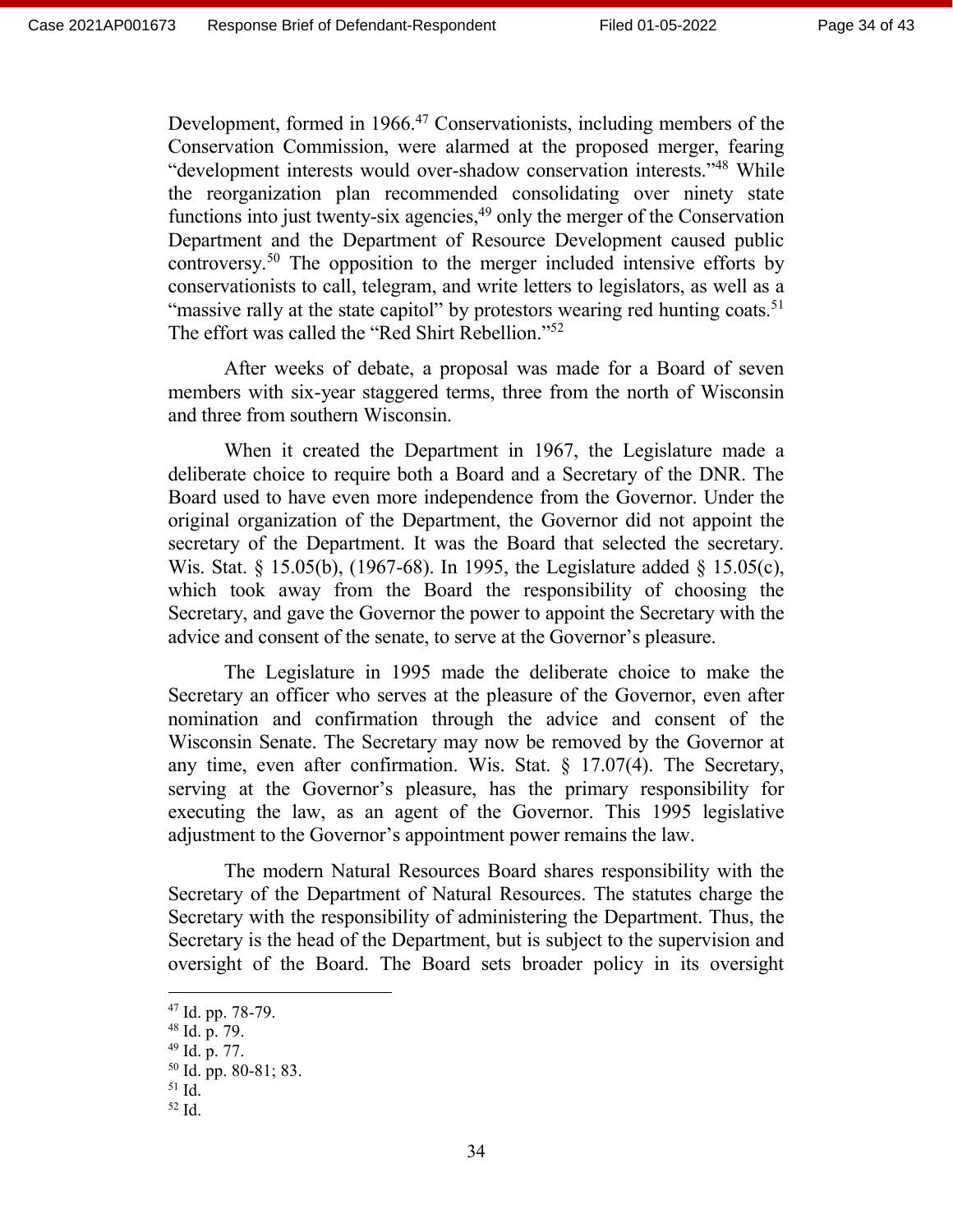capacity, but is not involved with day-to-day administration or execution of laws.

## **C. The Natural Resources Board is a policy-making and advisory body not responsible for execution of the laws, and protected from political removals, as was its predecessor, the Conservation Commission.**

In creating the modern Department of Natural Resources, the Legislature chose to continue the tradition of citizen board oversight of conservation agencies. The role of the Board continued to be important, even after the 1995 change to the law giving the Governor the power to appoint the DNR Secretary. Making the Secretary removable at the pleasure of the Governor allows the Governor to immediately exercise control over the administrative and executive functions of the Department.

The terms in office for Board members, both because they are appointed to staggered, six-year terms, and because they serve not at the pleasure of the Governor, but until a successor has been confirmed by the Wisconsin Senate, provide a brake on the speed with which the Governor can commit the Department to an about-face in policy. The Legislature's choice in so structuring the Department embodies a preference for stability over political accountability.

A "board" is a "part-time body functioning as the policy-making unit for a department." Wis. Stat.  $\S$  15.01(1r). The Natural Resources Board has such responsibilities. "the powers and duties of the board shall be regulatory, advisory and policy-making, and not administrative." Wis. Stat. § 15.05(b) The Secretary sees to the execution of the laws that are the responsibility of the Department. "All of the administrative powers and duties of the department are vested in the secretary, to be administered by him or her under the direction of the board." Id. The advisory and policymaking functions of the Board are thus intended to be independent of core execution of law functions that are the prerogative of the executive.

While the State claims to be concerned about the Governor's power to "execute the laws," BR1 43; R. 17, 39, the Governor's interest in appointing to the Board a successor to Dr. Prehn whom he hopes will vote in a manner consistent with the Governor's policy preferences has nothing to do with the "execution of the laws." It is a political and policy preference.

The Legislature created the Department of Natural Resources and the Natural Resources board in 1967, just a few years after this Court decided *Thompson v. Gibson.* The Legislature knew with certainty, in light of *Thompson*, that Board members would hold over in office in the absence of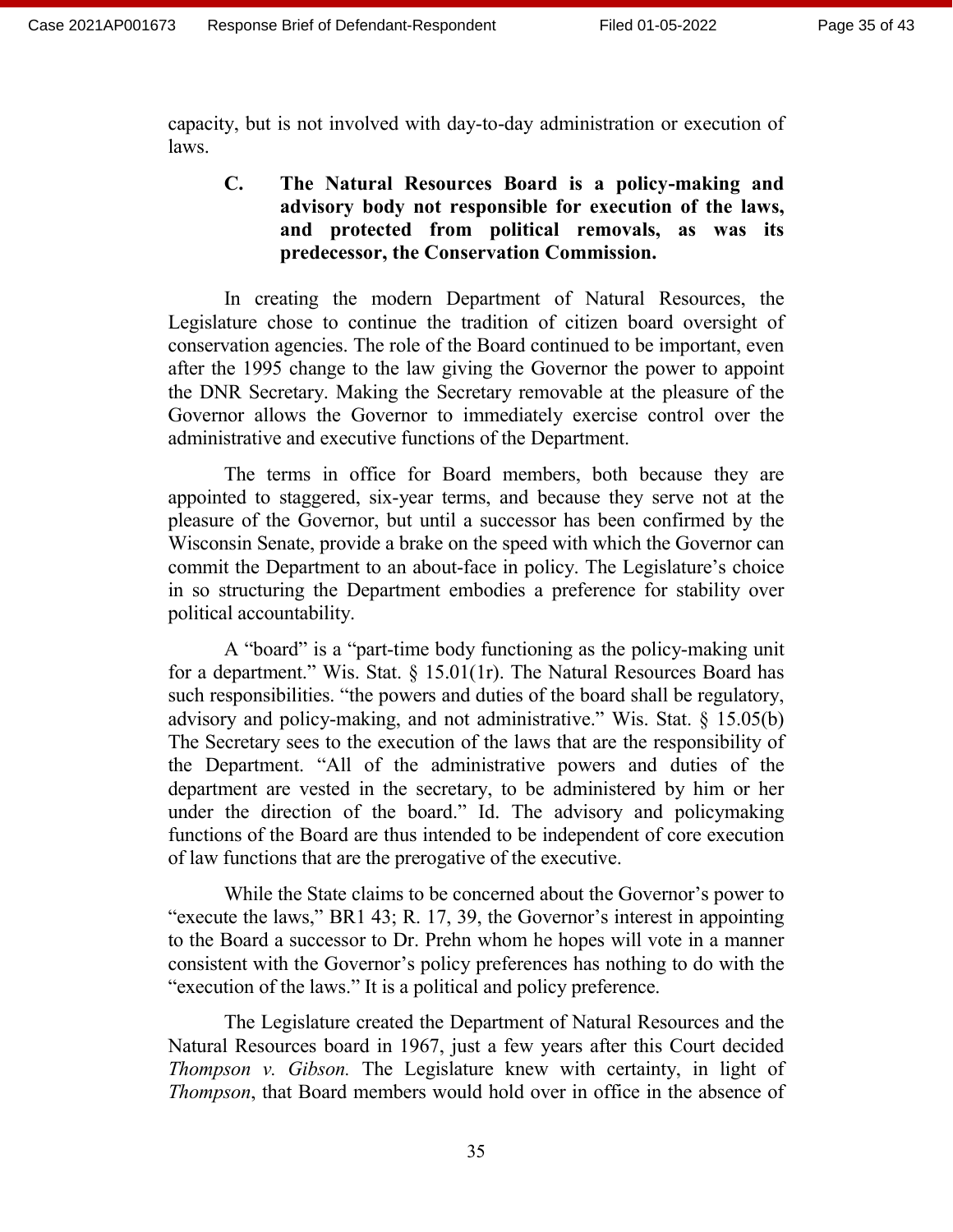an express holdover clause. *Thompson* involved two unconfirmed appointees to the Conservation Commission—the predecessor of the Board nominated to replace validly-appointed and validly-confirmed incumbents whose terms had expired. *See Thompson* at 280-82. The appointments were held ineffective. Id. The language then applicable to the terms of Commission members is not meaningfully different in any relevant respect from those provisions now applicable to the terms of NRB members. Compare Wis. Stat. § 23.09(2) (1963-64) with Wis. Stat. §§ 15.07(1)(a),  $(1)(c)$ ; 15.34(1), (2)(a)-(b).

With *Thompson's* holding regarding the unconfirmed Conservation Commission nominees in mind, the Legislature enacted Chapter 15 of the Wisconsin Statues containing no explicit holdover clauses at all. See Ch 15, (1967-68). There was no need, in light of *Thompson's* recent holding, to make the common law holdover rule explicit. The Legislature continued the tradition of citizen board oversight of conservation when it created the Department and its overseeing Board, knowing the appointees to the Board would hold office until their successors were appointed and confirmed by the Senate.

# **IV. HISTORY SHOWS WISCONSIN BALANCED POWER BETWEEN THE GOVERNOR AND LEGISLATURE DIFFERENTLY THAN THE FEDERAL GOVERNMENT, UNDERMINING THE STATE'S SEPARATION OF POWERS ARGUMENT.**

The federal government of the United States and the government of Wisconsin differ with respect to the choices their constitutional framers made as to the powers granted to the President and Governor, respectively. The history of each government's constitutional convention illuminates the different ways each set of framers chose to set the balance of power between the executive and legislative branches of government.

Wisconsin's different choices as to separation of powers are rooted in the history of its constitution, and the modern balance of power is consistent with our history.

The delay in Senate confirmation of Dr. Prehn's successor is ultimately a political question that this Court cannot resolve.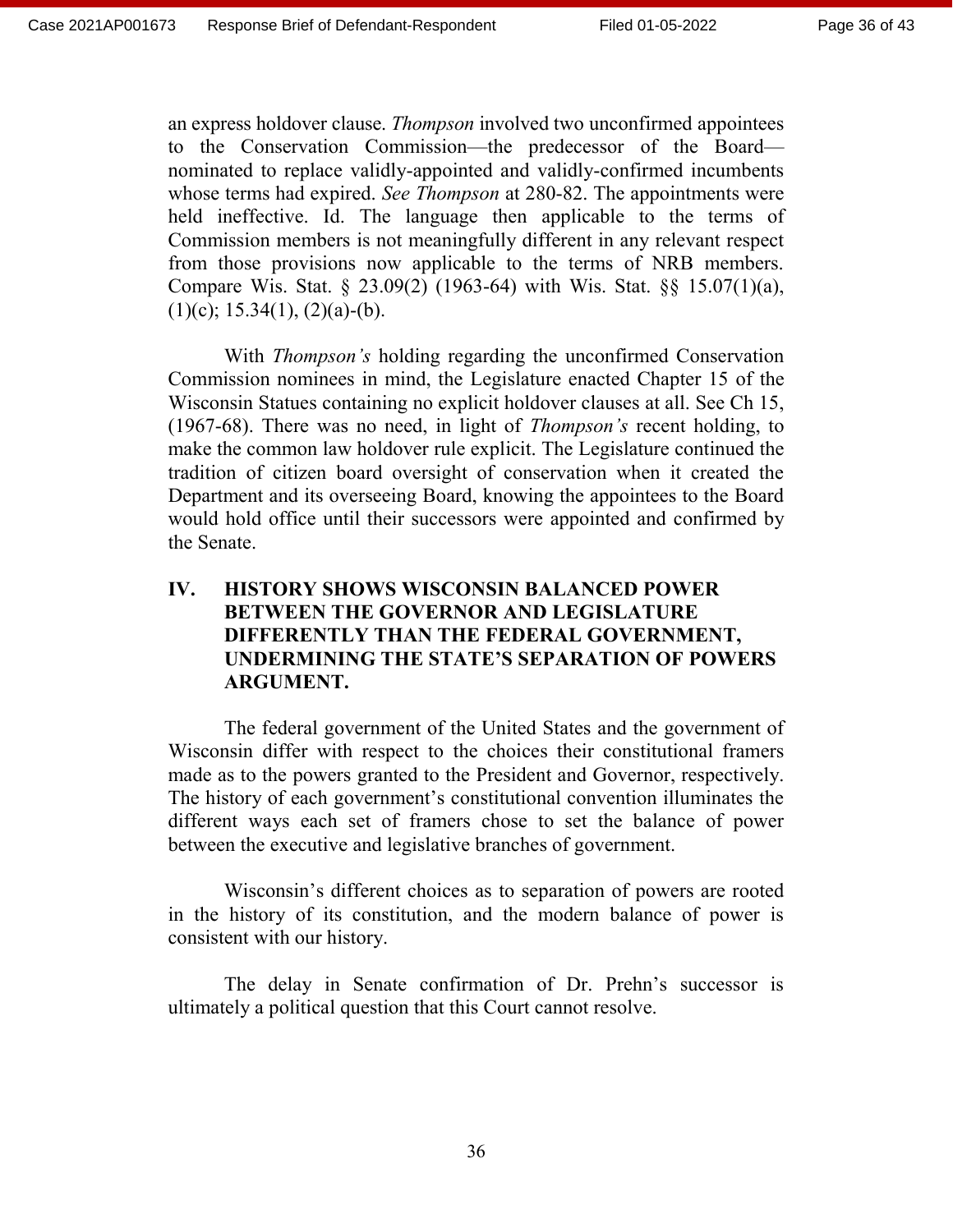## **A. The President of the United States enjoys greater executive power, especially as to removal of executive officers.**

The President of the United States enjoys broad appointment and removal powers. The President may generally remove executive officers at any time. The federal Constitution does not delineate the president's power to remove appointed executive officials from office. The President's removal powers are implied in Article II, Section 2, Clause 2 of the United States Constitution, which provides for the President's appointment powers.<sup>53</sup> In the first Supreme Court of the United States decision regarding the extent of the implied presidential removal power, the court declared, "Article II excludes the exercise of legislative power by Congress to provide for appointments and removals, except only as granted therein to Congress in the matter of inferior offices ..." *Myers v. United States*, 272 U.S. 52, 163 (1926). It was not until *Humphrey's Executor* that the Supreme Court of the United States clarified which offices Congress could insulate from presidential removal. *Humphrey's Executor v. United States,* 295 U. S. 602, 55 S. Ct. 869, 79 L. Ed. 1611 (1935).

It is now clear that the President's broad removal power does not extend to independent federal agencies. Independent federal agencies are "generally headed by a commission or board made up of five to seven members."<sup>54</sup> Any agency that does not have to report to or answer to a higher official in the executive branch, e.g. a department secretary, is also independent.<sup>55</sup> Independent agencies also include those agencies whose top official enjoys for-cause removal protections.<sup>56</sup> There are now 66 separate independent federal agencies.<sup>57</sup>

During the federal constitutional convention, everyone participating knew that George Washington would be the first president of the United States.<sup>58</sup> The founders of United States envisioned Washington serving many terms as president, not just the two he ended up serving.<sup>59</sup> Washington could have assumed king-like power after the Revolution, but retired instead.<sup>60</sup> The federalist framers of the constitution thought a strong

<sup>53</sup> [https://constitution.congress.gov/browse/essay/artII-S2-C2-2-1-5-1/ALDE\\_00001142/](https://constitution.congress.gov/browse/essay/artII-S2-C2-2-1-5-1/ALDE_00001142/)

<sup>54</sup> [https://ballotpedia.org/Independent\\_federal\\_agency](https://ballotpedia.org/Independent_federal_agency)

 $55$  Id.

<sup>56</sup> Id. <sup>57</sup> Id.

<sup>58</sup> <https://csac.history.wisc.edu/document-collections/constitutional-debates/executive-branch/>

<sup>59</sup> Id.

<sup>60</sup> Id.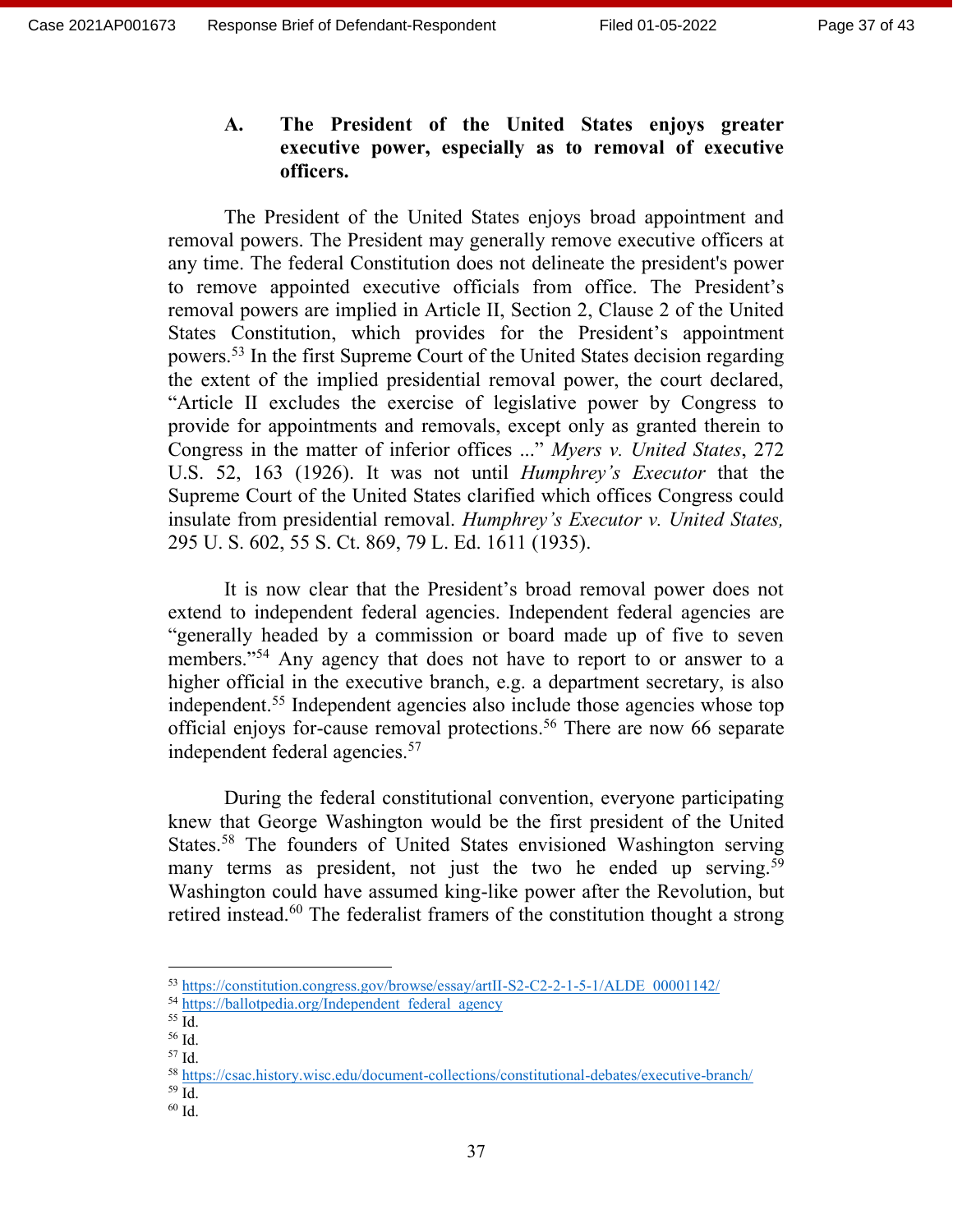leader of the fledgling democracy would be necessary to stand up to the princes that otherwise dominated as world heads of state at the time.<sup>61</sup>

The federal founders were indeed concerned about an aggrandized Legislature, after enduring the ineffectual articles of confederation, adopted in 1777.<sup>62</sup> The articles of confederation were essentially a tyranny of the legislature. That fear, combined with their confidence in Washington's competence, leadership, and their comfort with his integrity, resulted in a powerful federal presidency.

# **B. Wisconsin balanced the power of the Governor and the Legislature differently, consistent with the concerns particular to our state government.**

By contrast, Wisconsin has always carefully limited the Governor's removal powers. Since its adoption in 1848, the Wisconsin Constitution has reserved the power to determine when a vacancy occurs to the Legislature. WIS. CONST. ART. XIII, § 10. Chapter 11, § 8 of the Revised Statutes of 1849 provided that the Governor could remove officers appointed by the Governor with the advice and consent of the senate "for official misconduct, or habitual or willful neglect of duty …" which mirrors the modern removal statute that requires "cause" before the Governor may remove an appointed official confirmed by the senate.  $\S$  17.07(3). Similarly, Ch. 11, § 9 provided "All officers who are or shall be appointed by the Governor for a certain time, or to supply a vacancy, may be removed by him," which likewise mirrors the current  $\S$  17.07(4), permitting the Governor to remove at any time officials whose appointment does not require the senate's advice and consent.

As a state, not a federal government, Wisconsin had different concerns. Wisconsin's constitutional framers were concerned about the power of the executive, the Governor being the most likely person to impose a tyrannical rule upon the people of our new state. There was, for example, vigorous advocacy of a one-year term and a limit to the number of successive terms he could serve. "The debates evidence to a considerable degree that distrust of the executive which belongs to the period of the Revolution and the years following it." *State ex rel. Martin v. Heil* 242 Wis. 41, 50, 7 N.W.2d 375 (1942).

<sup>61</sup> Id.

<sup>62</sup> <https://www.cfr.org/backgrounder/us-foreign-policy-powers-congress-and-president>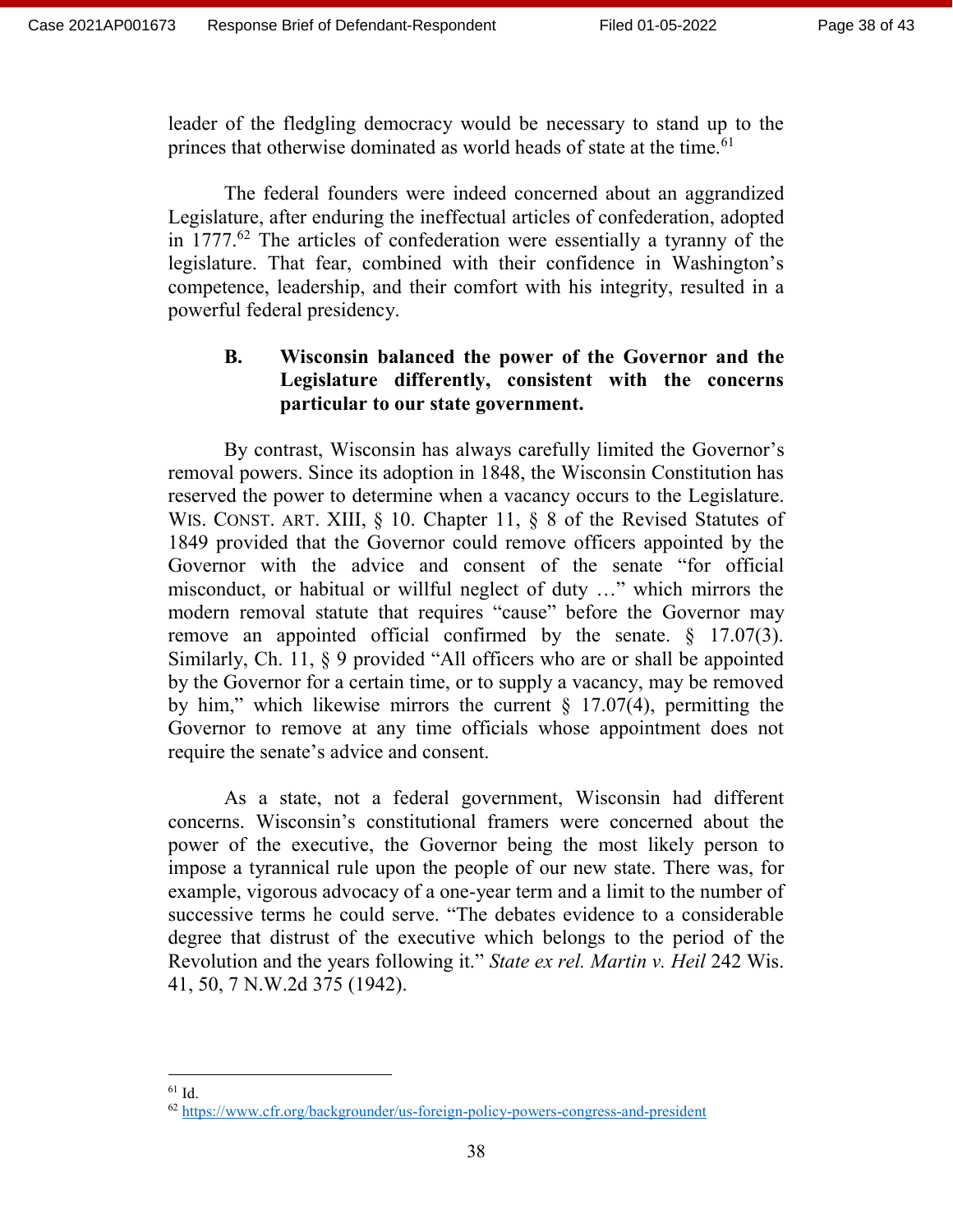The Journal of the Convention to Form a Constitution for the State of Wisconsin<sup>63</sup> reflects a robust debate about executive power, contemplating one-year terms in office, and limited power of appointment:

'Mr. WHITON moved to amend the first section by striking out the word "two" and inserting the word "one", so that the Governor should be chosen annually… It was a generally admitted fact, that the shorter the term of office the more the officer would feel his responsibility to the people…Another objection to long terms to the chief executive office was, that it enabled him to gather around him a clique of politicians, and to fortify himself against competitors, by a clique influence.

Mr. LOVELL remarked… the executive office would be entirely divested of the appointing power… Divested of this power, the executive would have no means of drawing around him a clique…' (Journal at 55-56)

'Mr. CHASE… believed that short terms and frequent elections would tend to allay, rather than aggravate the excitement attendant upon political contests. Political parties might move heaven and earth once in four years, but he did not believe they could do it every year.

The amendment was  $\text{lost} - 27$  to 39.' (Id. at 59)

The convention delegates also twice considered permitting the legislature to override an executive veto with less than a two-thirds majority vote, or denying the Governor the veto power altogether.

'Mr. GALE said he was surprised to see gentlemen urge the two-thirds rule, and claim to be democrats… The gentleman from Rock (Mr. WHITON) had correctly stated that the veto power was a prerogative of the crown of England…he was decidedly opposed to the Governor being invested with such supreme power over the people's representatives.' (Id. at 89-90)

 $\overline{a}$ 

<sup>&</sup>lt;sup>63</sup> Available at:

[https://books.google.com/books?id=r8A4AAAAIAAJ&printsec=frontcover&source=gbs](https://books.google.com/books?id=r8A4AAAAIAAJ&printsec=frontcover&source=gbs_ge_summary_r&cad=0#v=onepage&q&f=false) ge\_summary\_r&cad=0#v=onepage&q&f=false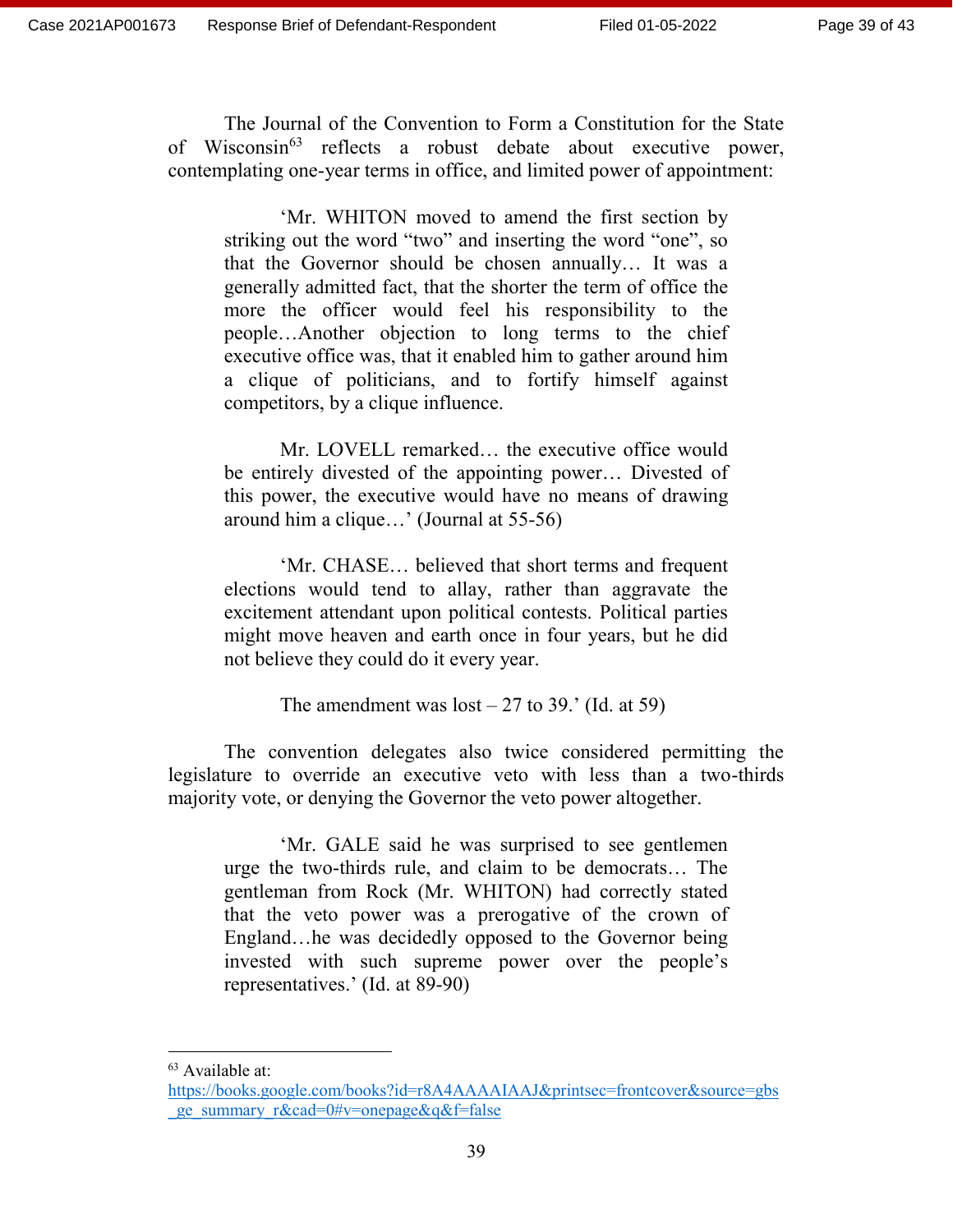Debate about permitting the Governor any removal power at all was also notable.

'Mr. O'CONNOR moved to strike out of the 4<sup>th</sup> section that part with authorized the Governor to remove any officer provided for in that section, (sheriffs, coroners, &c.)

Messrs. LOVELL and KING spoke briefly in favor of conferring on the Governor the power to remove these officers for cause.

Mr. DORAN admitted the necessity of vesting such a power somewhere, but preferred that it should be vested in the district court, and hoped the mover would modify his amendment accordingly.

After some further discussion… the question was taken on the amendment, and lost.'

'Mr. WHITON moved to… empower the Governor to remove the treasurer from office in case of malfeasance therein…Mr. DORAN was opposed to placing any such power in the hands of the Governor…

…

Mr. JUDD said… he doubted whether such a power ought to exist any where; but if it was deemed necessary, he should prefer that it should be regulated by the legislature… The amendment was rejected.' (Id. at 91)

So concerned with any sort of executive power was the Wisconsin constitutional convention that the original Wisconsin Constitution limited sheriffs from holding office by excluding them from reelection. Sheriffs had to wait two years before running for sheriff again. WIS. CONST. ART. VI, § 4 (1848).

The Journal does not indicate the framers of Wisconsin's Constitution had any specific concerns that the Legislature would "aggrandize" itself at the expense of the executive and judicial branches, contrary to the State's assertions. BR1 at 13, 47, 51.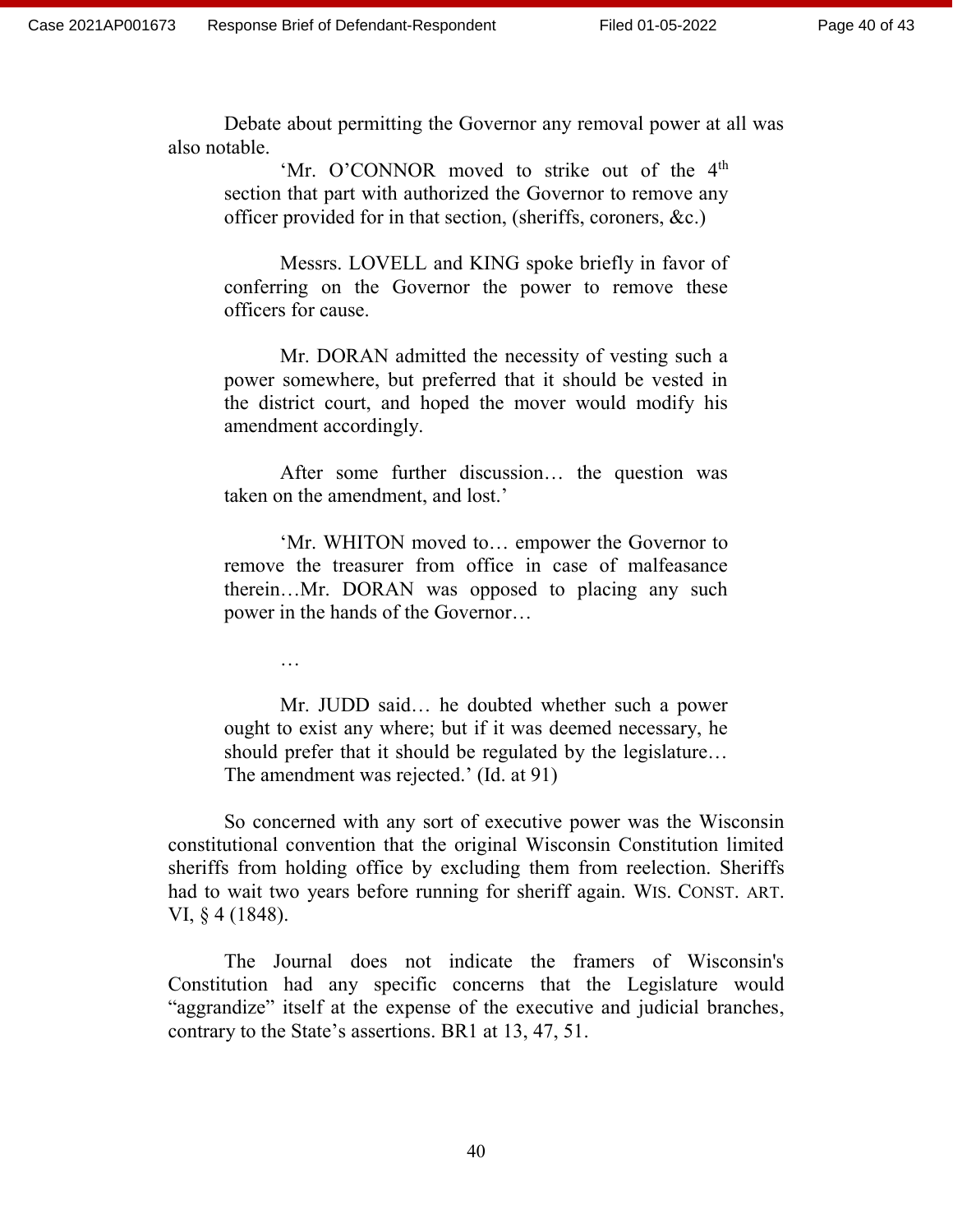The concerns of the framers of Wisconsin's constitution are reflected in the vacancy, appointment and removal rules in our modern statutes and constitution, and support the Circuit Court's dispositional order.

# **C. Wisconsin's constitution, not federal law, set the balance of power in our state and permits the Legislature to enact the appointment and vacancy laws now in force.**

It is Wisconsin's constitution that ultimately controls the question of balance of power, not federal law. "[O]ur constitution means what it says, not what federal cases say, and not what we might want it to say." *James v. Heinrich,* 2021 WI 58, ¶61, 397 Wis. 2d 516, 567, 960 N.W.2d 350, 375 (Justice Hagedorn concurring). Justice Hagedorn's observation has deep roots in Wisconsin law.

In *The Attorney General ex rel. Bashford v. Barstow*, 4 Wis. 567, 785 (1855), Justice Smith admonished the Court to rely upon Wisconsin's constitution to determine "the distribution of the powers of government which *it has in fact made*." This Court should again do so here, and find the State's separation of powers arguments unpersuasive.

# **D. The confirmation standoff between the Senate and the Governor is political, and this Court lacks the authority to craft a judicial vacancy rule.**

Ultimately, the Senate has yet to vote on confirming Dr. Prehn's successor. When the Senate refuses to confirm the Governor's nominee, and the Governor refuses to appoint a nominee that the Senate will confirm, the result is an unfortunate standoff between the executive branch and the legislative branch of government. Such a standoff is a non-justicable political question that even this Court cannot resolve. *Johnson v. Wis. Elections Comm'n*, 2021 WI 87, ¶ 40.

This Court cannot order the Governor to appoint a different nominee to the Board, one that the Senate would confirm. It likewise cannot order the Senate to confirm, or even vote on, the Governor's nominee. Finally, because the constitution vests the power to declare vacancies with the Legislature, this Court may not craft a judicial vacancy rule.

The Governor and the Senate must engage with each other to solve the political question of who will succeed Dr. Prehn on the Board. Dr. Prehn urges the Governor and the Senate to do so.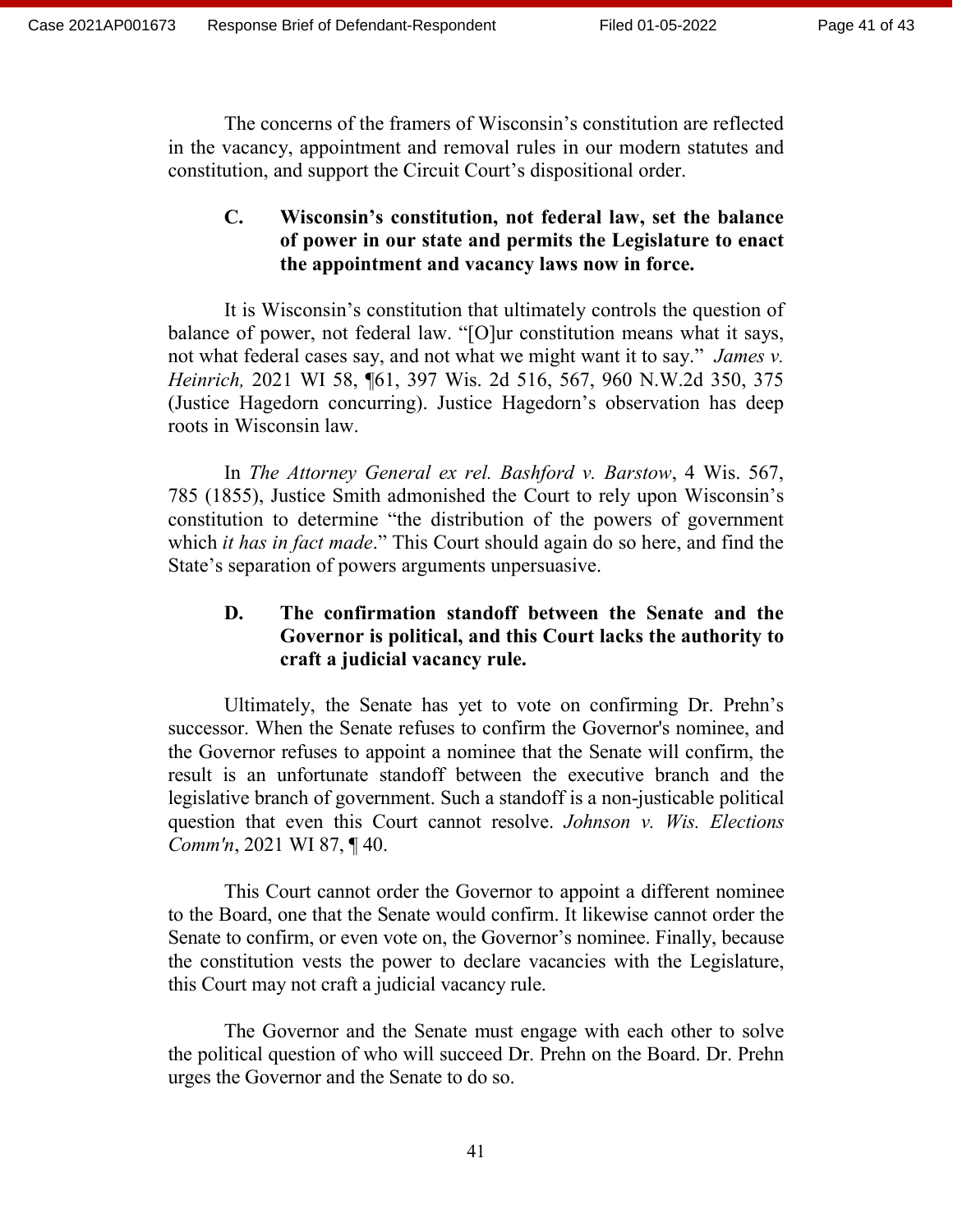## **CONCLUSION**

For all of the foregoing reasons, the Circuit Court's dispositional order should be affirmed.

Dated this 5<sup>th</sup> day of January, 2022.

**MURPHY DESMOND S.C.** Attorneys for Dr. Frederick Prehn

Monte Maciolete

Mark Maciolek State Bar No. 1054208 33 East Main Street, Suite 500 P.O. Box 2038 Madison, WI 53701-2038 mmaciolek@murphydesmond.com (608) 257-7181